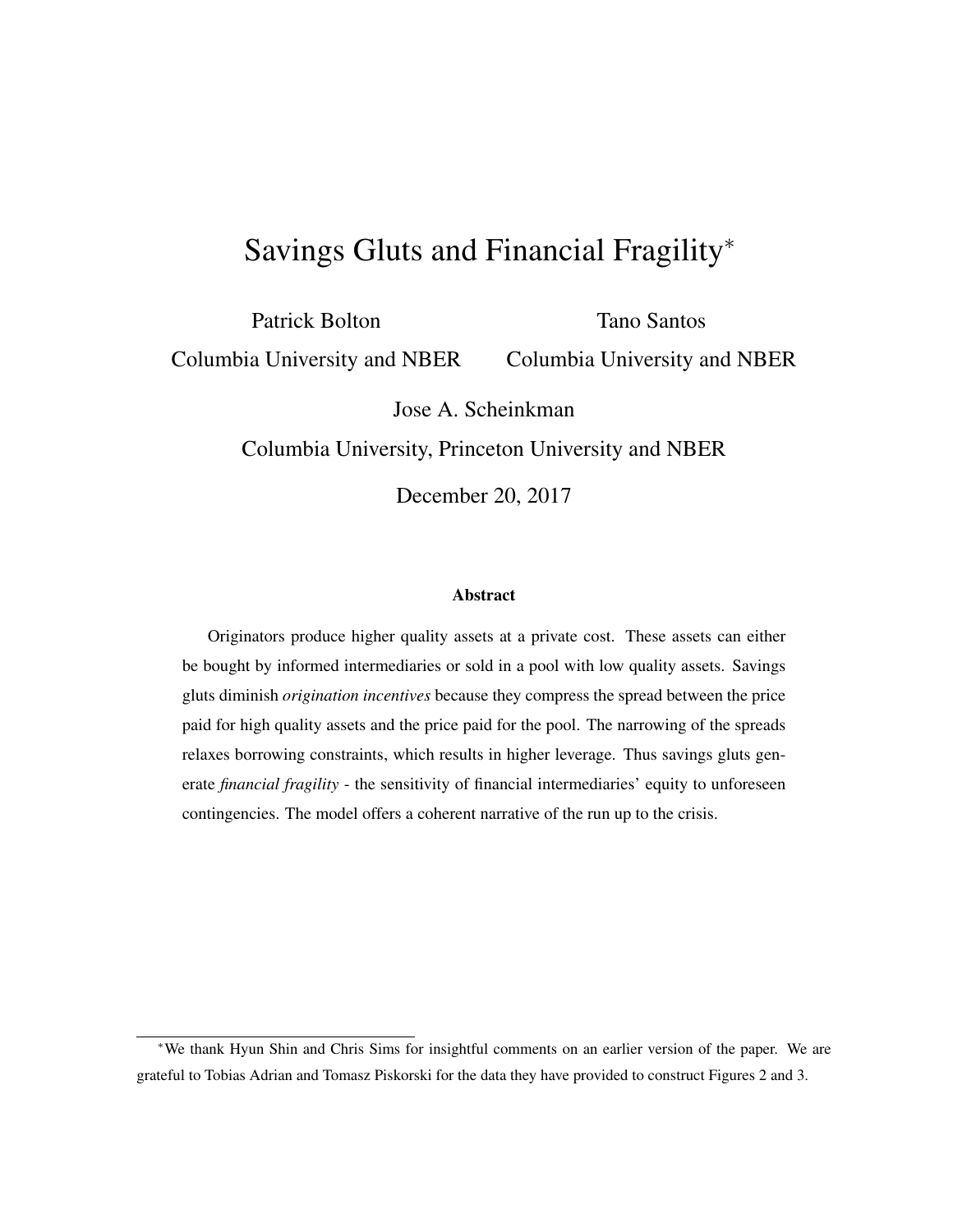"Large quantities of liquid capital sloshing around the world should raise the possibility that they will overflow the container." Robert M. Solow page vii in Foreword of *Manias, Panics, and Crashes: A History of Financial Crises* by Charles P. Kindleberger and Robert Aliber (2005)

## 1 Introduction

Large changes in capital flows have long been linked to financial crises (Kindleberger and Aliber, 2005). The typical narrative is that capital inflows ('hot money') boost asset prices and set in motion a lending and real estate boom. Eventually, when capital flows stop and real estate values decline, a debt crisis ensues (see e.g. Aliber, 2011, and Calvo, 2012). But, as compelling as the historical evidence is, the microeconomic mechanisms that bring about financial fragility as a result of large capital inflows are still poorly understood.

Our paper focuses on three main effects of easy financial conditions: (i) risk-spread compression caused by a savings glut undermines asset origination incentives; (ii) higher asset prices and lower expected returns increase leverage in the financial sector, which; (iii) leads to greater financial fragility.

Three broad stylized facts can be explained by the microeconomic mechanism in our paper. The first is the negative correlation between risk-spreads and the growth in US corporate savings<sup>1</sup> during the years that preceded the great recession, as illustrated in Figure 1.<sup>2</sup> The second broad fact is the deterioration of origination standards for some classes of asset backed securities. Figure 2 Panel A shows the rise in the percentage of private label mortgage loans with poor or no documentation in the years prior to the Great Recession. Panel B in turn shows the average cumulative default paths of non-agency securitized loan vintages from 2000 to 2007. Although default rates at first declined from 2000 to 2003, they rose substantially after 2003.<sup>3</sup> The third stylized fact is that in the run up to the crisis the balance sheets of many

<sup>&</sup>lt;sup>1</sup>The risk-spread variable we have selected is the U.S. high yield option-adjusted spread, which is a measure of the pricing of risk in credit markets. The savings variable we chose is cash holdings or savings by U.S. corporations, which is the largest component of aggregate U.S. savings. As Karabarbounis and Neiman (2012) emphasize 80% of US savings is by corporations.

<sup>&</sup>lt;sup>2</sup>This link was also a concern to financial analysts; see Loeys, Mackie, Meggesye and Panigirtzoglou (2005). <sup>3</sup>See also Keys, Piskorski, Seru and Vig (2013) Figure 4.4. We thank Tomasz Piskorski for providing the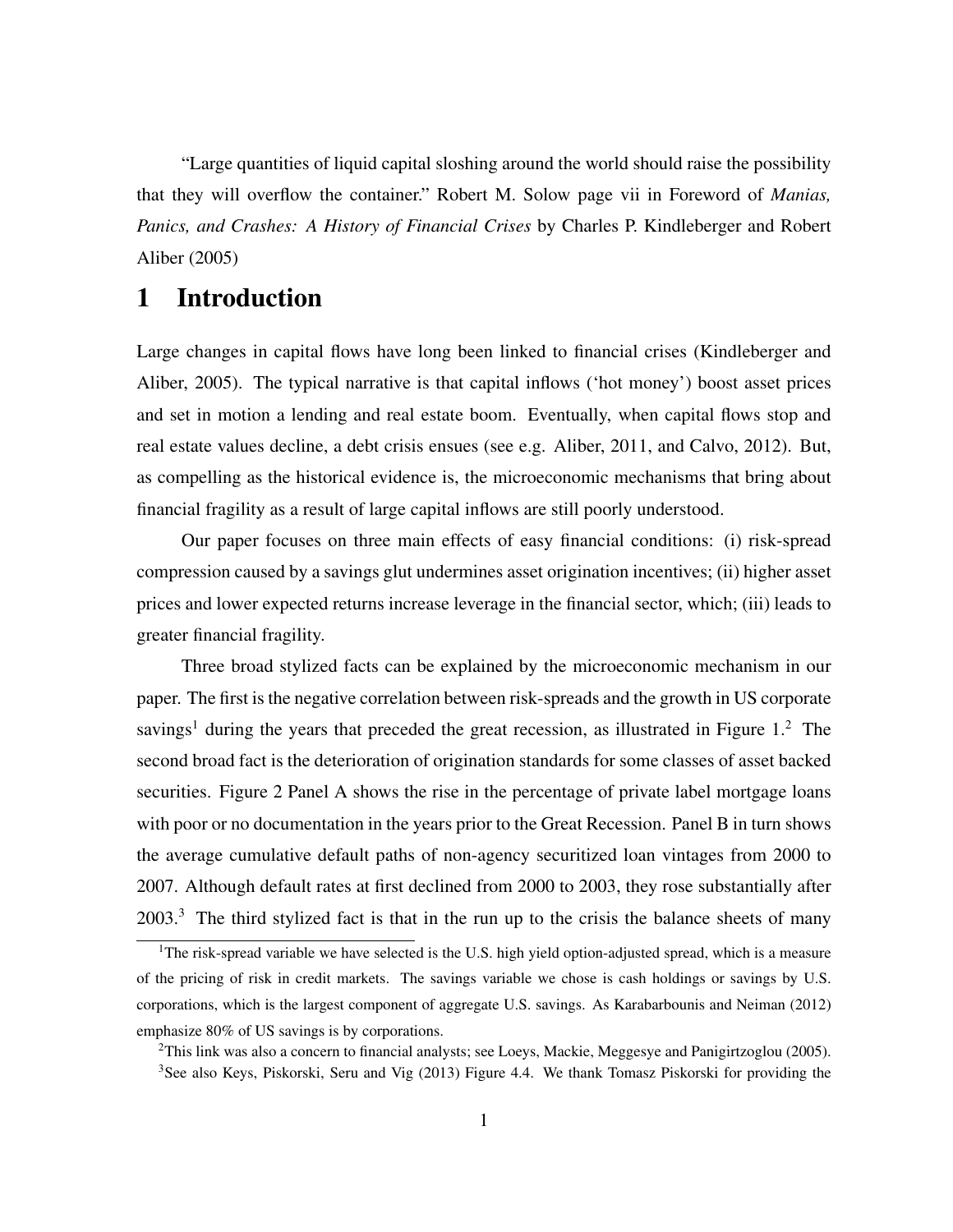financial intermediaries grew and this growth was mostly driven by increased leverage. Figure 3 displays a regularity first noted by Adrian and Shin (2010): US brokers-dealers grew their balance sheets principally through increased leverage, with repo financing in particular. Shin (2012) documents a similar pattern for large European banks. In addition, in the run-up to the crisis many of these intermediaries accumulated positions in asset backed securities with low quality collateral.

In our model originators can produce assets of low or high quality; it takes additional effort to produce high quality. Originated assets are distributed to investors in two different markets: A securities market where assets are pooled, and another market where the assets are individually purchased by an informed intermediary, who has superior but noisy information about the quality of each individual asset. In analogy to the distinction between futures and forward contracts, we shall refer to the first market as an exchange and to the second market as an over-the-counter (OTC) market.

Our analysis focuses on the incentives for good asset origination financial markets provide, and how these market incentives are affected by changes in savings or capital flows. The market exchange cannot provide any incentives, since investors in this market are unable to distinguish between high and low quality assets. Market incentives for origination of good assets must come from informed investors who are willing to pay more in the OTC market for assets they identify as high quality. A central result of our analysis is that origination incentives at first improve with capital inflows but eventually the savings glut narrows spreads so much that origination incentives are undermined. We focus on the situation where capital in the hands of informed investors is relatively scarce and therefore informed traders obtain a higher rate of return in the OTC market in equilibrium. They can however increase their positions through leverage by borrowing from uninformed investors. Therefore, informed traders act as *financial intermediaries* in equilibrium. We show that intermediary leverage increases monotonically as more savings pour into capital markets, and that it is highest when origination incentives are at their lowest. Since intermediaries make mistakes and face a worse pool of assets, their balance sheets increasingly contain low quality assets.

quarterly data used to construct Figure 2 Panels A and B.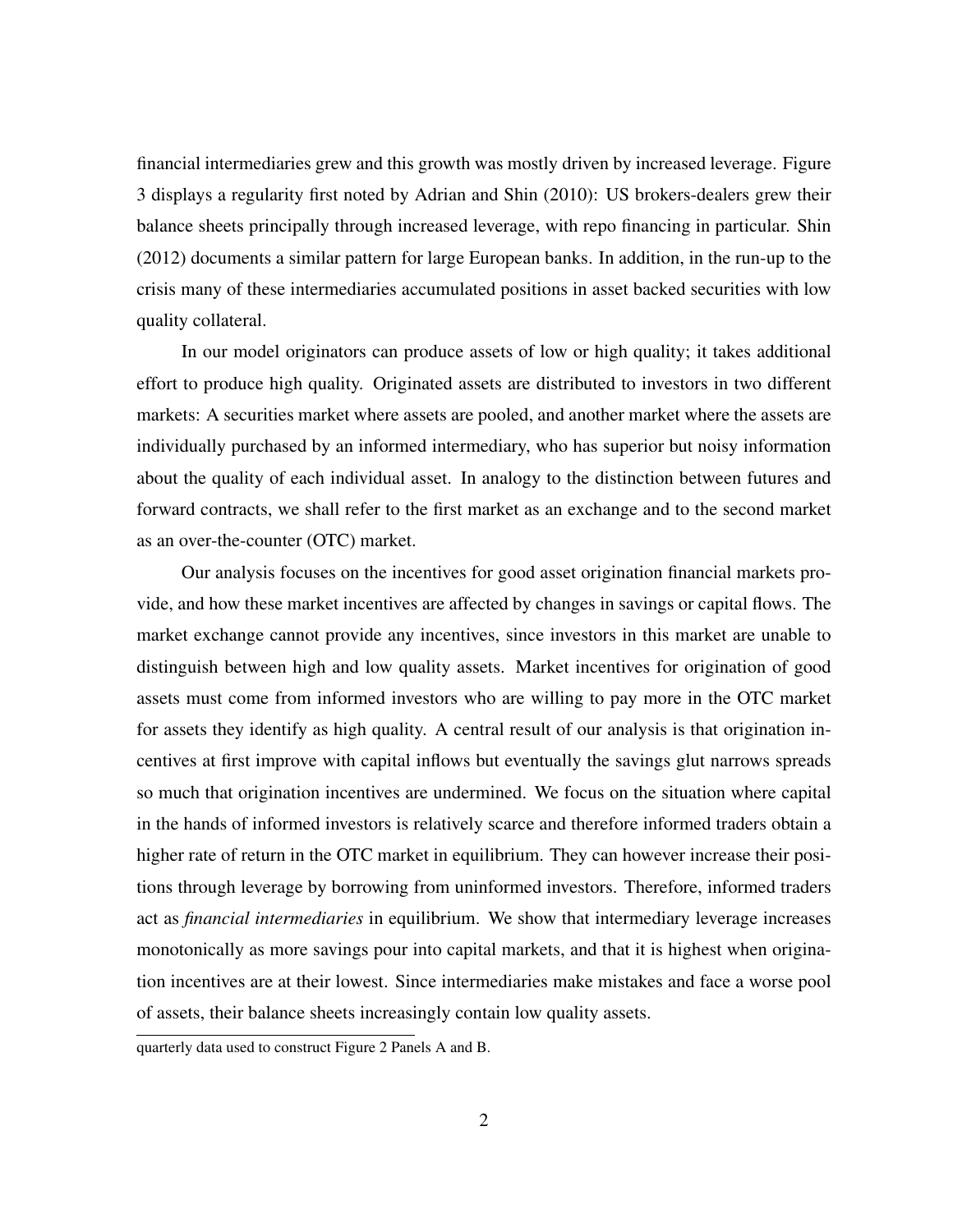Our definition of financial fragility is inspired by the observation in Gerardi, Lehnert, Sherlund and Willen that "had market participants anticipated the increase in defaults on subprime mortgages originated in 2005 and 2006 the ... extent of the [financial crisis] ... would [have been] very different."<sup>4</sup> We thus define financial fragility as the sensitivity of the balance sheet to unforeseen contingencies. In our model, the higher leverage leads to a higher sensitivity of the balance sheet of financial intermediaries to unforeseen contingencies: the size of the unexpected shock that would cause a substantial shortfall in the equity of a financial intermediary decreases with the magnitude of the savings glut.

The rising financial fragility prior to the crisis is often attributed to changes in investors' psychology (Minsky 1992). According to Minsky financial fragility is simply due to the growing risk appetite of investors. As we argue below, increased risk-appetite could substitute for an increase in savings in our model. The critical variable is the aggregate risk-weighted capital flowing into asset markets. Thus, our analysis can be also be seen as a microfoundation of a Minsky-type explanation of the lending boom and associated financial fragility.

We conduct much of our analysis under the convenient assumption that there is *cash-inthe-market pricing* of assets in equilibrium in the market exchange (Allen and Gale, 1999). In other words, asset prices are determined by the ratio of aggregate savings and the volume of distributed assets. In this way, a savings glut directly feeds through to higher asset prices. The aggregate savings that investors deploy in the market are exogenously given and we compare equilibria for different levels of aggregate savings, keeping constant the distribution of capital across informed and uninformed investors. We do not take a stand on whether the capital share of uninformed investors grew in the run-up to the crisis.<sup>5</sup>

A key feature of our analysis is that asset prices in the OTC market rise less than proportionately with aggregate savings, so that the overall effect of the rise in aggregate savings is to compress the spread between the price of high quality assets traded in the OTC market and asset prices in the market exchange. In addition, the balance sheets of financial intermediaries grow with aggregate savings. This growth is mostly financed with debt though there is also

<sup>4</sup>See also Cheng, Raina and Xiong (2014).

<sup>&</sup>lt;sup>5</sup>However we show in an extension that an increase in the capital share of uninformed investors accentuates the results of our model.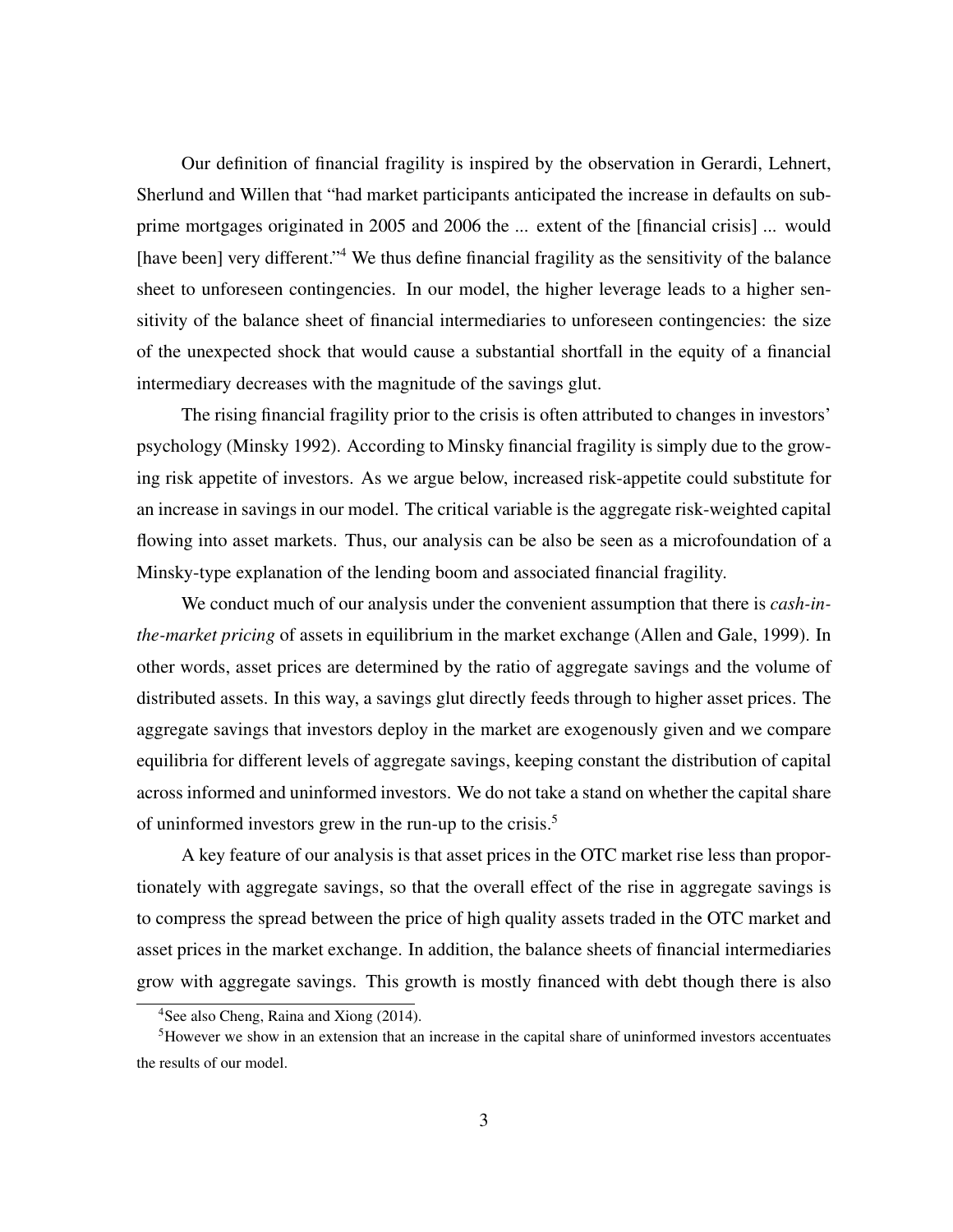some growth in book equity. The end result is that leverage amongst financial intermediaries grows as the savings glut increases. The reason is that, as in Kiyotaki and Moore (1997), the rise in asset prices relaxes leverage constraints, thereby increasing the debt capacity of financial intermediaries.

Since financial intermediaries have information on the quality of originated assets and are willing to pay more for high quality assets, the increase of their balance sheets ought to result in better incentives for originators.<sup>6</sup> However, there is a countervailing effect through the narrowing of spreads, which undoes origination incentives. The effect of savings on origination incentives has an inverted U-shape. Initially, increases in savings improve incentives but eventually they lead to a deterioration of origination standards, as is reflected in Panel B of Figure 2. This is an unexpected result: having a larger fraction of funds in the hands of informed investors does not result in better origination incentives. The reason is that higher asset prices in the market exchange are undoing the effect of more informed funds on origination incentives.

We consider several extensions to our basic model. Behavioral biases most likely did play a role in the run up to the crisis and we explore the effects of the addition of an overconfidence bias of informed investors by allowing for the possibility that these agents exaggerate the precision of the signals they receive about the quality of the assets up for sale, as in Scheinkman and Xiong (2003). When intermediaries overestimate the precision of their signals, they bid more aggressively for assets when they receive a positive signal about asset quality. Obviously, their overconfidence could lead them to overbid and thereby stimulate an asset price bubble. This effect is well understood. But a less obvious and novel insight from our model is that the book leverage of overconfident intermediaries (the ratio of debt to book value of assets) is lower than the book leverage of unbiased intermediaries. What is more, in our model an overconfident intermediary *reports a lower book leverage and has more assets likely to underperform*. This simple but striking observation has implications for the prudential regulation of banks: it illustrates the potentially misleading nature of book leverage as a measure of financial fragility. What appears to be a financially healthy bank by its low reported

<sup>&</sup>lt;sup>6</sup>Since by construction savings of informed and uninformed traders grow equally, as leverage increases the share of funds at the disposal of informed intermediaries rises.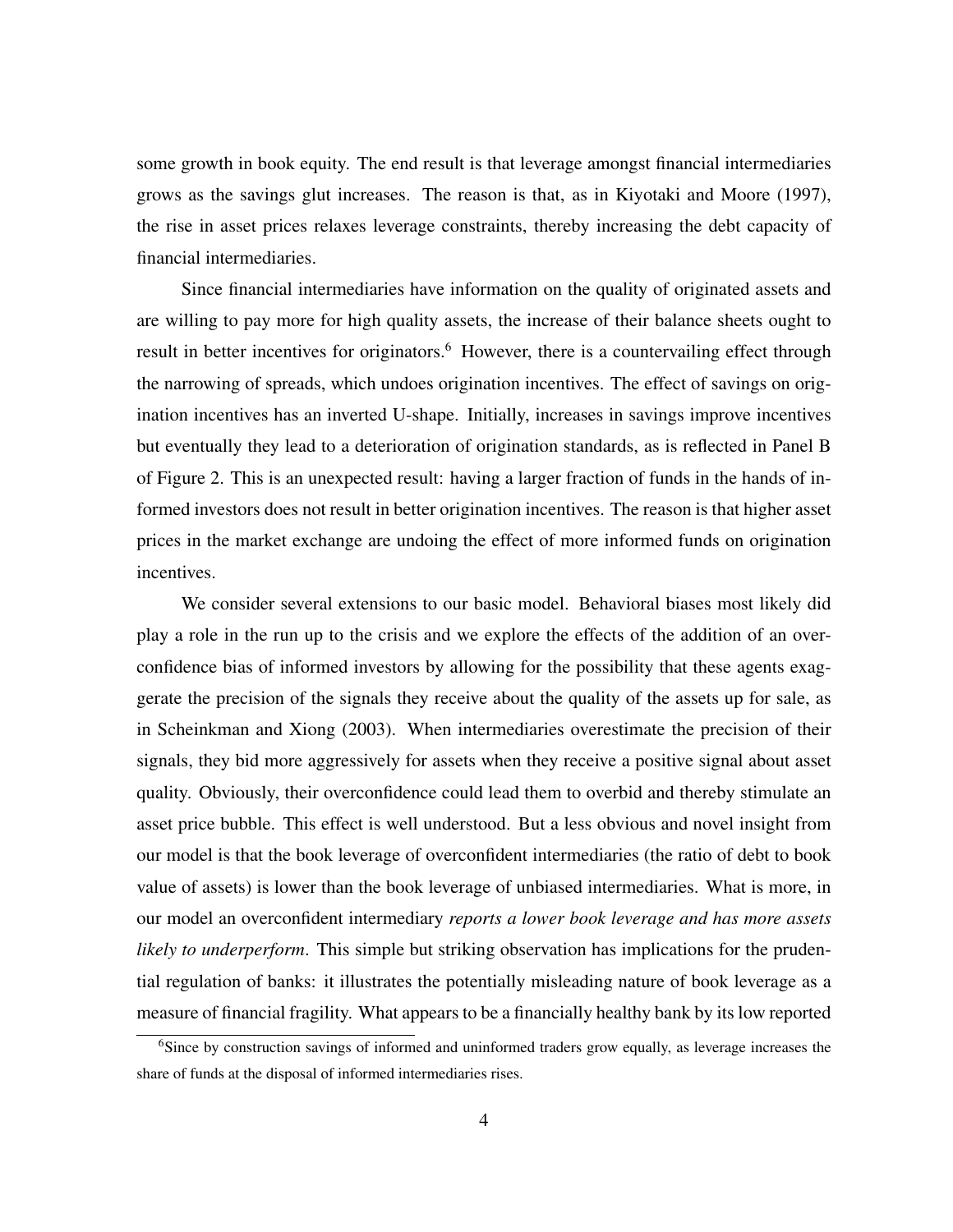leverage, could in fact be a bank that has unwittingly taken too much risk.

As we already mentioned, a more conventional but somewhat more involved way of modeling cash-in-the-market pricing would be to have a model with risk-averse investors with risk aversion that decreases with wealth. The empirical asset pricing literature documents that compensation for risk is countercyclical: high during troughs and low at the peak of the cycle.<sup>7</sup> Under this formulation asset prices on the exchange are affected by both the fundamental quality of assets and the risk attitudes of uninformed investors. The key mechanism is then that a reduction in the discount rate leads to a reduction in the spread between the price for high quality assets in the OTC market and the uninformed price on the market exchange. The Allen and Gale notion of cash-in-the-market pricing should therefore be thought of more generally as simply a more tractable way of modeling the effects of decreasing risk aversion when savings rise.

**Related literature.** We provide microfoundations for one of the leading hypotheses on the origins of the crisis of 2007-09: a savings glut combined with a balance-sheet expansion and greater leverage of financial intermediaries. Other commentators, most notably Bernanke (2005), Shin (2012), Gourinchas (2012), and Borio and Disyatat (2011) have argued that the rise in global liquidity more than global imbalances was the major cause of the crisis. Bernanke (2005) famously argued that a 'global savings glut' was the main cause of low longterm interest rates before the crisis of 2007-09. With low interest rates, households could afford bigger mortgages, which, in turn, fuelled real-estate price inflation. Bernanke's thesis is sometimes narrowly interpreted as meaning that the rise of Chinese savings caused the fall in US interest rates, but this narrow interpretation is not completely borne out in the data. $8$ The savings glut hypothesis, however, is *not* dependent on a particular source of savings. Any surge in savings, whatever the sector, yields similar implications.

Shin (2011, 2012) points to the role of rising gross capital flows across countries, channelled through an increasingly globalized banking industry, as a major source of financial fragility. He attributes this increase in cross-border flows to the transition to Basel II capital regulation, which allowed banks to lever up, and to the advent of the Euro, which eliminated

<sup>&</sup>lt;sup>7</sup>The literature on stock return predictability is large. See Cochrane (2008) for a survey and summary. <sup>8</sup>See Bernanke, Bertaut, Pounder DeMarco, and Kamin (2011).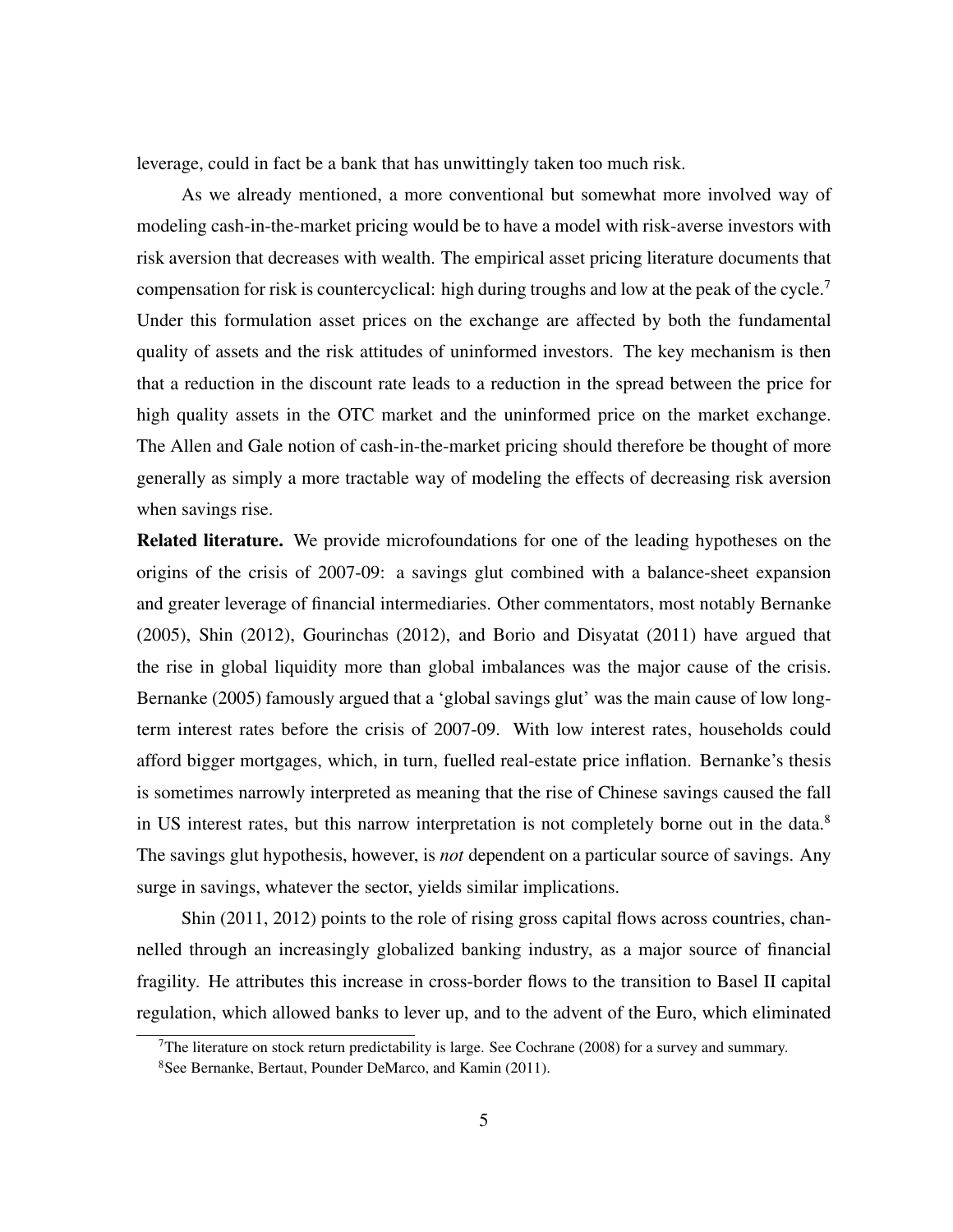currency risk within the Eurozone.<sup>9</sup> With higher leverage and greater reliance on fickle foreign capital inflows, Shin argues that banks became fundamentally more fragile. It would not take much to put their viability at risk with a liquidity crunch. Borio and Disyatat (2011) also emphasize the critical role played by the financial sector in the crisis. They argue that the main cause of the crisis was the dynamic expansion of the balance sheets of large, complex, financial institutions in response to the savings glut. The 'excess elasticity' of bank balance sheets, the term they employ, was the main cause of the crisis in their analysis. In effect, banks acted as a multiplier of the savings glut, pouring vast quantities of new fuel on the fire.

More systematic evidence that financial crises are preceded by above-trend credit growth was found by Gourinchas, Valdés and Landerretche (2001) for the period of the 1960s to 2000. More recently Jordà, Schularick and Taylor (2011) have looked at a much longer time-series (140 years) and have found that abnormally high credit growth and low interest rates precede global financial crises. Moreover, they find that credit growth is a better predictor of financial crises than global imbalances, the latter playing an additional role only before WWII.

Several other theories linking savings gluts to financial instability have been proposed. An early model by Caballero, Fahri and Gourinchas (2008) links rising global imbalances to low interest rates, through a limited global supply of safe assets. However, they do not explore the effects of these imbalances on origination standards, leverage, and financial fragility. In independent related work, Martinez-Miera and Repullo (2016) propose a model of intermediation similar to Holmstrom and Tirole (1997), where banks' incentives to monitor are affected by a savings glut. In their model, safe projects are financed by non-monitoring (distributing) banks, while riskier projects are held on the balance sheet of traditional monitoring banks. Their theory is built on a different economic mechanism than ours and makes somewhat different predictions. In particular, any effect of the savings glut on intermediary leverage is absent from their model. A related theory by Neuhann (2016) points to the additional fragility caused by excessive 'risk transfer' from originating banks to 'financiers'. This risk transfer gradually undermined origination incentives of commercial banks as more and more risk was transferred to a rising non-bank sector. Boissay, Collard and Smets (2016) consider a dynamic

<sup>9</sup>See Santos (2017) for an analysis of capital flows into the Spanish banking sector in the years leading up to the Eurozone crisis.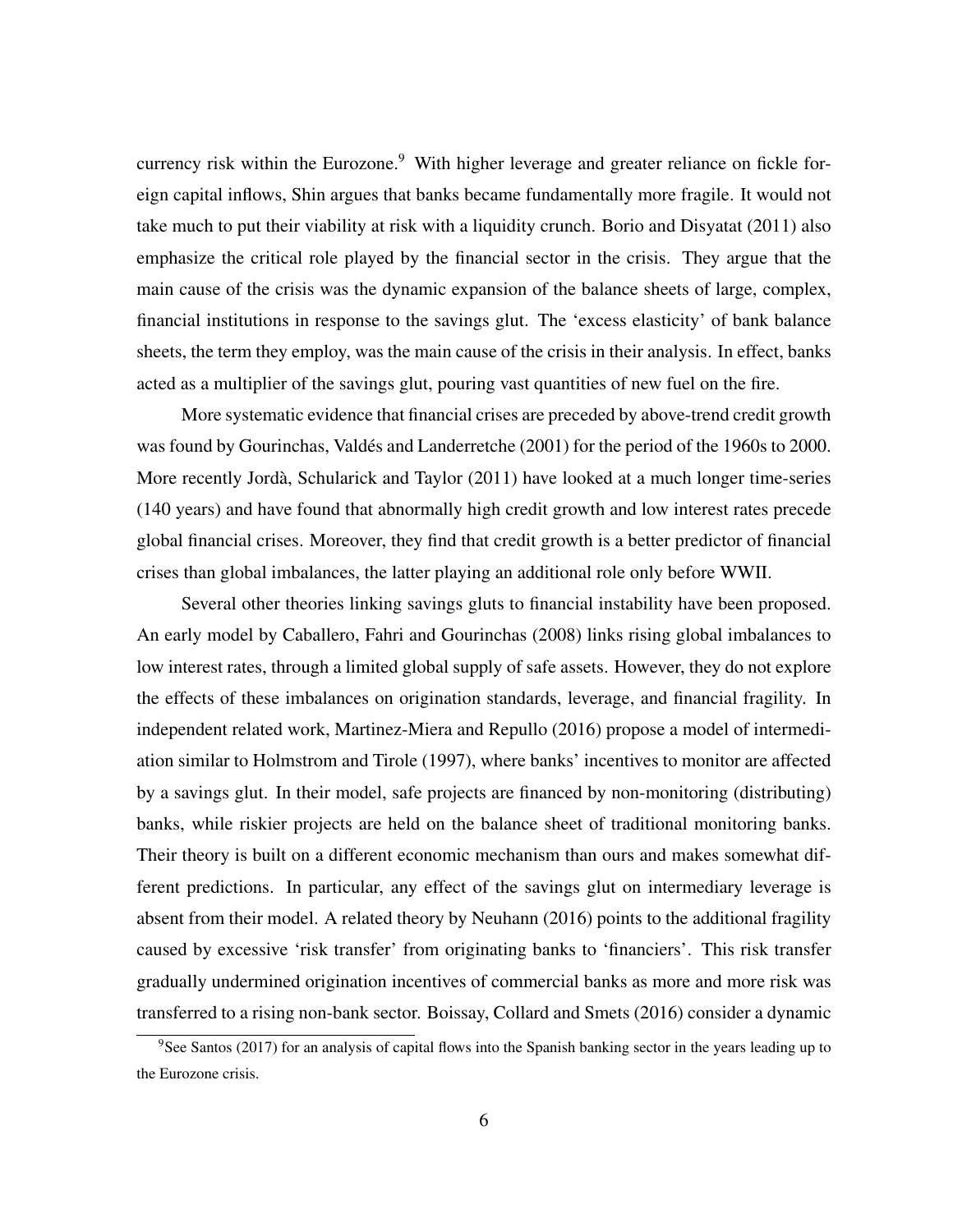model of the interbank market, where banks borrow from other lenders. Borrowing is limited by adverse selection problems: Lenders don't know whether they are lending to banks with good or bad investment opportunities. As interbank rates rise only the banks with the best investment opportunities borrow in the interbank market, so that the volume of interbank loans increases and the pool of borrowing banks improves. In other words, there is a positive correlation between interbank rates and leverage in their model. A crisis occurs when there is a sudden increase in savings, which causes interbank rates to drop, and consequently leads to a deterioration of the pool of borrowing banks, together with a collapse in interbank lending volume. In contrast, in our model intermediaries borrow in a repo market and leverage and repo rates are negatively related. This seems to better match the stylized facts in the years leading up to the Great Recession, when investment banks and broker-dealers increased the size of their balance sheet size and leverage, increasingly relying on repo financing.

An alternative theory of financial fragility that does not depend on savings gluts is developed by Gennaioli, Shleifer and Vishny (2012 and 2013). In their model some agents underestimate or neglect tail risk, perhaps because they extrapolate from recent history. Financial intermediaries that identify this misperception can exploit it through securitizations to build up more risk. In addition, to control their residual risk, financial intermediaries purchase claims against other intermediaries which generates excessive financial instability. We consider the possibility of misperceptions by financial intermediaries instead of by final investors in Section 6.4 and show how it can lead to additional financial fragility by further undermining origination standards.

# 2 The Model

The model we develop focuses on the financial market mechanism linking the pricing of assets in financial markets and incentives of originators to supply high quality assets. In particular, our analysis centers on the question of how this mechanism is affected by changes in aggregate liquidity flowing into financial markets. Accordingly, our model must comprise at least two classes of agents, asset originators and investors, interacting over two periods.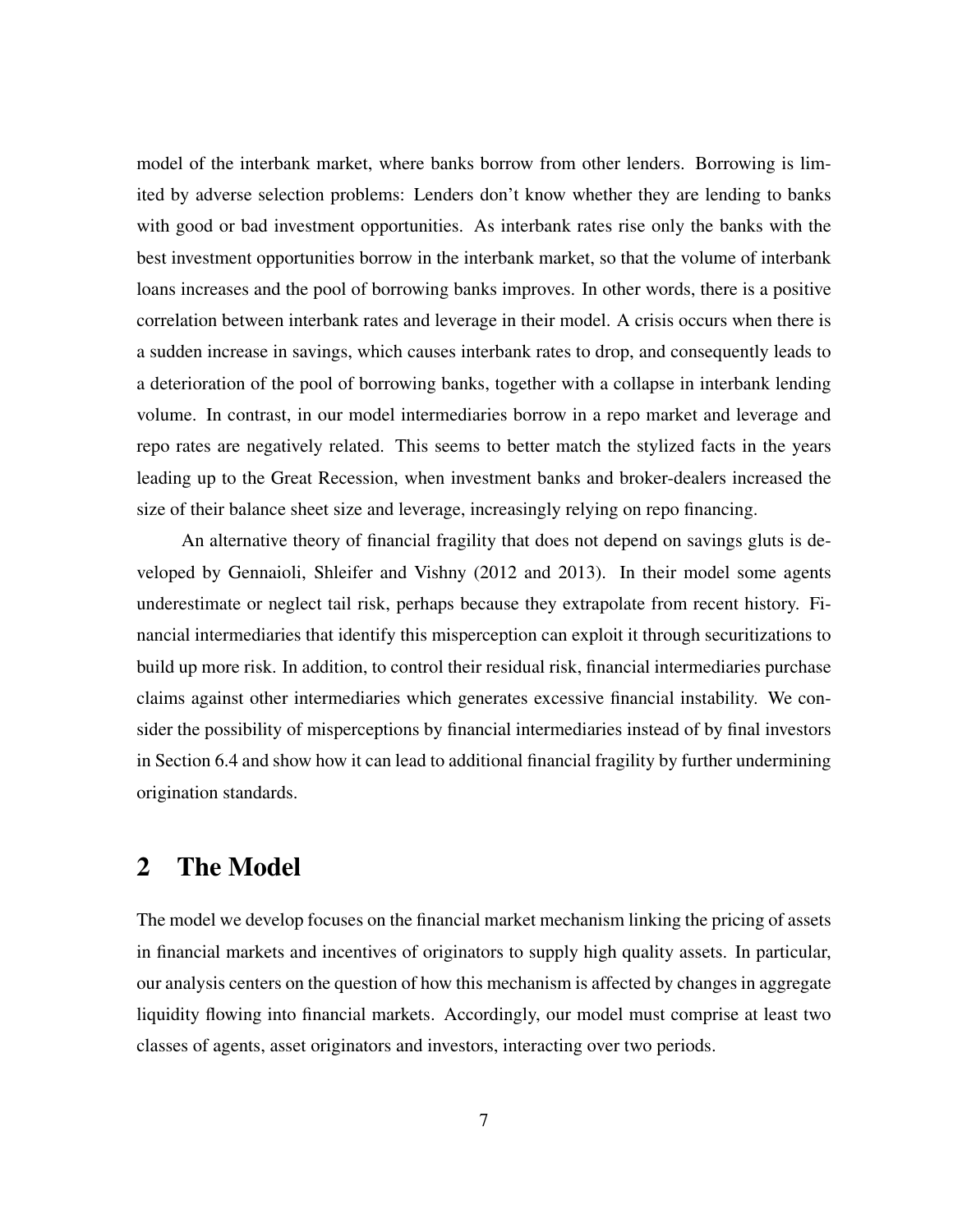## 2.1 Agents

We assume that each class of agents is of fixed size (we normalize the measure of each class to 1), and that both originators and investors have risk-neutral preferences.

**Originators.** In period 1 each originator can generate one asset that produces payoffs in period 2, which are either  $x_h > 0$  or  $x_l = 0$ . An asset can be interpreted to mean a business or consumer loan, a mortgage, or other assets. The quality of an originated asset depends on the amount of effort  $e \in [e, 1)$  exerted by the originator, where we assume that  $e > 0$ . Without loss of generality we set the probability that an asset yields a high payoff  $x_h$  equal to the effort e. Asset payoffs are only revealed in period 2, so that the only private information originators have in period 1 is their choice of effort. Originators only value consumption in period 1 and they incur a disutility cost of effort  $e$ , so that their utility function takes the form:

$$
u(e, c_1) = -\psi(e - \underline{e}) + c_1,\tag{1}
$$

where  $c_1$  stands for consumption in period 1. We assume that the disutility of effort function  $\psi(z)$  satisfies the following properties: (i)  $\psi(0) = \psi'(0) = 0$ ; (ii)  $\psi'(z) > 0$  if  $z > 0$ ; (iii)  $\psi'(1-\underline{e}) > x_h$  and (iv)  $\psi''(z) >> 0$ . Given that  $\psi(\underline{e}) = 0$ , originators always (weakly) prefer to originate an asset as long as they can sell this asset at a non-negative price in period 1.

Investors. Each investor has an initial endowment of K units of capital in period 1 and a utility function

$$
U(c_1, c_2) = c_1 + c_2,
$$

where again  $c_{\tau} \ge 0$  denotes consumption at time  $\tau = 1, 2$ . Since investors are indifferent between consumption in period 1 and 2, they are natural buyers of the assets that originators would like to sell in period 1. Our model captures in a simple way changes in aggregate savings by varying  $K$ .

There are two types of investors. A first group, which we refer to as *uninformed investors,* are unable to identify the quality of an asset for sale. We denote by M the fraction of uninformed investors and assume that  $0 < M \leq 1$ . The second group, which we label as *informed investors* are better able to determine the quality of assets and can identify those assets that are more likely to yield a high payoff  $x_h$ . We let  $N = 1 - M$  denote the fraction of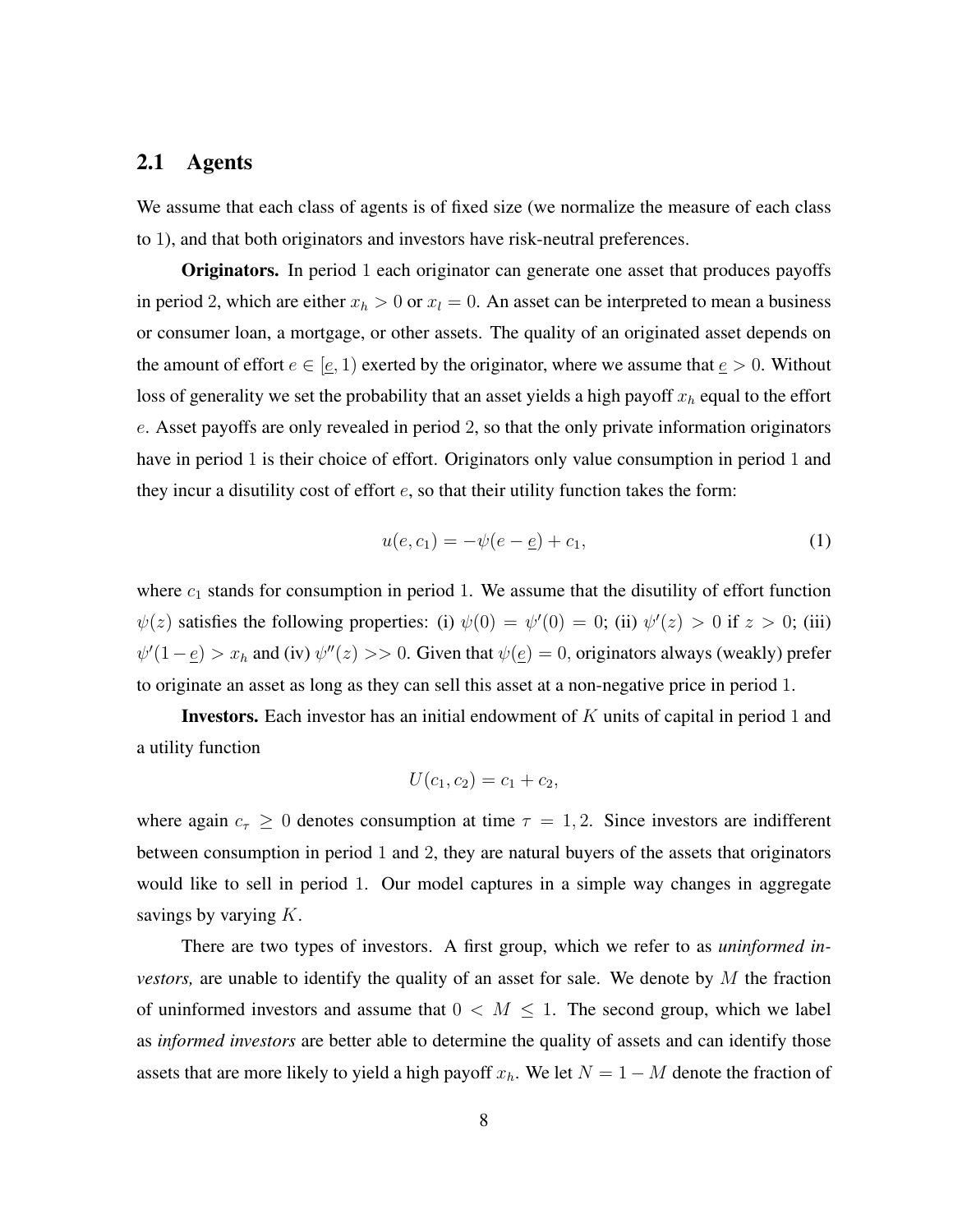informed intermediaries.

## 2.2 Financial Markets

There are three different financial markets in which agents can trade: 1) an opaque, overthe-counter (OTC) market where originators can trade assets with informed investors; 2) An organized, competitive, transparent and regulated exchange where originators can sell their asset to uninformed investors; and 3) A secured debt market, where informed investors can borrow from uninformed investors. The dual market structure for assets builds on Bolton, Santos and Scheinkman (2012 and 2016). A key distinction between these two types of markets is how buyers and sellers meet and how prices are determined. In the organized exchange all price quotes are disclosed, so that effectively asset trades occur at competitively set prices. In the private market there is no price disclosure and all transactions are negotiated on a bilateral basis between one buyer and one seller.<sup>10</sup>

#### 2.2.1 OTC Market

Originators are willing to trade with informed investors in the OTC market despite the lack of competition among intermediaries and the lack of transparency in the hope that their asset will be identified as a high quality asset. Informed intermediaries observe a signal that is correlated with the quality of the asset and are willing to pay a higher price for high quality assets than the price at which a generic asset is sold on the organized exchange. Even though informed traders are free to buy in any market, we show that when informed capital is scarce and uninformed capital is not too scarce, they only operate in the OTC market in equilibrium, and they only purchase assets that they judge to be high quality. As we detail below, although informed traders can borrow from uninformed investors, they have a limited borrowing capacity, due to

 $10$ In an unpublished version of Bolton, Santos and Scheinkman (2016) we developed a version of our framework where instead of two markets we have a single Grossman-Stiglitz exchange. The results are unaffected. We retain the double market structure for convenience but also realism. As we have argued in Bolton, Santos and Scheinkman (2012), a feature of modern financial markets is the split of risks across private, informational intensive markets where the costs of participation are high due to regulatory barriers or infrastructure needs and public markets, which are less informationally intensive and where the costs of participation are low.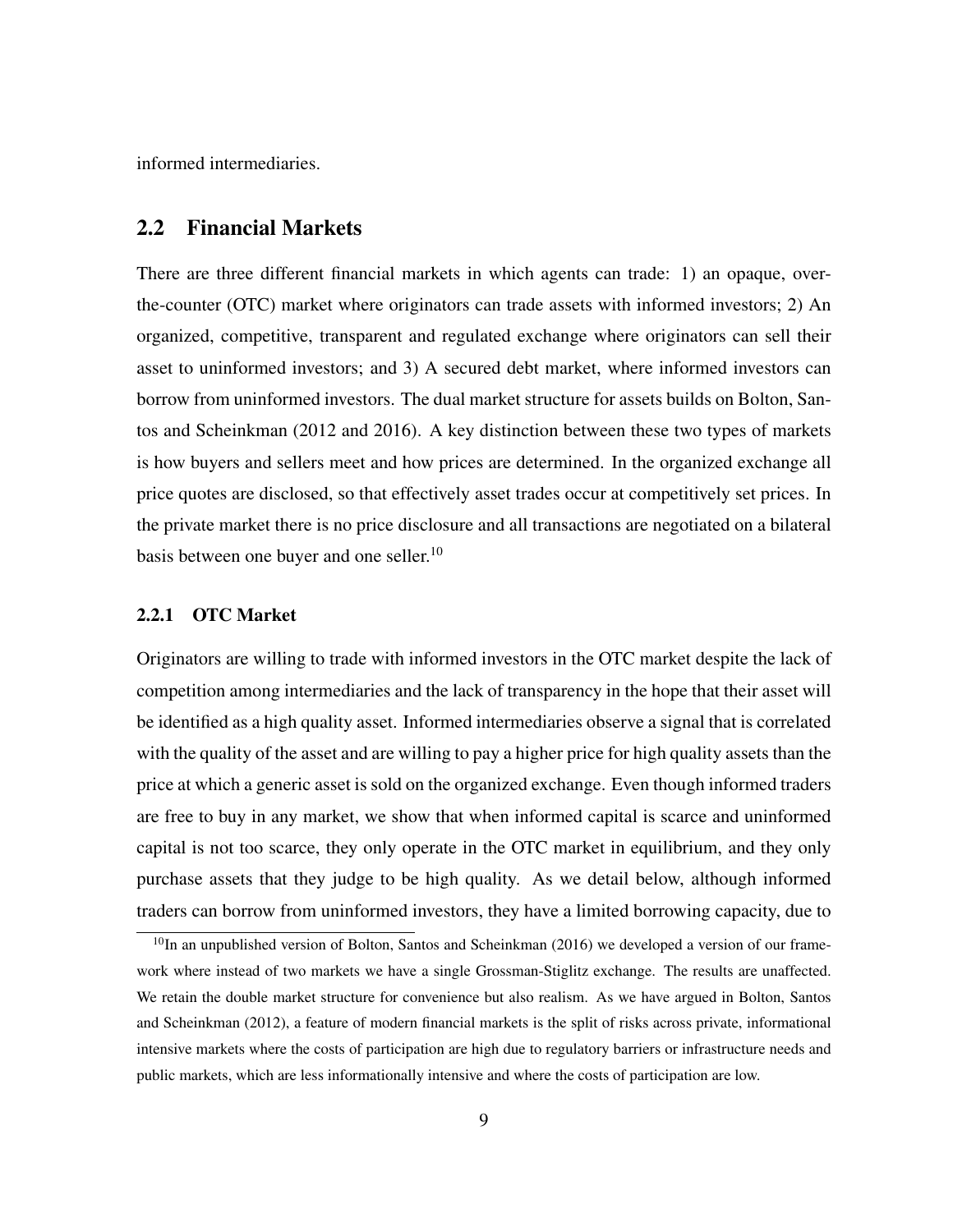the collateral requirements. Even after exhausting their borrowing capacity, informed traders may not have sufficient capital to purchase all available high quality assets. In this case, any asset that informed traders are not able to purchase will be sold on the exchange.

Each informed trader observes a signal  $\sigma \in {\sigma_h, \sigma_l}$  on the quality of any asset offered for sale such that

$$
\text{prob}\left(\sigma_h|x_h\right) = 1 \qquad \text{and} \qquad \text{prob}\left(\sigma_h|x_l\right) = \alpha \in [0, 1). \tag{2}
$$

The parameter  $\alpha$  captures possible valuation mistakes of informed trader. Conditional on observing  $\sigma_h$  the probability that the asset yields a payoff  $x_h$  is:

$$
g := \text{prob}\left(x_h | \sigma_h\right) = \frac{e}{e + \alpha(1 - e)}.\tag{3}
$$

Note that when  $\alpha = 0$  we have  $q = 1$ ; in other words,  $\sigma_h$  is a perfectly informative signal for the payoff  $x_h$ . The higher is  $\alpha$  the less informative is the signal  $\sigma_h$ , and when  $\alpha = 1$  there is no additional information conveyed by  $\sigma_h$ .

Conditional on observing  $\sigma_l$  the investor knows that the asset will pay 0 in period 2. In this case, the investor would offer to pay no more than zero for the asset, so that the originator prefers to sell the asset on the anonymous exchange. In sum, all OTC trades with informed investors involve high quality assets with signal  $\sigma_h$ .

We denote by  $p^d$  the price at which an asset with a signal  $\sigma_h$  trades in the OTC market, and by p the competitive price for a generic asset on the exchange. As in Bolton, Santos and Scheinkman (2012 and 2016) we assume that a bilateral trade on the OTC market takes place at negotiated terms via Nash bargaining<sup>11</sup> and that

$$
p^d = \kappa g x_h + (1 - \kappa)p,\tag{4}
$$

 $11$ In Bolton, Santos and Scheinkman (2016) we offered a discussion of the Nash bargaining solution based on ideas in Binmore, Rubinstein and Wolinsky (1986). Briefly, the asymmetric Nash bargaining solution that we use in our framework can be justified as an equilibrium outcome of a strategic model of bargaining with uncertain termination time. In this class of bargaining games, the threat point is given by the outcome in the event that the bargaining process break down. Our assumption is that in the case of a breakdown of the bargaining game the informed investor consumes his endowment and the originator sells her asset in the exchange. In Binmore et al. (1986) the parameter  $\kappa$  reflects the relative subjective probabilities that each party attributes to the breakdown of the bargaining process. In the sequential strategic justification for the asymmetric Nash bargaining solution developed by BRW, the number of dealers relative to originators does not affect  $\kappa$ .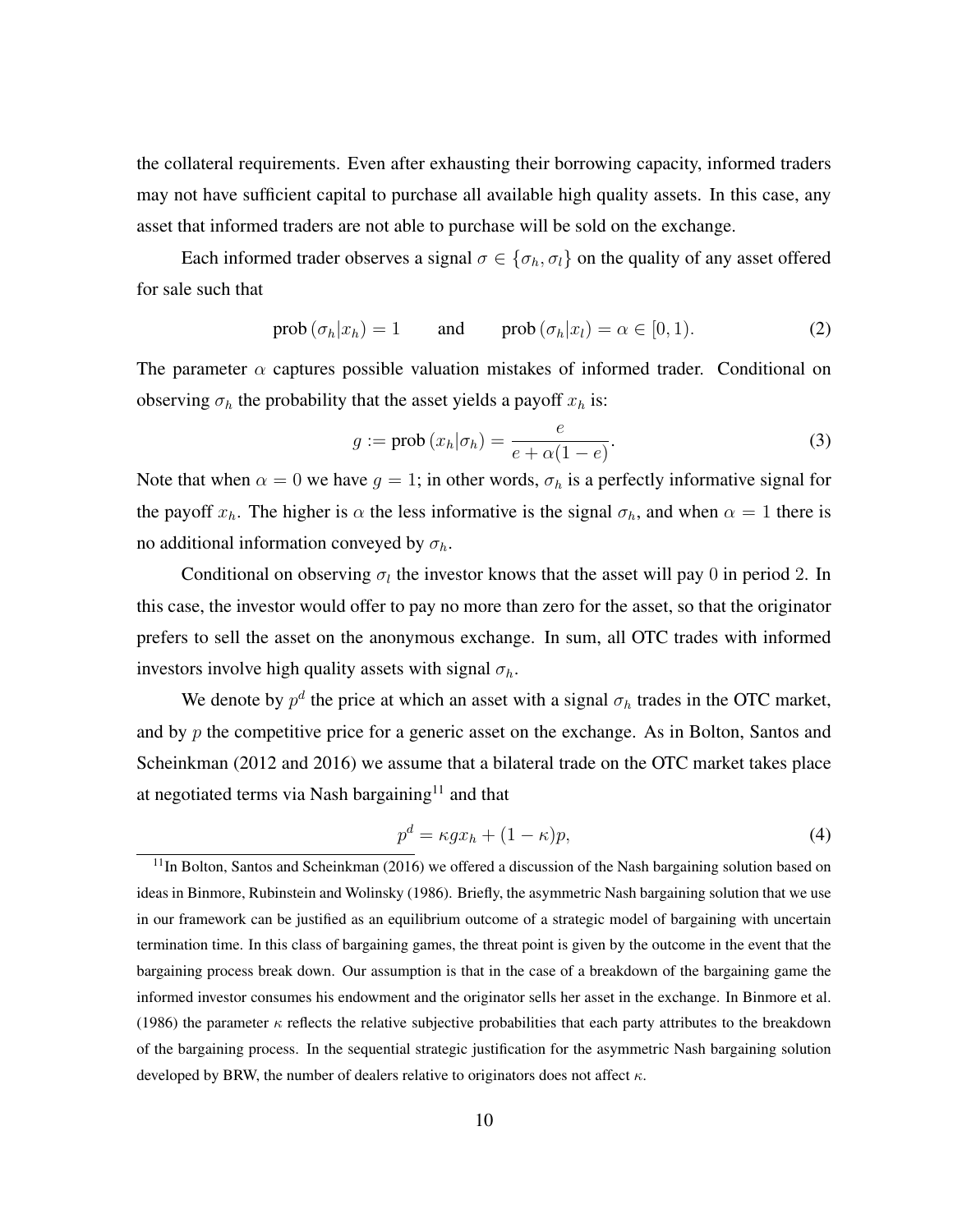where  $\kappa > 0$  denotes the bargaining strength of the originator. Note that once an informed investor offers any positive price, the originator learns that the signal associated with her asset is  $\sigma_h$ . The bargaining parties are then symmetrically informed. The pricing formula (4) is the *Nash bargaining solution* of a bargaining game between an informed investor and an originator for the purchase of an asset with signal  $\sigma_h$ , where the bargaining weights of the originator and investor are respectively  $\kappa$  and  $(1 - \kappa)$ , and where the *disagreement point* is given by a sale of the asset on the exchange at price p. This OTC bargain only takes place if  $gx_h \geq p$ , which is a condition satisfied by the equilibrium price on the exchange  $p$ , as we show below.

Let  $q^i$  denote the number of assets acquired by each informed trader on the OTC market. The probability that an originator with an asset with signal  $\sigma_h$  sells her asset to an informed trader in a symmetric equilibrium is then given by the ratio of the total number of assets purchased by informed intermediaries to the total number of assets with signal  $\sigma_h$  (provided that this ratio does not exceed 1):

$$
m := \min\left\{\frac{Nq^{i}}{e + (1 - e)\alpha}; 1\right\}.
$$
\n(5)

#### 2.2.2 Organized Exchange

All originated assets that are not cream-skimmed in the OTC market end up being distributed on the organized exchange. Therefore, the volume of high-quality assets traded on the exchange in a symmetric equilibrium is equal to  $e(1 - m)$ . To see this, observe first that originators produce assets with payoff  $x_h$  with probability e. The fraction of assets  $x_h$  in a symmetric equilibrium is then  $e$ , of which a fraction m is bought by financial intermediaries. Second, the volume of low-quality assets sold on the exchange is  $(1 - e) - (1 - e)\alpha m$ , so that the total volume of assets distributed on the exchange is  $1 - em - (1 - e)\alpha m$ . The expected value of an asset traded on the exchange is then:

$$
p^{f} = \frac{e(1-m)x_{h}}{1 - em - (1-e)\alpha m},
$$
\n(6)

where the superscript f stands for "fair value". Expression  $(6)$  highlights that the fair value of assets traded on the exchange depends on the fraction of assets that are cream-skimmed by informed investors.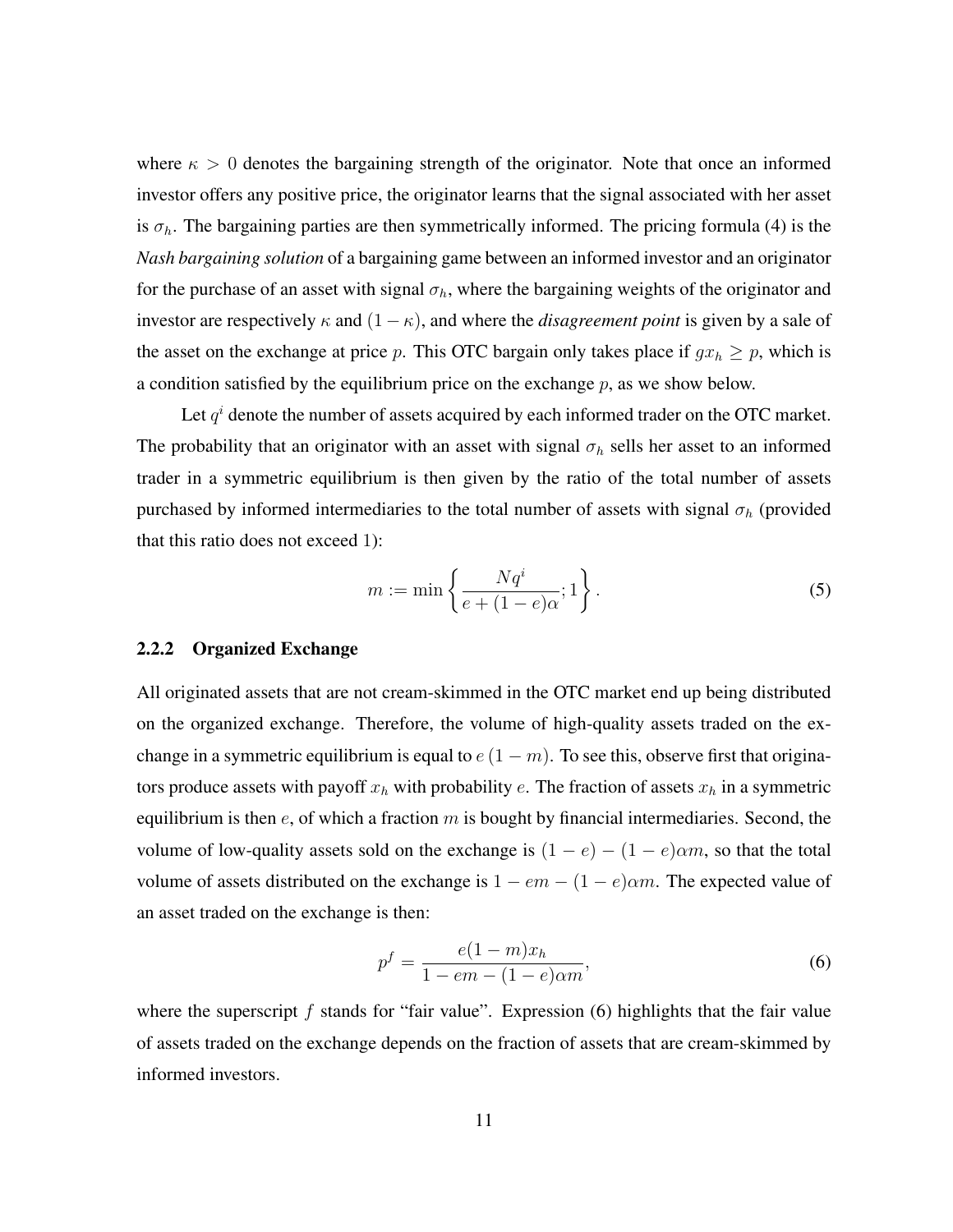In Bolton, Santos and Scheinkman (2016) we assume that risk-neutral uninformed investors are always able to pay the fair value  $p<sup>f</sup>$  and focus on the implications of creamskimming of high quality assets in the OTC market. Here, we generalize the model to allow asset prices to respond to changes in aggregate liquidity. Specifically, if the total stock of liquidity brought by investors to the exchange is  $T$ , then we assume that asset prices on the exchange must satisfy:

$$
p \le p^{\text{cim}} := \frac{T}{1 - em - (1 - e)\alpha m},\tag{7}
$$

so that:

$$
p = \min\{p^f; p^{\text{cim}}\} = \min\left\{\frac{e(1-m)x_h}{1 - em - (1-e)\alpha m}; \frac{T}{1 - em - (1-e)\alpha m}\right\},\tag{8}
$$

since  $p \leq p^f, p \leq gx_h$  or  $p \leq p^d$ .

The superscript "cim" stands for *cash-in-the-market pricing*, which obtains whenever the total pool of liquidity is less than  $e(1 - m)x_h$ .

It is helpful to introduce two further pieces of notation: We denote by  $R$  the return from buying an asset with signal  $\sigma_h$  on the OTC market, and by  $r^x$  the return from investing on the exchange, when  $p > 0$ . That is:

$$
R = \frac{gx_h}{p^d}
$$
 and  $r^x = \frac{e(1-m)x_h}{p(1 - em - (1 - e)\alpha m)}$ . (9)

### 2.2.3 The Secured Credit Market

Investors can borrow from other investors in the form of risk free collateralized loans akin to *repo* contracts. Under a typical loan an investor borrows at the rate r against the assets it acquires. Since informed traders have access to all trades available to uninformed traders we may assume without loss of generality that in equilibrium only informed traders act as borrowers. Formally, we assume that an informed intermediary can borrow against purchased assets at the exchange market value p of these assets with a haircut  $\eta > 0$ . More precisely, if an intermediary purchases  $y$  units it can borrow any amount  $D$  that satisfies the constraint

$$
D \le (1 - \eta) \, py. \tag{10}
$$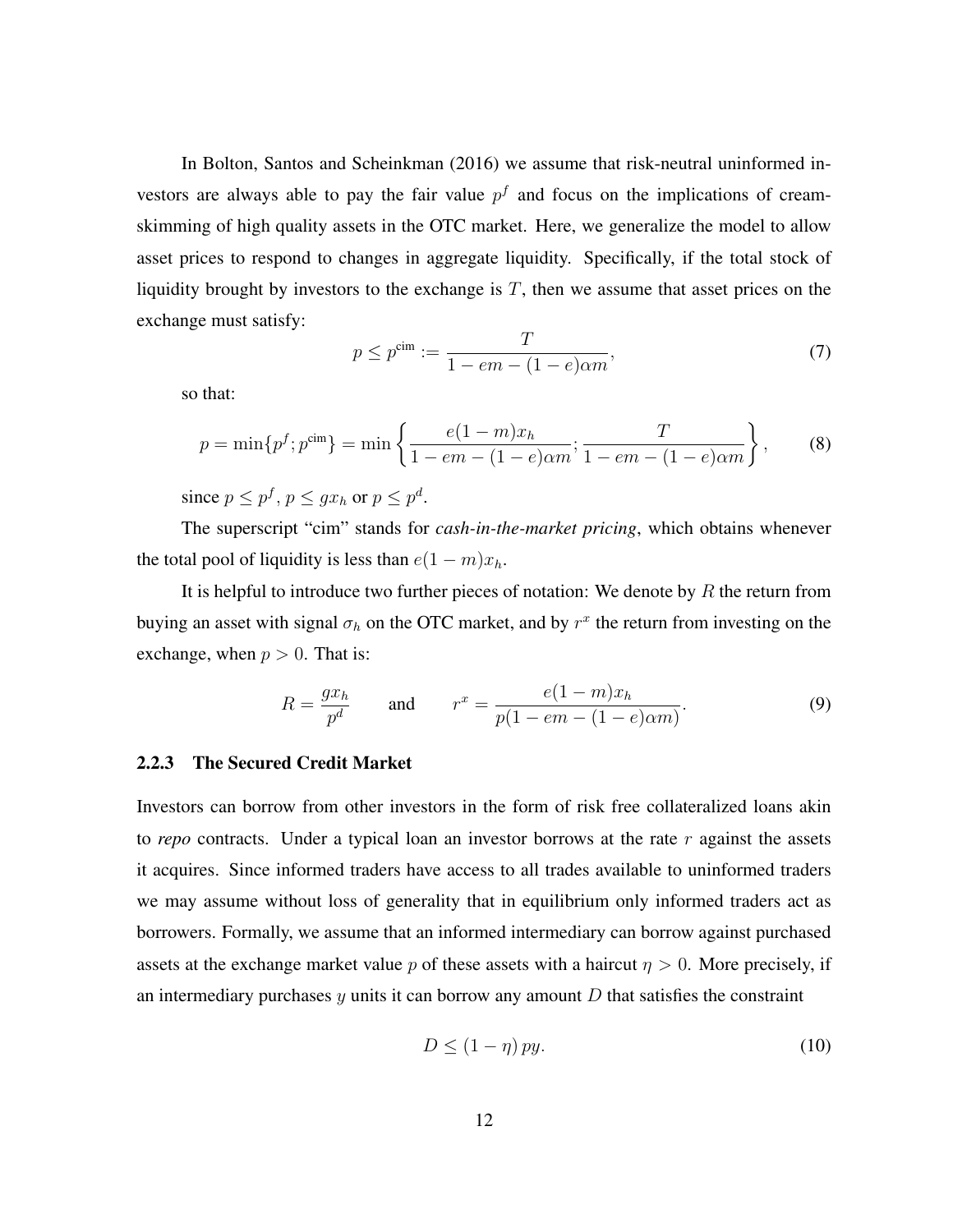Note that the valuation of the collateral in constraint (10) is determined using the exchange price p. In section 6.2 we justify using the exchange price p as the reference price, by assuming an intermediary period between periods 1 and 2, when lenders hit by a liquidity shock have the option not to rollover a loan. If the loan is not rolled over, the lender ends up as the owner of an asset that he can only sell in the exchange.<sup>12</sup> Constraint (10) also features a haircut  $\eta$ , which, in practice, reflects lenders' beliefs about the risk with respect to selling the asset in the secondary market.

The secured credit market plays a critical role in what follows. In particular, although the fraction of capital endowed to informed investors is invariant to the per-capita endowment  $K$ , the fraction of funds deployed by informed investors varies with  $K$  in equilibrium. Let

$$
f^{i} := \frac{N(K+D)}{(N+M)K} = \frac{N(K+D)}{K} \quad \text{and} \quad f^{u} := \frac{MK-ND}{K} = 1 - f^{i}, \quad (11)
$$

denote the shares of total funds deployed by informed and uninformed investors, respectively. If  $D > 0$  the fraction  $f^i$  exceeds the fraction of capital initially held by informed investors, N. We will establish how the equilibrium shares react to changes in  $K$ , that is how the distribution of deployable funds with respect to knowledge varies with changes in aggregate endowment.

## 2.3 Expected Payoffs

Having described how originated assets are distributed and priced in period 1, we are now in a position to specify originator and investor payoffs. Originators sell assets to investors in period 1, who hold them until maturity. Replacing  $c_1$  in (1) with the expected price of the originated asset we obtain the following expression for an originator's expected payoff:

$$
-\psi(e - \underline{e}) + e\left(mp^{d} + (1 - m)p\right) + (1 - e)\left[\alpha\left(mp^{d} + (1 - m)p\right) + (1 - \alpha)p\right].
$$
 (12)

An originator who chooses origination effort e is able to generate an asset with a payoff  $x_h$ with probability  $e$ . In this case he is matched with an informed investor with probability m and

<sup>&</sup>lt;sup>12</sup>Kiyotaki and Moore (1997, equation (3), page 218), take the price of the asset at time  $t + 1$  to value the collateral in their borrowing constraint. Our specification reflects the market practice for repo transactions, in which valuation of the collateral is based on the current market price. Nevertheless, constraint (10) also incorporates the main feedback effect of Kiyotaki and Moore (1997), whereby increases in asset prices can relax collateral constraints for secured loans.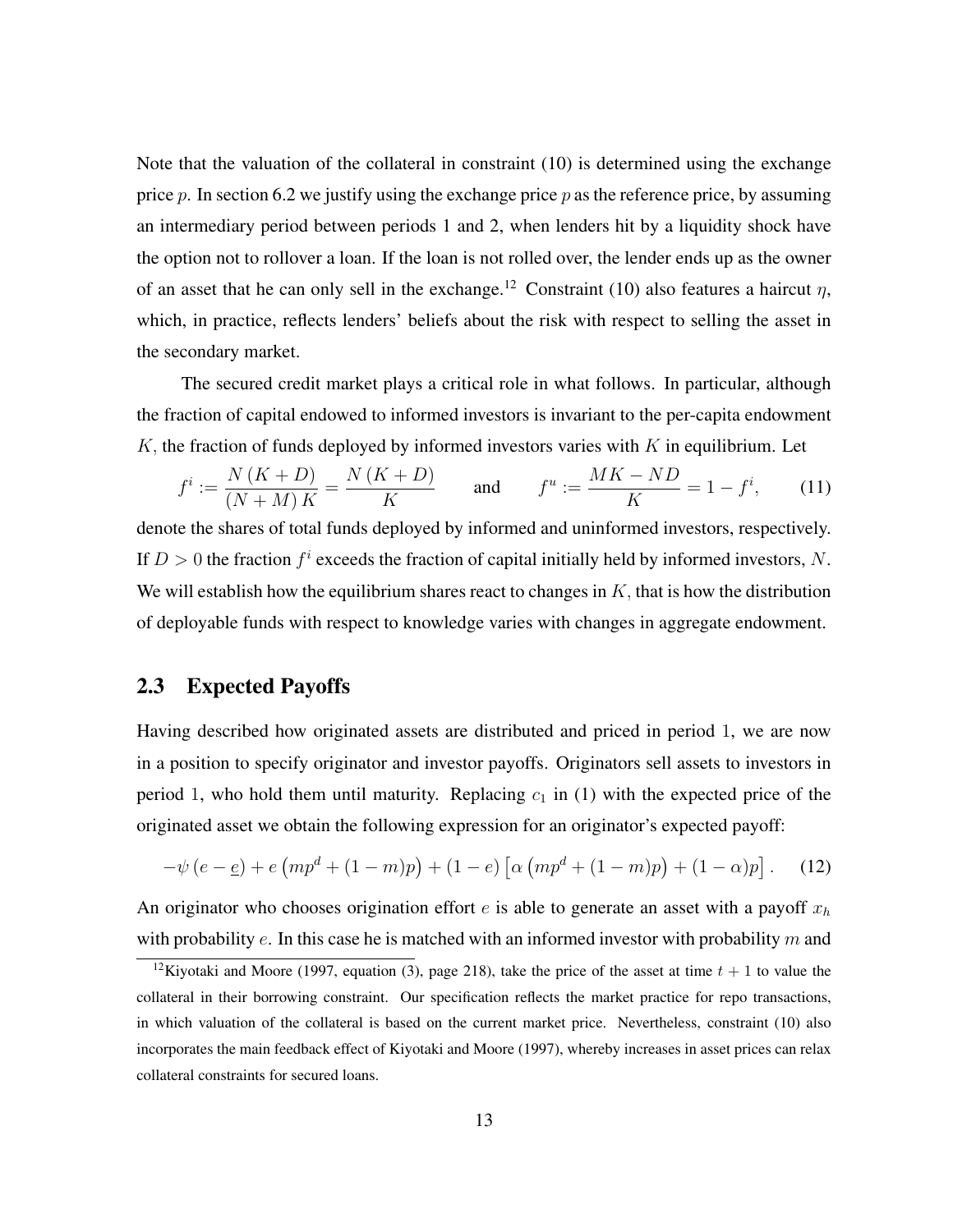obtains a price  $p^d$  in the OTC market, whereas if he is not matched with an informed investor he sells the asset on exchange for a price  $p$ . If he originates an asset with a low payoff, he is still able, with probability  $\alpha$ , to obtain a price  $p^d$  if matched to an informed investor who obtains a good signal  $\sigma_h$ .

Uninformed investors do not have access to the OTC market. They can acquire assets on the exchange or lend to informed intermediaries. Let  $q^u \geq 0$  be the quantity of assets bought on the exchange and  $D^u = q^u p - K$  the amount borrowed by uninformed investors (if  $K > qp^u$  uninformed investors are net lenders in the repo market). Then, an uninformed investor's expected payoff is given by:

$$
V^u(q^u) := q^u p r^x - D^u r. \tag{13}
$$

Feasible choices for  $D^u$  satisfy the leverage constraint:

$$
\eta pq^u \le K. \tag{14}
$$

Informed investors choose an amount  $q^i \geq 0$  to purchase in the OTC market and an amount  $y - q^i \geq 0$  to purchase on the exchange. Informed investors borrow the amount  $D^{i} = p^{d}q^{i} + p(y - q^{i}) - K$  (or lend if this amount is negative). An informed investor's expected payoff is thus given by:

$$
V^{i}(q^{i}, y) = q^{i}p^{d}R + (y - q^{i})pr^{x} - D^{i}r
$$
  
=  $q^{i}p^{d}(R - r) + p(y - q^{i})(r^{x} - r) + Kr$  (15)

Again feasible choices for  $D<sup>i</sup>$  satisfy the leverage constraint:

$$
\eta py \le K - (p^d - p)q^i. \tag{16}
$$

We will be especially interested in situations where  $R > r^x = r$ . In such situations informed intermediaries only trade in OTC markets, so that  $q^i = y$  and the leverage constraint takes the form:

$$
D^{i} = p^{d}q^{i} - K \le (1 - \eta)pq^{i}.
$$
 (17)

Note that the constraint (17) features two margins. The first is the standard haircut in secured transactions as captured by the parameter  $\eta$ . The second is slightly more subtle and arises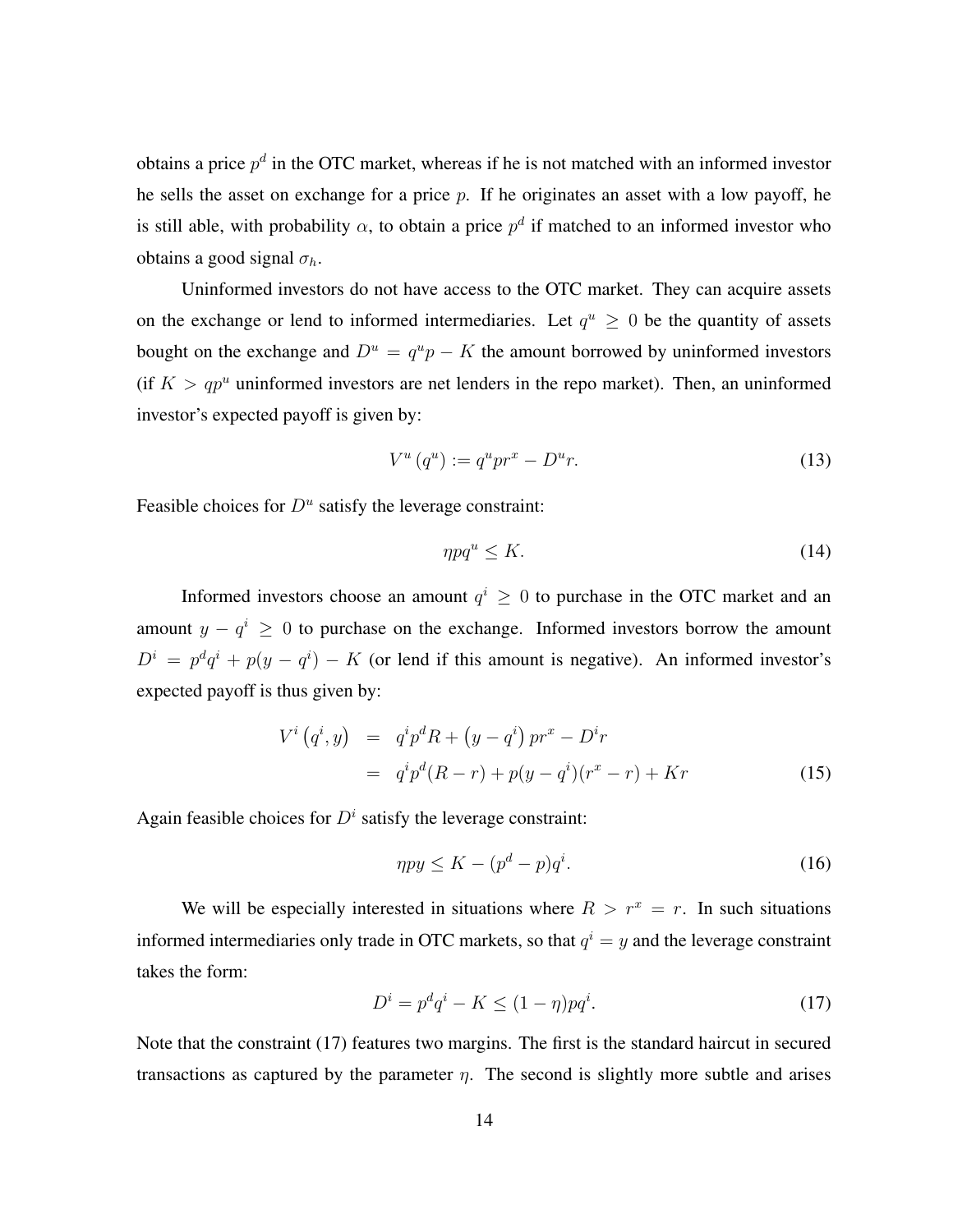because informed investors acquire assets in private transactions at a price  $p^d$ , but the collateral value of those assets is  $p < p<sup>d</sup>$ . In effect, informed equity capital is required to acquire assets in OTC markets.

## 2.4 Cash-in-the-Market (CIM) Equilibrium

We parameterize our economy by  $(K, N, \alpha)$  and determine under what conditions a unique equilibrium exists. We then characterize how the equilibrium varies with  $(K, N, \alpha)$ . Given  $(K, N, \alpha)$ , a vector of equilibrium prices  $(p, p^d, r, r^x, R)$  and quantities  $(e, g, q^u, D^u, q^i, y, D^i, m)$ is such that:

- 1.  $g, p^d$  and m satisfy equations (2)-(4),
- 2. p satisfies (8) when  $T = p(q^u + y q^i)$ ,
- 3.  $(e, q^u, D^u, q^i, y, D^i)$  solve the maximization problems of respectively originators, uninformed investors, and informed intermediaries and furthermore the following market clearing conditions hold:

$$
Mq^u + Ny = 1 \qquad \text{and} \qquad MD^u + ND^i = 0.
$$

4.  $rD \leq q^i g x_h$ , that is, collateralized loans are indeed risk free.

A first immediate observation is that there is no equilibrium where  $r > r<sup>x</sup>$ . The reason is that if  $r > r^x$  uninformed investors strictly prefer to lend all their savings to informed intermediaries and the latter also prefer to lend rather than purchase assets on the exchange. It follows that we must then have  $p = 0$ . But then informed investors cannot borrow, as the leverage constraint always binds, so that  $MD^u + ND^i < 0$ .

A second immediate observation is that if  $p > 0$  and  $R > r$ , then it is optimal for informed investors to borrow as much as possible and earn the spread  $(R - r)$  on every dollar they borrow, so that their leverage constraint binds. Moreover, when  $R > r$  an equilibrium can exist only if  $r = r^x$ . If  $r < r^x$  then both informed and uninformed investors want to borrow,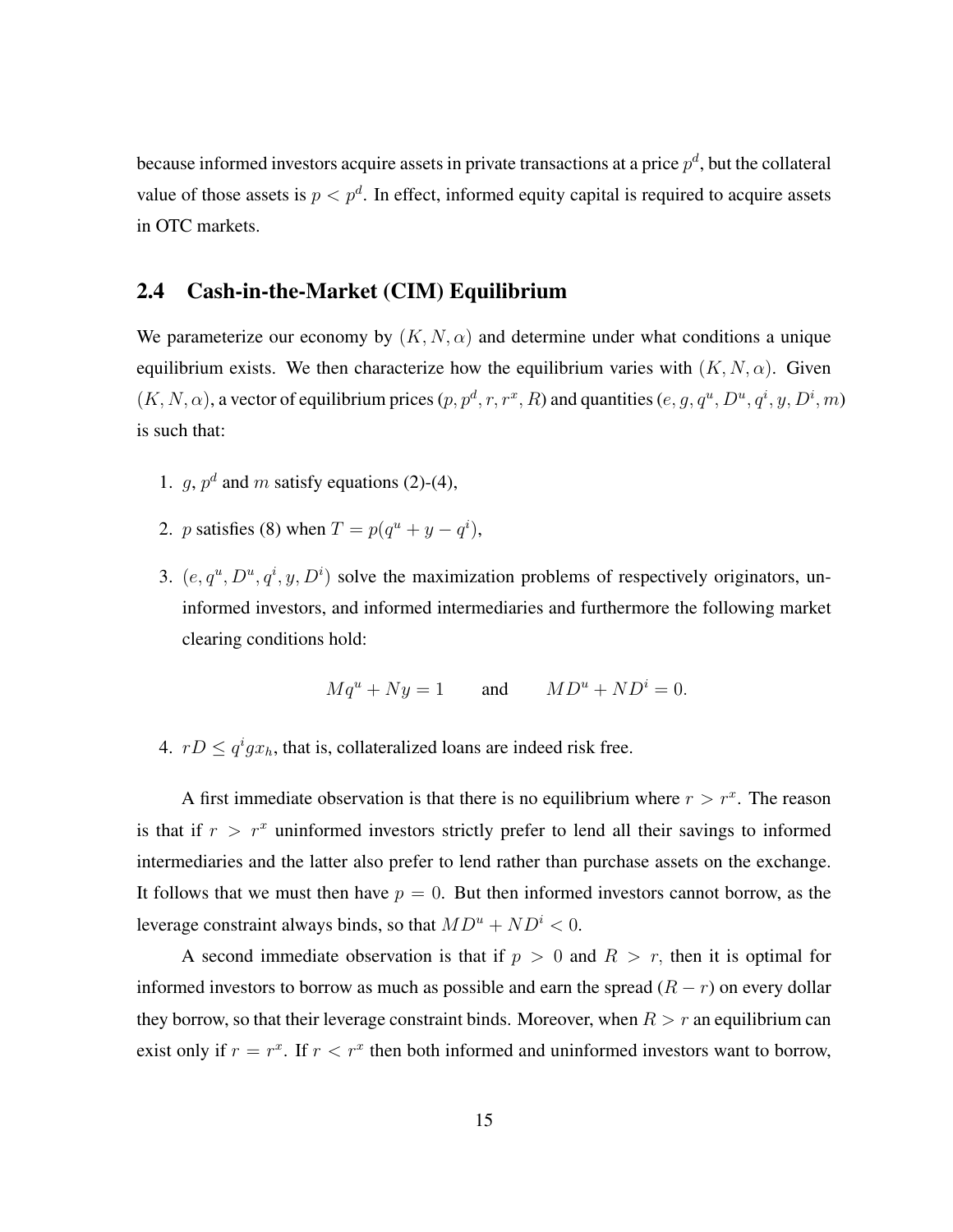so that  $D^i$  and  $D^u$  are positive and  $MD^u + ND^i > 0$ . In sum, in any maximal leverage equilibrium we must have  $r = r^x$ .

**Definition 1:** A *fair value equilibrium* is such that  $r^x = 1$ .

**Definition 2:** A *CIM equilibrium* is such that  $r^x > 1$ , and a *strict CIM equilibrium* is a CIM equilibrium such that  $R > r > 1$  and  $p > 0$ .

To establish that a candidate configuration is indeed is a strict CIM equilibrium it suffices to verify 1-3 above. Condition 4 follows because

$$
rp = r^x p = \frac{e(1-m)x_h}{1 - em - (1-m)\alpha m} < ex_h < gx_h
$$

and thus

$$
rD \le \frac{D}{p}gx_h \le (1-\eta) \, qgx_h < qgx_h,
$$

where we have used (10) to obtain the second inequality.

Our analysis focuses mostly on strict CIM equilibria. In a strict CIM equilibrium there is market segmentation, with informed investors trading only in the OTC market (that is  $q^{i} = y$ ) and uninformed investors trading on the exchange. In addition, informed investors act as intermediaries and borrow from uninformed investors, as  $R > r$  and  $r^x = r$ . Since  $R > r$ , informed investors exhaust their leverage constraint. We illustrate the financial flows that obtain in a strict CIM equilibrium in Figure 4.

Strict CIM equilibria are of special interest because changes in aggregate liquidity affect asset prices in both markets in equilibrium. That is, in a strict CIM equilibrium assets sell below their fair value on the exchange, where  $r^x > 1$ , and the capital that informed intermediaries can garner is not sufficient to purchase all high quality assets. Intermediaries are constrained by their borrowing capacity, so that  $m < 1$  and  $p > 0$ .

In what follows we show that strict CIM equilibrium exist for certain configurations of parameters  $(K, N, \alpha)$ . We then derive the main comparative statics results with respect to K and use these to interpret the main stylized facts on asset origination and leverage of financial intermediaries that preceded the financial crisis of 2007-09. We also derive necessary and sufficient conditions for an equilibrium such that  $R > r$ , which we report in Appendix A.1.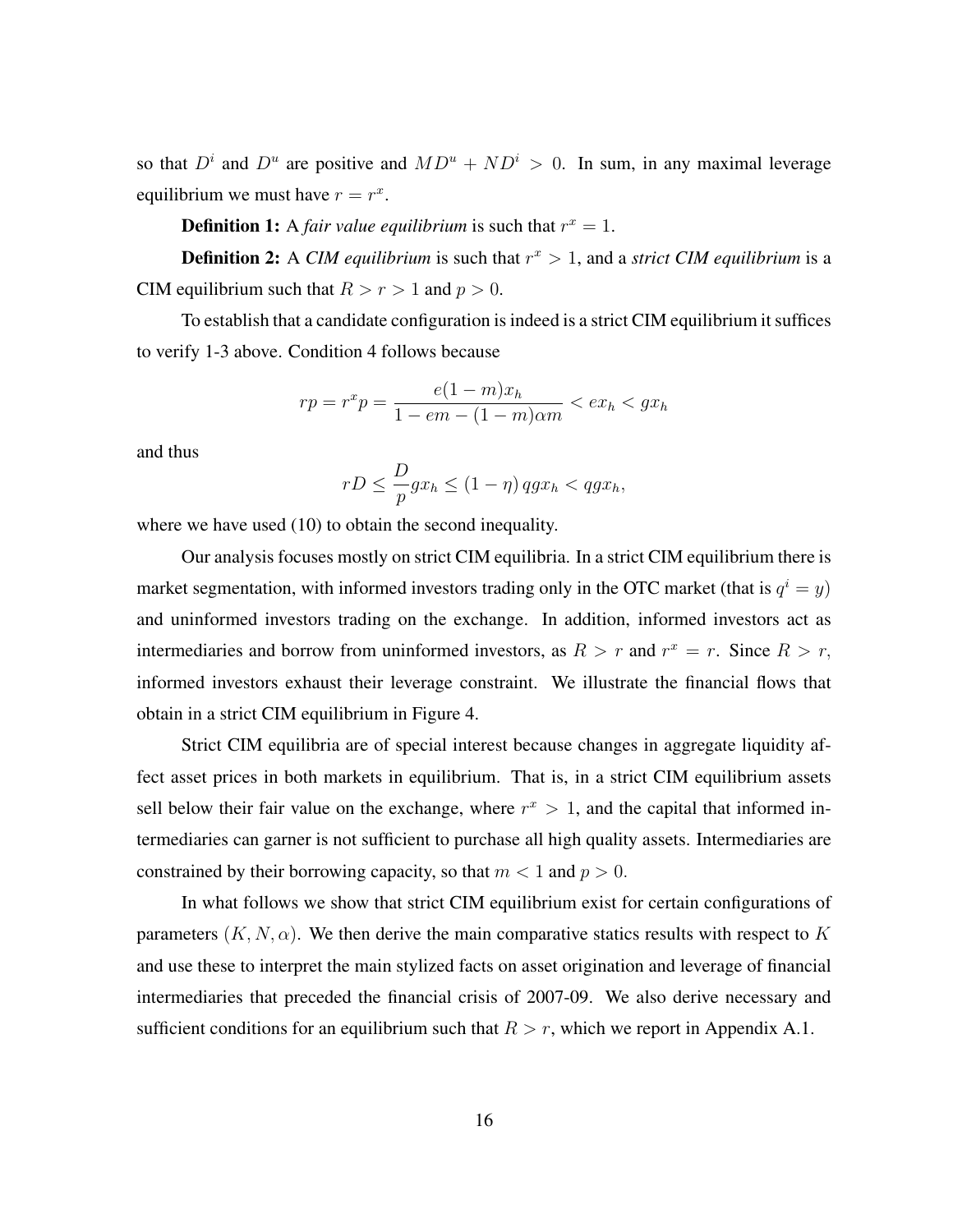## 3 Strict CIM Equilibrium

In Appendix A.1 we show that we can completely determine all prices and quantities in a strict CIM equilibrium, once we know the vector  $(p; e)$ . For this reason we often refer to a strict CIM equilibrium  $(p; e)$  in what follows. We can characterize the necessary conditions for existence of a strict CIM equilibrium as the solution to a single pair of equations  $f(p, e) = 0$  given in Appendix A.1. We show that the converse result also holds: Starting from a solution  $(p, e)$  to  $f(p, e) = 0$ , we can construct a unique candidate equilibrium with  $r = r<sup>x</sup>$  that is a strict CIM equilibrium provided that  $R > r^x > 1$ . The system of equations  $f(p, e) = 0$  also allows us to characterize the main properties of strict CIM equilibria.

## 3.1 Existence and Uniqueness of a strict CIM equilibrium

We begin the analysis by establishing the existence of a strict CIM equilibrium in an economy where the measure  $N$  of informed intermediaries is small. When this measure is small enough, the aggregate capital available in the OTC market will be too small to absorb all originated high quality assets. To save on notation we write for each  $\tilde{\alpha} \geq 0$ , the minimum probability that a high quality asset (with signal  $\sigma_h$ ) yields the payoff  $x_h$  as:

$$
\tilde{g} := g(\tilde{\alpha}, \underline{e}) = \frac{\underline{e}}{\underline{e} + \tilde{\alpha}(1 - \underline{e})}.
$$

Our main existence and uniqueness result is then as follows.

**Proposition 1** Fix  $\alpha \leq \bar{\alpha} < 1$ . Then there exist  $K_a < K_b$  such that for  $K_a < \tilde{K} < K_b$ *there is a pair*  $(p(K, N), e(K, N))$  *that is the unique equilibrium corresponding to parameters*  $(K, N, \alpha)$  *in the neighborhood*  $|K - \tilde{K}| < \epsilon$  and  $0 < N < \epsilon$  where  $\epsilon = \epsilon(K, \alpha) > 0$ *. Moreover*  $(p(K, N), e(K, N))$  *is a strict CIM equilibrium and*  $p(K, N)$  *and*  $e(K, N)$  *are*  $C^2$ *.* 

### Proof: See appendix.

This Proposition guarantees that if  $K_a < \tilde{K} < K_b$  one can find smooth functions that define the unique equilibrium for K in a neighborhood of  $\tilde{K}$  and N small. Furthermore this equilibrium is a strict CIM equilibrium. It is intuitive that one must impose limitations on  $K$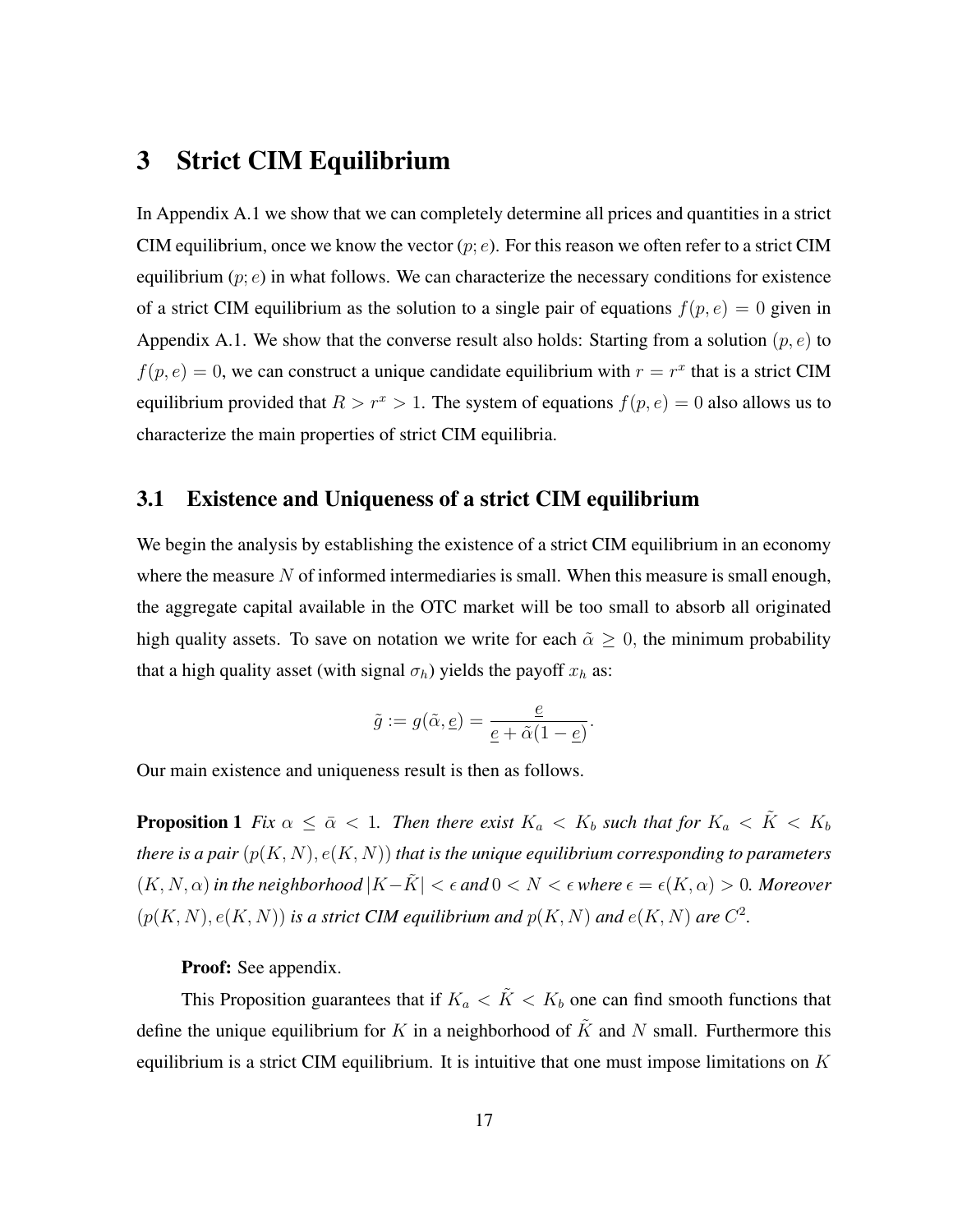to obtain a strict CIM equilibrium. First,  $K$  cannot be too low for otherwise the expected rate of return  $r^x$  on the exchange would be so large that informed investors would prefer to deploy their capital in the exchange. Second,  $K$  cannot be too high for then there would be so much liquidity in the economy that assets would trade in the exchange at their fair value  $p<sup>f</sup>$ . Explicit formulas for these bounds are stated as part of the proof in the appendix.

In a strict CIM equilibrium informed intermediaries earn a strictly positive spread on any dollar they borrow, so that they borrow up to their debt capacity  $((17)$  is met with equality). Uninformed investors lend to informed intermediaries and earn the same expected return on the collateralized debt claims they hold as on the assets they purchase on the exchange, so that:  $D^i > 0$ ,  $D^u < 0$ , and  $R > r^x = r > 1$ . Accordingly, in a strict CIM equilibrium capital flows across markets as illustrated in Figure 4.

# 4 Savings gluts, asset prices and origination incentives

We are now in a position to study the central question of our analysis, namely how the strict CIM equilibrium is affected by changes in aggregate savings  $K$ . We have already established that for certain regions of parameters  $(K, N, \alpha)$  for every  $\alpha$  there exist smooth functions  $p(K, N)$  and  $e(K, N)$  that define a CIM equilibrium that is the unique equilibrium of our model. We now derive key comparative statics properties of these CIM equilibria, holding  $\alpha$  and N constant as a function of K, the per-capita amount of capital available to agents. In particular, we characterize how equilibrium asset prices in the exchange,  $p$ , origination incentives, e, and the balance-sheet of (informed) financial intermediaries vary with K. For notational simplicity we write the equilibrium functions as  $p(K)$ ,  $e(K)$  etc.

### 4.1 Asset Prices

Consider first the CIM prices in the exchange, given by (7). It is not immediately obvious that an increase in K results in higher prices  $p$ , as there is a direct and an indirect effect. The direct effect of an increase in K is that investor savings  $MK$  increase, which should result in higher asset prices, except that intermediaries also increase their borrowing  $ND<sup>i</sup>$ , thereby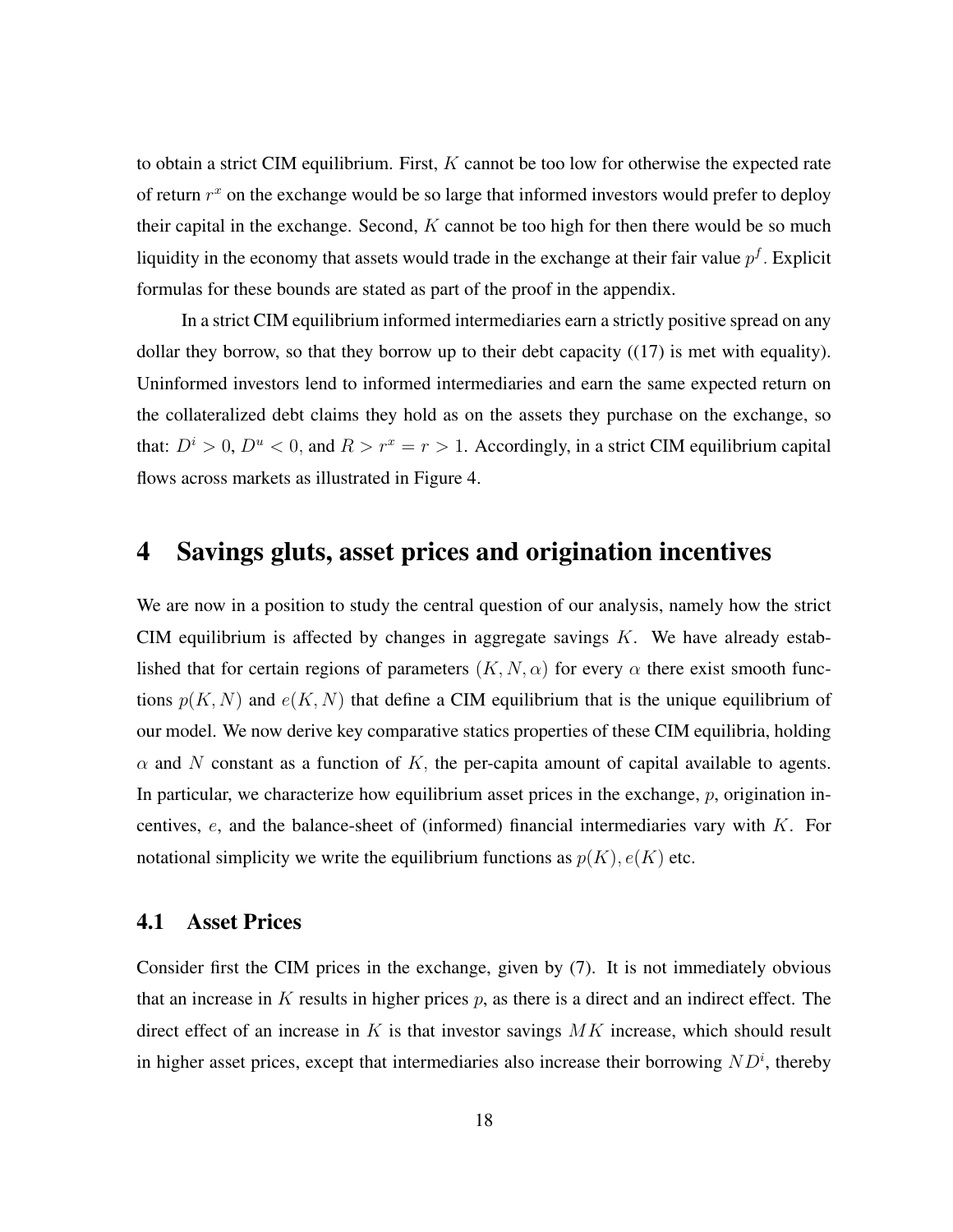reducing the savings that investors channel to the exchange. Still, the next proposition shows that, provided  $NK$  is small, the net effect of an increase in K is an increase in the price p. Intuitively, if capital in the hands of informed intermediaries is small, so will be the share of incremental savings of uninformed investors that flows to informed intermediaries through the secured debt market. Most of the increase in uninformed capital is then invested in the exchange, thereby pushing up asset prices on the exchange.

### **Proposition 2** If NK is small enough then  $p(K)$  is an increasing function of K.

**Proof:** This follows immediately from Lemma A.5.

Propositions 1 and 2 are illustrated in Figure 5. As can be seen in Panel A, when  $K = 1$ the fair value of assets on the exchange is  $p^f \approx 2.7$  while the CIM price is much lower at  $p \simeq 0.8$ . As K increases more money flows into asset markets, which pushes up the price  $p$  but also results in more cream-skimming by informed intermediaries in the OTC market. There is a direct effect and an indirect effect from this greater cream-skimming, as we explain in greater detail below when we look at the comparative statics of  $e$  with respect to  $K$ . The direct effect is that, other things equal, a worse quality pool of assets is sold on the exchange as a result of the greater cream-skimming. The indirect effect, which at first dominates, is that the greater cream-skimming improves origination incentives, so much so that the average quality of assets for sale on the exchange net of cream-skimming is also improved. As  $K$  rises further, the direct effect dominates at some point, so that the greater cream-skimming results in a deterioration of expected asset quality on the exchange and therefore a reduction in  $p<sup>f</sup>$ . Eventually, as K is increased even further,  $p = p<sup>f</sup>$ , at which point there is no more cash in the market pricing. When  $p = p<sup>f</sup>$  additional increases in K only affect asset prices to the extent that they change the average quality of assets for sale on the exchange.

Consider next Panel B, which plots the expected rate of return of informed intermediaries,  $R$ , and the expected rate of return of uninformed investors,  $r^x$  (which equals the equilibrium interest rate r), as a function of aggregate savings K. At the smallest value of K the two returns are equal,  $r^x = R$ , at which point a strict CIM equilibrium ceases to exist.<sup>13</sup> As K

<sup>&</sup>lt;sup>13</sup>Recall that for  $\alpha$  small, as p is increases with K, asset prices in the OTC market  $p^d$  increase as well (see (4)).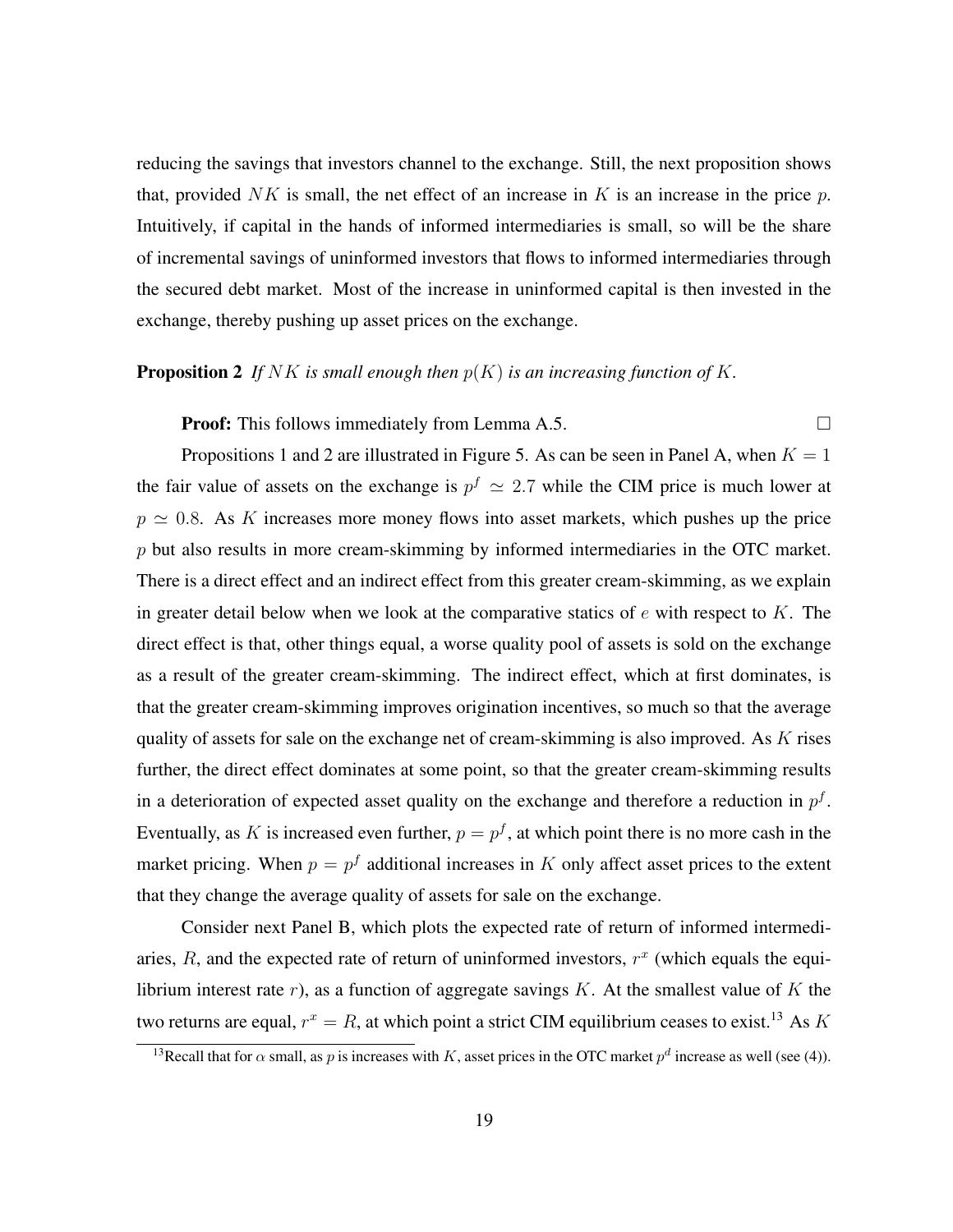rises beyond this low value informed intermediaries returns  $R$  grow larger and larger relative to uninformed investors' returns  $r^x$ . But, note that both returns decline as more savings get channeled into asset markets. In sum, Figure 5 plots the strict CIM equilibrium for the entire admissible range of K. At the lowest value for K we have  $r^x = R$ , and at the highest value for K we have  $p = p^f$ .

Proposition 2 is an admittedly intuitive, yet fundamental, result for our analysis. It establishes under what conditions increases in aggregate savings result in a *glut* that has the effect of increasing asset prices. As we show next, changes in asset prices also affect origination incentives and the expected quality of the assets traded on the exchange.

## 4.2 Origination Incentives

The asset price changes induced by changes in  $K$  in turn affect origination incentives. We will show that at first an increase in aggregate savings improves origination incentives, but eventually, as a savings glut emerges, origination incentives are impaired. As we note in Appendix A.1, the first order condition for effort optimization (see equation  $(12)$ ) is

$$
\psi'(e - \underline{e}) = (1 - \alpha) m (p^d - p).
$$
\n(18)

This condition makes clear that there are three determinants of origination incentives:

- 1. The size of the spread  $(p^d p) = \kappa(gx_h p)$  naturally affects origination incentives. If p is very close to  $p^d$ , there is little point in exerting costly effort to produce good assets, given that the price paid by intermediaries is very close to the price paid by an uninformed investor.
- 2. The probability of selling a good asset to an (informed) financial intermediary; the higher is  $m$ , the higher are the incentives to produce high quality projects.
- 3. The precision of intermediaries' information about asset quality captured by the term  $(1 - \alpha)$ . The higher the precision  $(1 - \alpha)$  with which an asset yielding  $x_h$  can be identified the higher are the incentives to originate a good asset.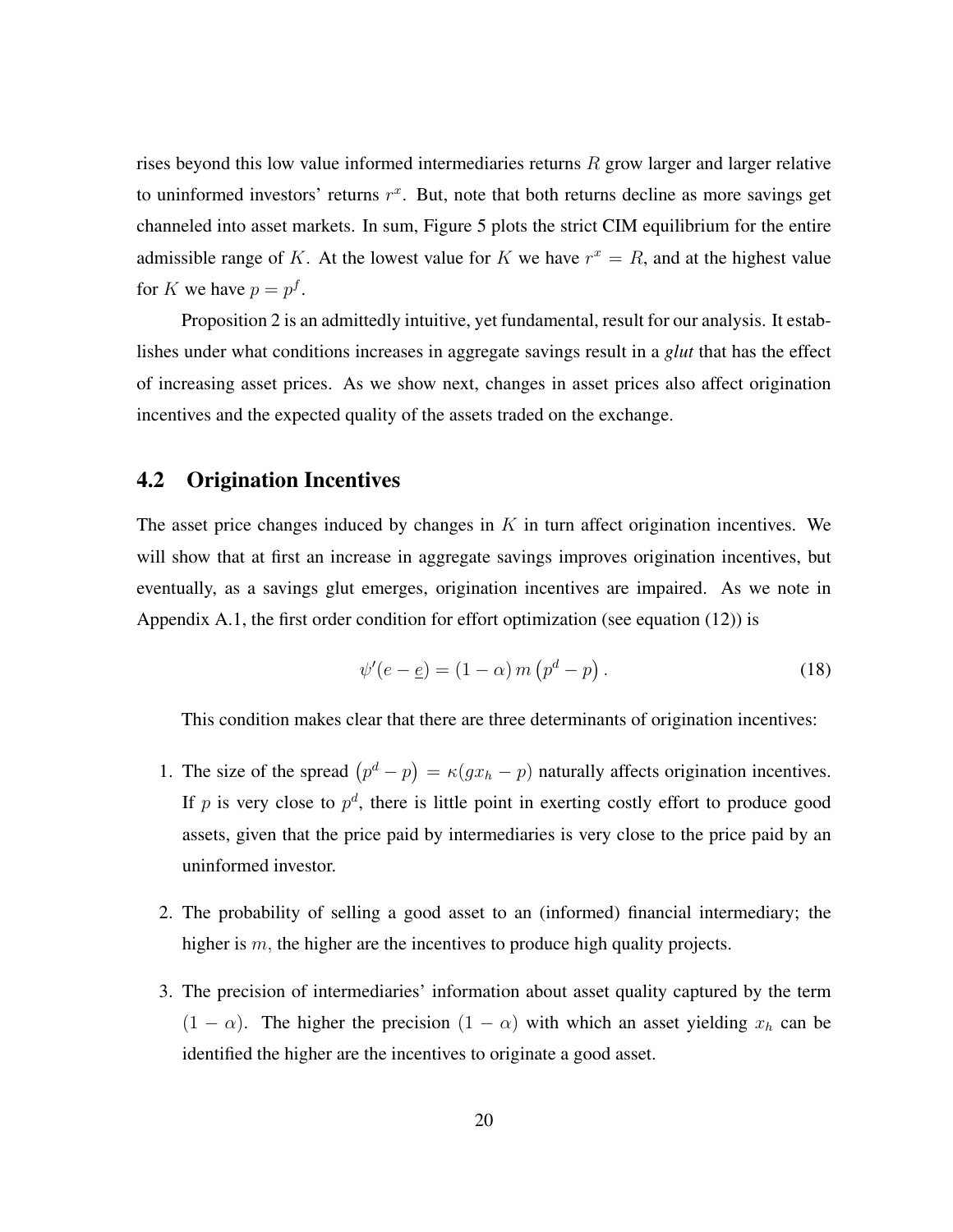The next proposition shows that as long as (informed) intermediaries' aggregate capital is not too large and the haircut on the collateralized debt is sufficiently small, increases in savings  $K$  at first improve origination incentives, but eventually reduce them when savings have reached a critical high level.

**Proposition 3** *(Single peakedness of effort) Fix* N *and*  $\alpha$ . *Suppose*  $(p(K); e(K))$  *are continuous functions that define a strict CIM equilibrium for* K *in an interval*  $(K_1, K_2)$  *with*  $NK_2$  $sufficiently small.$  If  $\eta < \kappa$  then (a)  $e'(K_1) > 0$  for  $K_1$  small enough; (b) If  $K_2$  is large enough,  $e'(K_2) < 0$ ; and (c) the function  $e(K)$  is either monotone or has a single global maximum.

**Proof:** This is a consequence of Lemma A.5. □

It is intuitive that  $\kappa$  must be sufficiently large for  $e(K)$  to be non-monotonic. For if  $\kappa = 0$  then  $(p^d - p) = 0$ , so that there would be no origination incentives at all. When the haircut η is larger, intermediaries can borrow less, so that *ceteris paribus* m is lower other things equal. To make up for the lower  $m, \kappa$  must be larger to preserve incentives.

Figure 6 illustrates this single-peakness. Here we assume that  $\psi(e) = \theta \frac{e^2}{2}$  $\frac{e^2}{2}$ , with  $\theta =$ 0.25;  $\kappa = 0.15$ ;  $\eta = 0.5$ ;  $M = 0.75$ , and  $x_h = 5$ . Panel B shows that, in this example,  $p^d - p$  is decreasing with K while m is increasing. It is natural to expect  $p^d - p$  to go down with K since p is increasing in  $K^{14}$ . The increase in K places more capital in the hands of intermediaries and the decrease in  $p^d - p$  allows them to finance a larger share of their purchases. These forces lead to an increase in m. Since effort depends on  $m \times (p^d - p)$ , the sign of m' dominates when  $p^d - p$  is large and the sign of  $(p^d - p)'$  dominates when m is large. The direct effect of spread compression is to reduce incentives to bring higher quality assets to the market. This is a reason for savings gluts to undermine origination incentives. This example also illustrates a central point of our analysis. That the reduction in spreads should reduce incentives to originate is obvious. What our analysis emphasizes is that the impact of the reduction in spreads is mediated by the amount of funds (including leverage) that the intermediaries deploy and, as we show in the next section, this amount increases as spreads are reduced.

<sup>&</sup>lt;sup>14</sup>This ignores the effect on g from a possible increase in effort, which increases  $p^d - p$ . This effect is secondorder near  $\alpha = 0$ .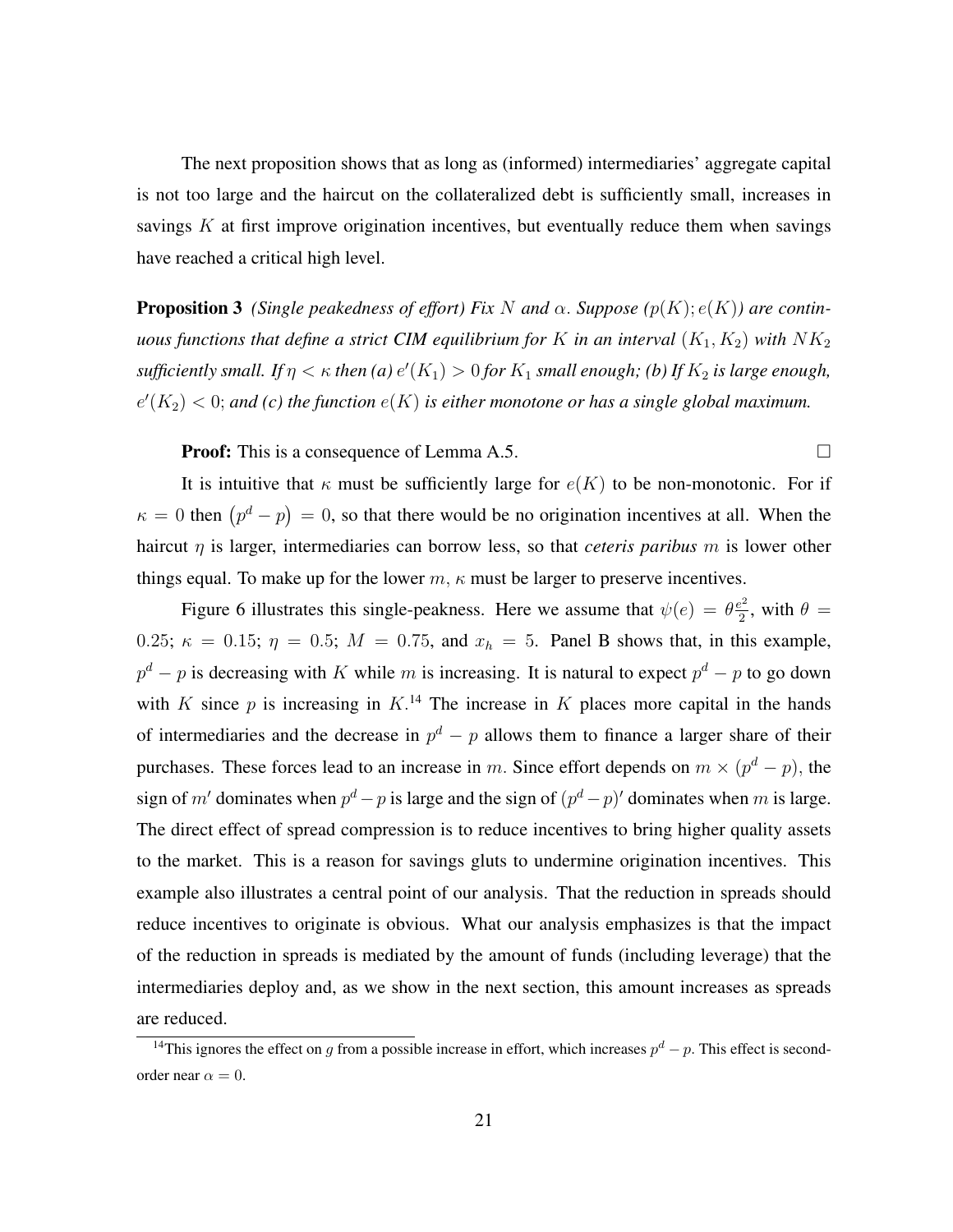Proposition 3 provides an explanation based on economic fundamentals for why *late in a lending boom* origination incentives deteriorate. As Figure 2 shows, the proportion of incomplete or no documentation private label mortgage loans increased consistently in the years up to the Great Recession (Panel A), yet the delinquency rates first improved for the vintages or 2001 to 2003, and only started to deteriorate in the final phase of the run-up to the crisis (Panel B). $^{15}$ 

The deterioration of origination standards is a phenomenon commonly observed in episodes shortly preceding the onset of a financial crisis, and it has puzzled economic historians (see Kindleberger and Aliber, 2005). Minsky (1992), most notably, offers a popular explanation of this phenomenon rooted in investor psychology. It emphasizes the growing risk appetite, to the point of recklessness, of investors over the lending boom. It is easy to find examples of investor irresponsibility in boom periods, which lend credibility to this explanation. Yet, economists have generally been wary of explanations based on changing investor psychology because of their fundamental circularity: booms occur because of growing investor irresponsibility, and investors become more reckless because of the boom. Hence, one advantage of our theory is that we do not need to appeal to changing psychological factors to explain the decline in asset quality origination. Of course, to the extent that such behavior is prevalent it would reinforce our underlying economic mechanism. Moreover, our mechanism based on economic fundamentals is closely intertwined with two other phenomena also observed before financial crises, the rise in asset demand and the rise in intermediary leverage.

<sup>&</sup>lt;sup>15</sup>There were, of course, other forces in play around the crisis of 2007-2009, in particular house price dynamics, which led to lower rates of non-performing mortgages as long as prices were rising and to a sharp increase, when house prices collapsed during the crisis. Note however that the increase in delinquencies for mortgages originated in 2004 that were at most 5 quarters old when compared to similarly seasoned mortgages originated in 2002 or 2003 cannot be explained by house-price deterioration since these prices only peaked in the second quarter of 2006.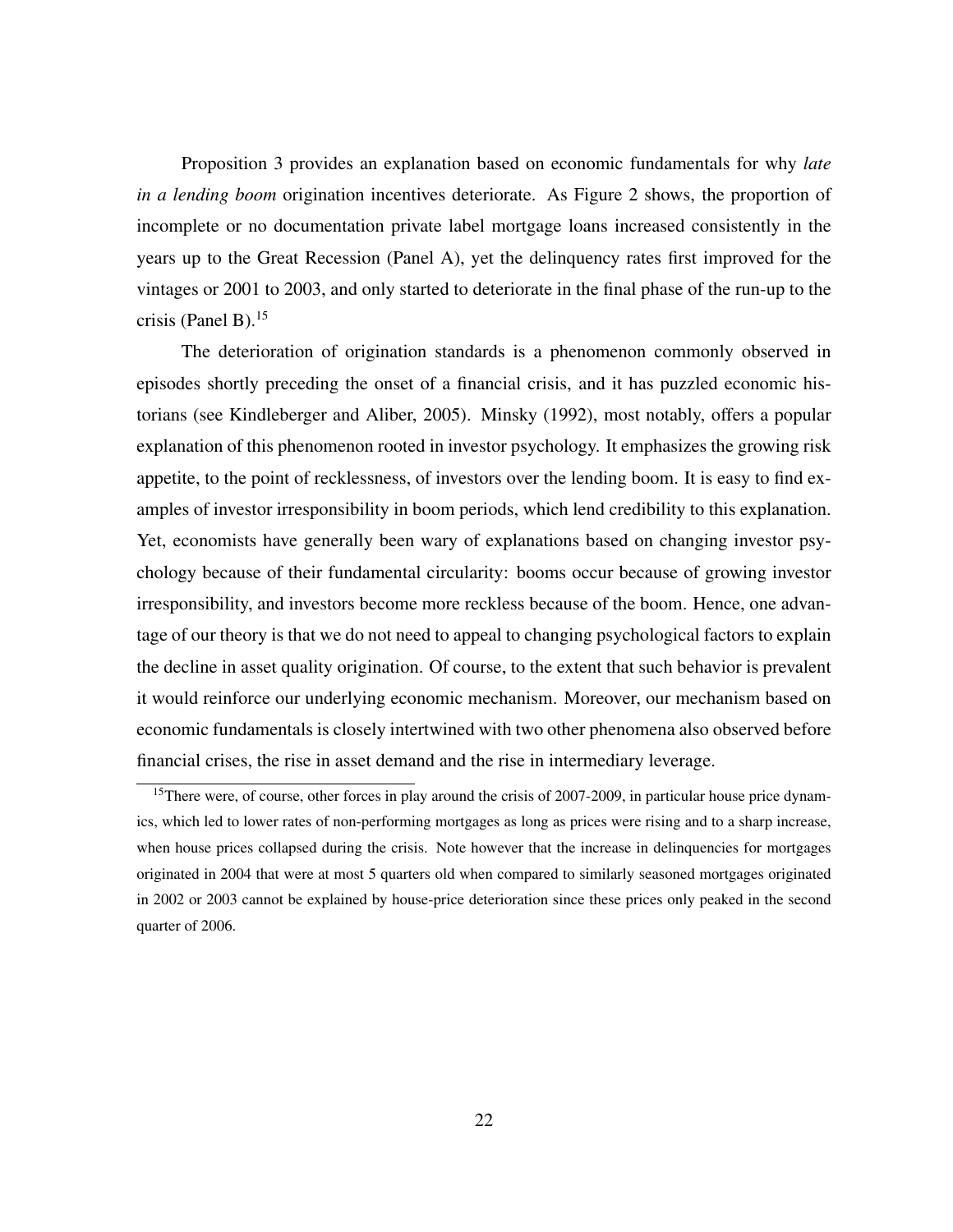# 5 Savings gluts and financial fragility

In this section we show how savings gluts affect financial stability. First, and as observed, we show that large savings gluts result in the growth of the balance sheets of informed financial intermediaries. Borio and Disyatat (2011) use the term "excess elasticity" to refer to the this expansion of the financial system in good times. Moreover as Shin (2012) emphasizes, this growth in balance sheets is accompanied by an increase in leverage, as measure by the growth in the ratio of debt to equity.<sup>16</sup> Our model produces this effect as well. We go further than the existing literature in showing that in addition to the growth in the balance sheets and leverage, savings gluts result in a deterioration of the quality of the assets in the asset side of the balance sheet. Thus when savings gluts are pronounced, the financial sector is characterized by large balance sheets, high leverage and bad assets. Second, the financial sector becomes more sensitive to unforeseen contingencies and thus more fragile the larger the savings glut.

## 5.1 Intermediaries' Balance Sheets

How do savings gluts affect the balance sheets of intermediaries? In this section we examine the effects of an increase in per-capita  $K$  on the asset and liability sides of the balance sheet. We show that increases in  $K$  increase leverage and eventually lead to a deterioration of the quality of the assets held by financial intermediaries. As we will argue in Section 5.2, late in the savings-glut cycle intermediaries' balance sheets are particularly sensitive to unforeseen contingencies.

In a strict CIM equilibrium informed intermediaries exhaust their borrowing capacity, so that (17) is met with equality. When aggregate savings K increase so do asset prices  $p(K)$ , which relaxes the constraint (17), thereby increasing intermediary leverage. More formally, define leverage as:

$$
\mathcal{L} = \frac{\text{Total assets}}{\text{Book equity}} = \frac{K + D^i}{K} = 1 + \ell^i \quad \text{with} \quad \ell^i := \frac{D^i}{K}.^{17}
$$

<sup>16</sup>See in particular Figures 3 and 4 in Shin (2012).

<sup>&</sup>lt;sup>17</sup>Note that this definition takes the marks of informed intermediaries,  $p^d q^i$ , to value their assets rather than  $pq<sup>i</sup>$ . The reason is that otherwise intermediaries would be immediately marking down newly acquired assets,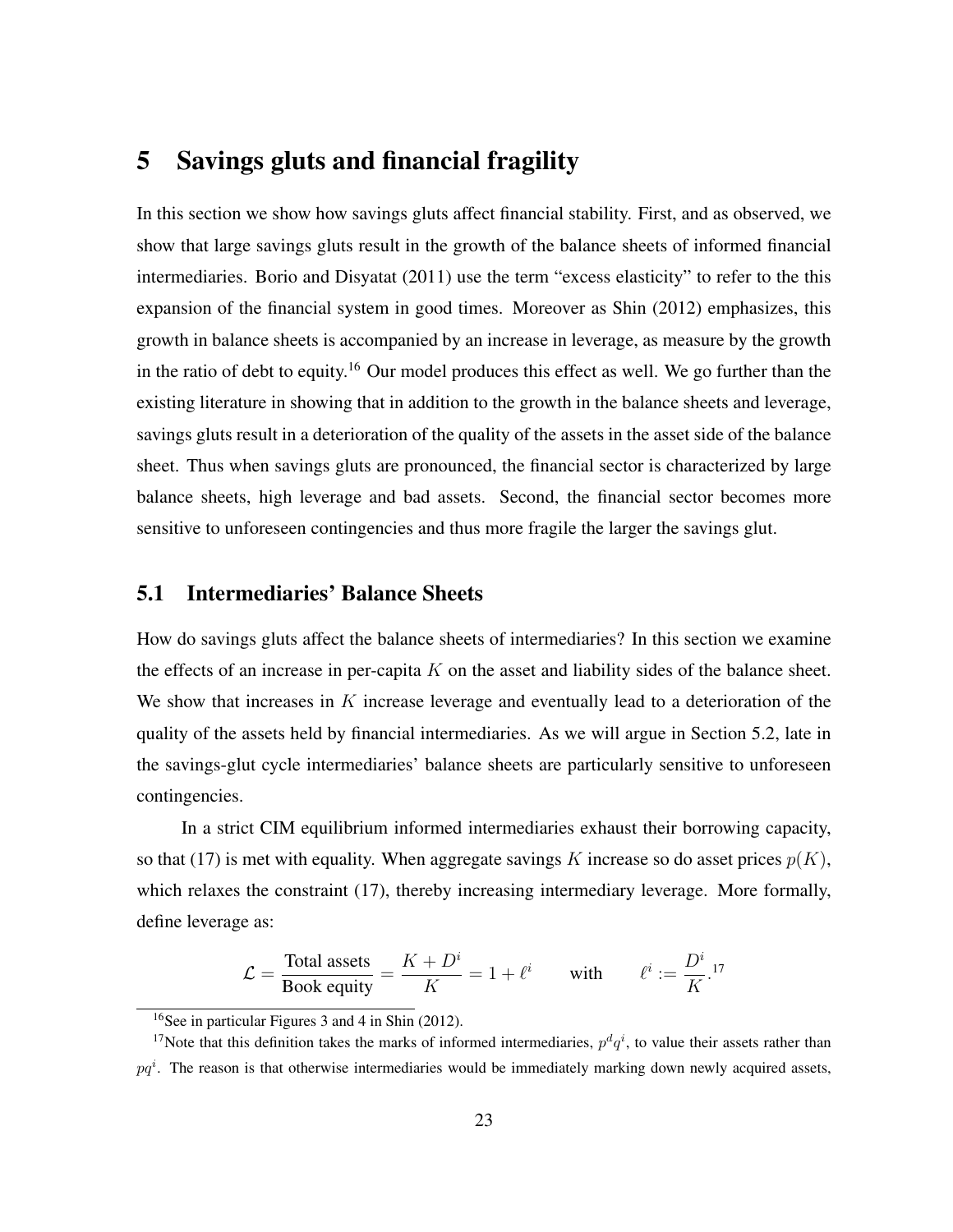A straightforward computation yields,

$$
\ell^i = \frac{1 - \eta}{\frac{p^d}{p} - (1 - \eta)},\tag{19}
$$

and thus changes in leverage are determined by changes in the ratio  $p/p^d$ . Holding effort (and hence g) constant, an increase in p always results in a increase in  $p/p^d$  and thus an increase in leverage  $\ell^i$ . The next proposition shows that changes in effort do not overturn this result.

**Proposition 4** *(Leverage)* If N is small enough and  $(\tilde{p}, \tilde{e})$  is a strict CIM equilibrium for *parameter values*  $(K, N, \alpha)$ *, then*  $\mathcal L$  *is an increasing function of*  $K$ *.* 

**Proof:** The result follows directly from Proposition A.7 in the Appendix.  $\Box$ 

Since intermediary borrowing is constrained by the market value of its collateral it is obvious that borrowing increases with  $K$ . But, the proposition states a much stronger result: As aggregate savings increase, *leverage*, that is the amount of debt per unit of capital, also increases. In other words, intermediary borrowing increases more than proportionally with  $K$ . This implication is tested in Adrian and Shin (2010), who stress that there is: "a strongly positive relationship between changes in leverage and changes in the balance sheet size," [Adrian and Shin, page 419, 2010, and as shown in Figure 3]. The following is an immediate consequence of the expression for the share of funds at the disposal of (informed) intermediaries (see equation  $(11)$ ).

Corollary 5 *(Capital and knowledge) Under the conditions of Proposition 4, the share of* funds deployed by informed investors,  $f^i$ , is an increasing function of  $K$ .

This simple result has an interesting implication: Having a larger fraction of funds deployed by informed investors does not always result in better origination incentives as shown in Panel A of Figure  $6.^{18}$ 

In addition, the greater leverage may be accompanied by deterioration of the asset side of intermediaries' balance sheets. This effect is far from obvious. After all, intermediaries

which is obviously counterfactual.

<sup>&</sup>lt;sup>18</sup>This implication holds even when informed investors do not make mistakes ( $\alpha = 0$ ).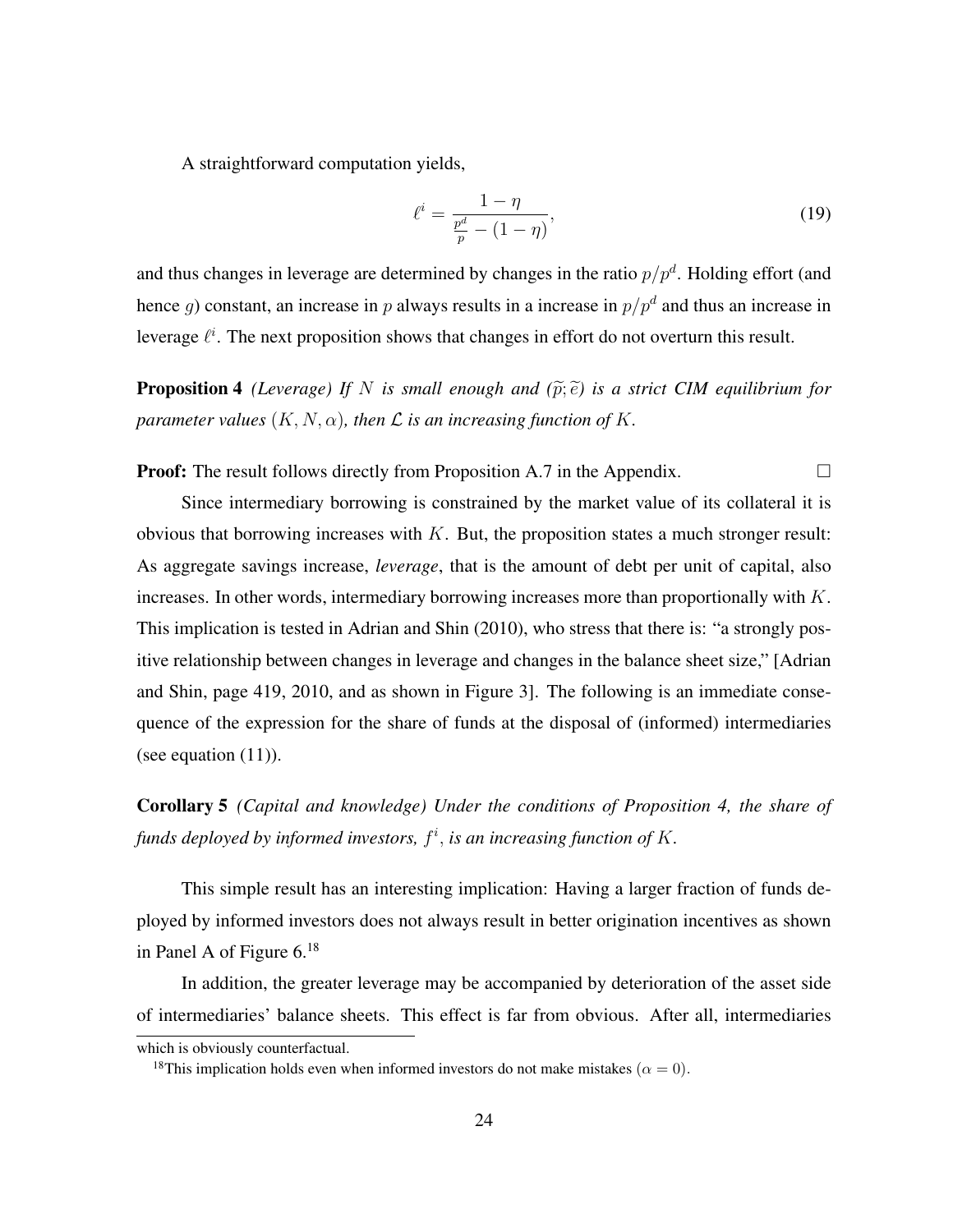are able to identify high quality assets through their informational advantage. Yet, the fraction  $g = Pr(x_h | \sigma_h)$  of assets paying off  $x_h$  acquired by intermediaries (see (3)), is an increasing function of e. In other words, as origination standards deteriorate, the proportion of nonperforming assets on the balance sheet of intermediaries also increases, since the fraction of non-performing assets with a signal  $\sigma_h$  bought in the OTC market increases.

Panel A in Figure 7 shows that the asset side of intermediaries' balance sheet mirrors the non-monotonicity of origination effort as a function of  $K$ . Panel B illustrates Proposition 4: Intermediaries' leverage increase as aggregate savings  $K$  increase. Thus, for a while there is a positive correlation between leverage and asset quality on intermediaries' balance sheets, but once aggregate capital is large enough, eroding origination incentives produce a negative correlation. Finally, intermediary leverage is higher the less precise is their information about asset quality (the higher is  $\alpha$ ). Other things equal, an increase in  $\alpha$  lowers the expected payoff of acquired assets, and therefore the price intermediaries are willing to pay,  $p<sup>d</sup>$ . This, in turn, results in a narrower spread,  $p^d - p$ , which economizes the equity capital that intermediaries need to hold, thereby increasing their leverage,  $\ell^i = D^i/K$ .

## 5.2 Financial fragility

We show next that financial fragility increases with the magnitude of the savings glut. In particular we address the following question: What is the size of an unforeseen loss that results in an equity shortfall L, and how does the size of the shock depend on  $K$ ? If the size of this shock *decreases* with K then we conclude that savings gluts increase the fragility of financial intermediaries.

We analyze how a loss affects bank balance sheets in a simple "steady state" version of our model. In this steady-state reformulation time is continuous and originators supply one asset per unit of time. An asset originated at time t yields a return at time  $t + 1$ . Moreover, investors maintain a constant level of capital  $K$  over time and pay out incremental earnings. In particular, informed intermediaries pay out dividends so as to maintain a constant leverage over time.<sup>19</sup> We simplify the analysis by setting  $\alpha = 0$  since mistakes in identifying asset

 $19$ The evidence on banks' payout policy suggests that, unless they are barred from doing so by regulators,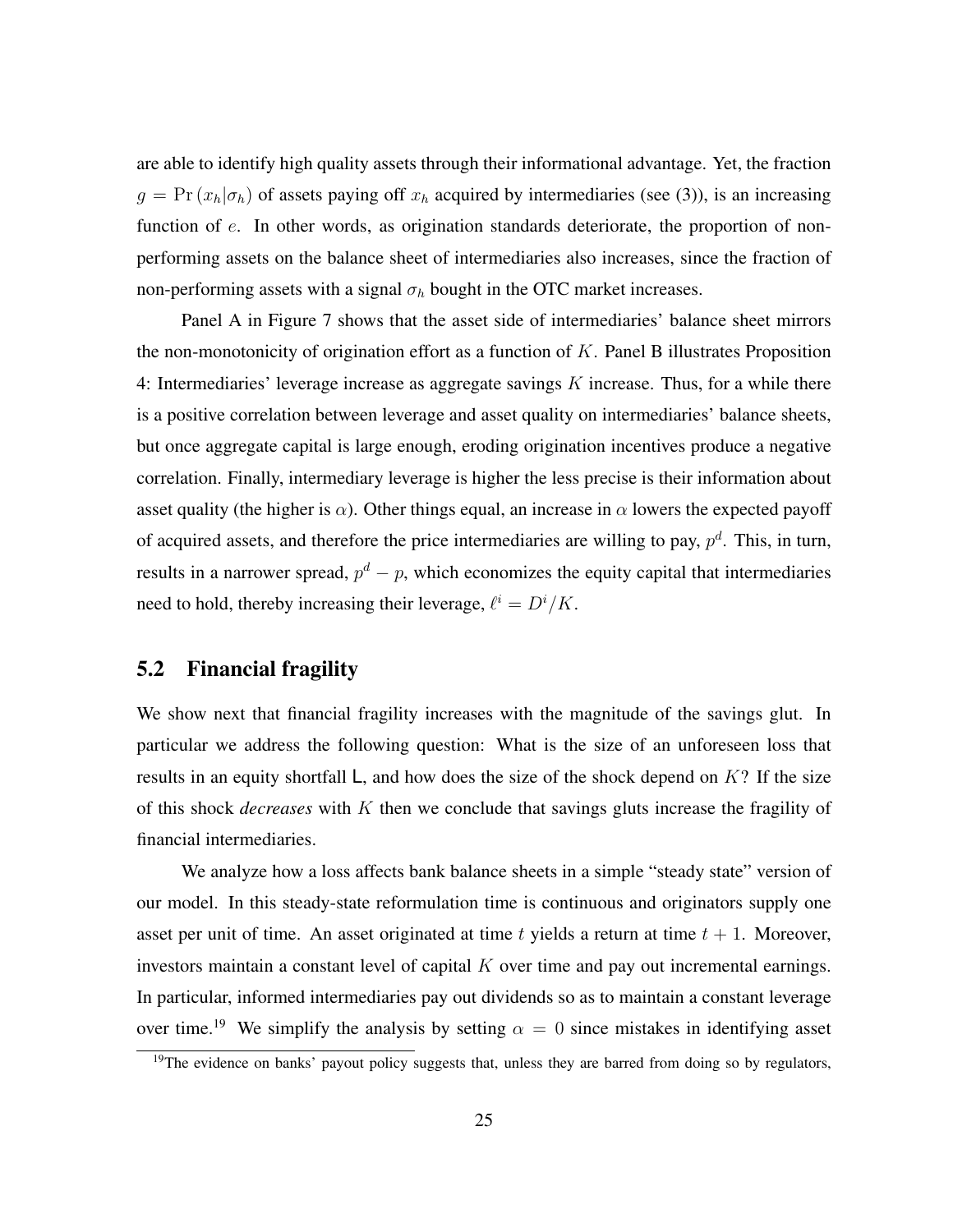quality play no essential role in the argument linking greater financial fragility to savings gluts.<sup>20</sup> Finally, we restrict attention to the parameter subset where K and N are such that a CIM equilibrium obtains and the assumptions on Propositions 2 and 4 hold.

In this reformulation of the model we introduce the following unforeseen contingency: with some small probability a fraction  $\epsilon(K)$  of banks' assets are revealed to be *non-performing*. We then ask what shock size  $\epsilon(K)$  wipes out banks' equity buffer and how  $\epsilon(K)$  depends on K? The minimum loss that entirely wipes out a bank's equity,  $\epsilon(K)$ , is given by the solution to:

$$
(1 - \eta) pq - (1 - \underline{\epsilon}(K)) p^d q = 0.
$$
 (20)

That is,  $\epsilon(K)$  is the minimum fraction of non-performing loans (NPLs) yielding no return that entirely wipes out bank equity. The central result linking greater bank fragility to savings gluts is stated in the following corollary.

**Corollary 6**  $\epsilon(K)$  *is decreasing in* K.

#### **Proof:** See the Appendix.  $\Box$

The corollary states that the larger is the savings glut the lower is the size of the loss needed to wipe out the equity of an informed financial intermediary. This key observation is strengthened by the next corollary that links the probability of lenders incurring a loss of a given size to savings gluts. It states that if we take the distribution of unforeseen losses as given then an increase in K increases the probability of lenders facing a loss of a given size  $L > 0$ , and that the increase in probability is larger for larger L. Let  $\epsilon(K, L)$  be defined as the solution to:

$$
(1 - \eta) pq - (1 - \epsilon(K, L)) p^d q = L \tag{21}
$$

and note that  $\underline{\epsilon}(K) = \epsilon(K, 0)$ . Then the following corollary can be established.

banks do effectively maintain a constant leverage ratio and pay out any excess realized earnings (see e.g. Bebchuck, Cohen and Spamann, 2010, and Shin, 2012). Indeed, banks' reluctance to cut dividends in an impending crisis to shore up their equity capital buffer is the reason why the *capital conservation buffer* requirement was introduced under Basel III.

<sup>&</sup>lt;sup>20</sup>In section 6.4 we investigate the effect on financial stability of asset quality misperceptions related to  $\alpha$ . In addition, in our numerical examples Corollary 6 obtains even for  $\alpha > 0$ .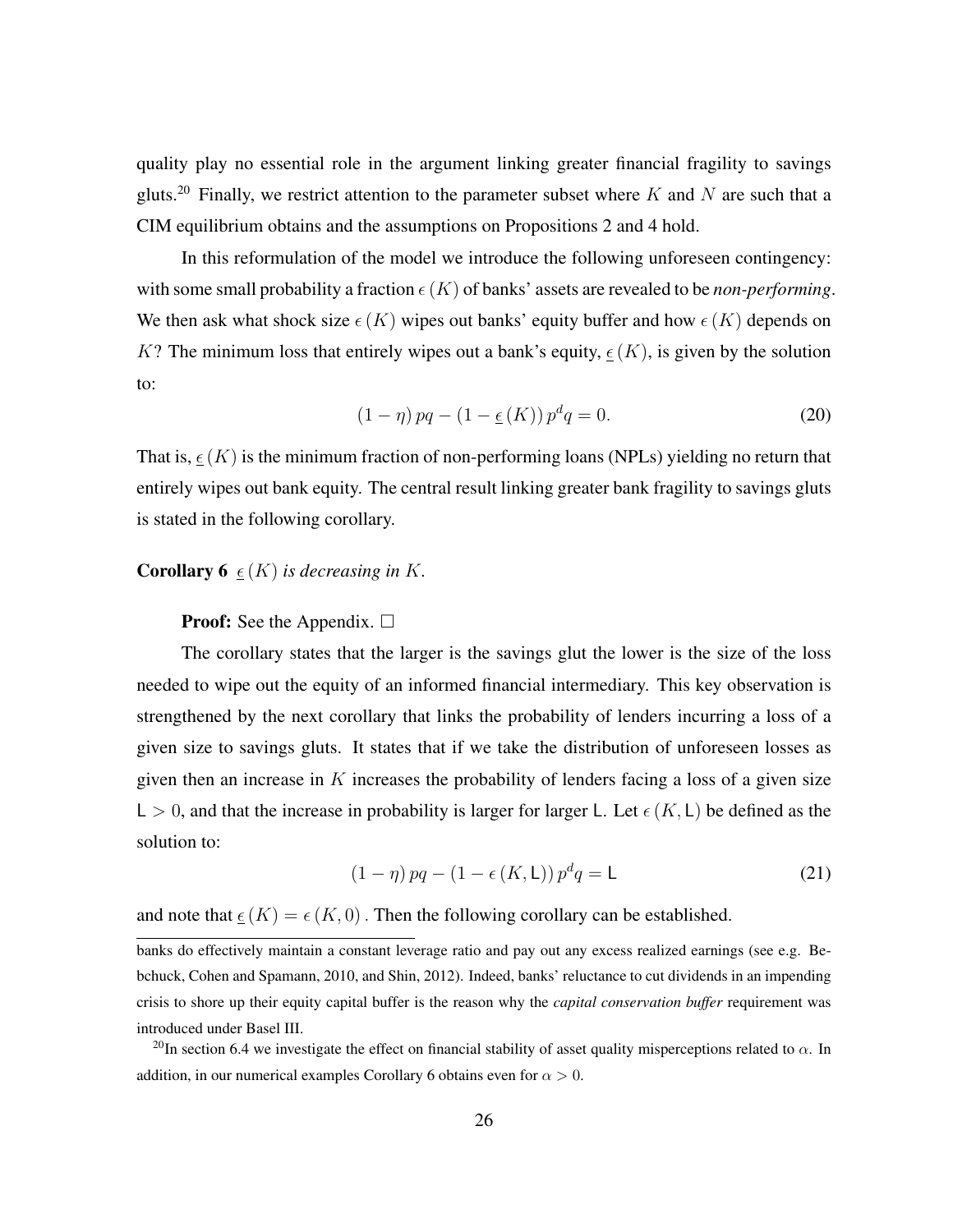**Corollary 7** *(Financial fragility)*  $\epsilon$  (*K*, L) *satisfies* 

$$
\frac{\partial^2 \epsilon}{\partial K \partial L} < 0,
$$

*so that*

$$
\frac{\partial \epsilon}{\partial K} (K, \mathsf{L}') < \frac{\partial \epsilon}{\partial K} (K, \mathsf{L}) < \frac{\partial \epsilon}{\partial K} (K) < 0,
$$

*for*  $L' > L > 0$ *.* 

#### **Proof:** See the Appendix.  $\Box$

Corollary 7 states that an increase in  $K$  increases the probability of lenders facing a loss L and that the increase in probability is larger when we consider larger losses. It is in this sense that savings gluts are accompanied by increasing financial fragility.

Our observations on the link between savings gluts and financial fragility rely on the unforeseen nature of a loss. It is the realization of unforeseen losses that generally trigger a crisis. The crisis of 2007-2009 is no exception. Indeed, there is substantial evidence that the subprime MBS losses that materialized in 2007 and 2008 were not foreseen by market participants, nor were the across-the-board asset price declines that could be caused by such losses.<sup>21</sup> As Gerardi, Lehnert, Sherlund and Willen (2008, page 70) argue, "[H]ad investors known the future trajectory of home prices, they would have predicted large increases in delinquency and default and losses on subprime MBSs roughly consistent with what has occurred." The widespread adoption of stress testing by bank supervisors after the financial crisis is due precisely to the realization of the need to determine the solvency of intermediaries on the basis of unforeseen large shocks independently of their probability of occurrence.<sup>22</sup>

 $21A$  striking example of such lack of foresight is recounted by Timothy Geithner in his book on the crisis: "In December 2004, the New York Fed's research division produced a paper titled "Are Home Prices the Next Bubble?" that concluded they weren't. It conceded the possibility of corrections along the coasts, but noted "regional price declines in the past have not had devastating effects on the broader economy." Six months later, in a presentation to the FOMC, Fed economists projected that even if there were a 20 percent nationwide decline in housing prices, it would cause only about half the economic damage of the bursting of the dot-com bubble." [in Timothy Geithner, *Stress Test: Reflections on Financial Crises,* 2014, pp 167]

 $^{22}$ Interestingly, and as documented in Schuermann (2014, page 721), Brian Peters, at the time head of risk in bank supervision at the New York Fed, noticed at an industry conference in March of 2007 "that no firm had a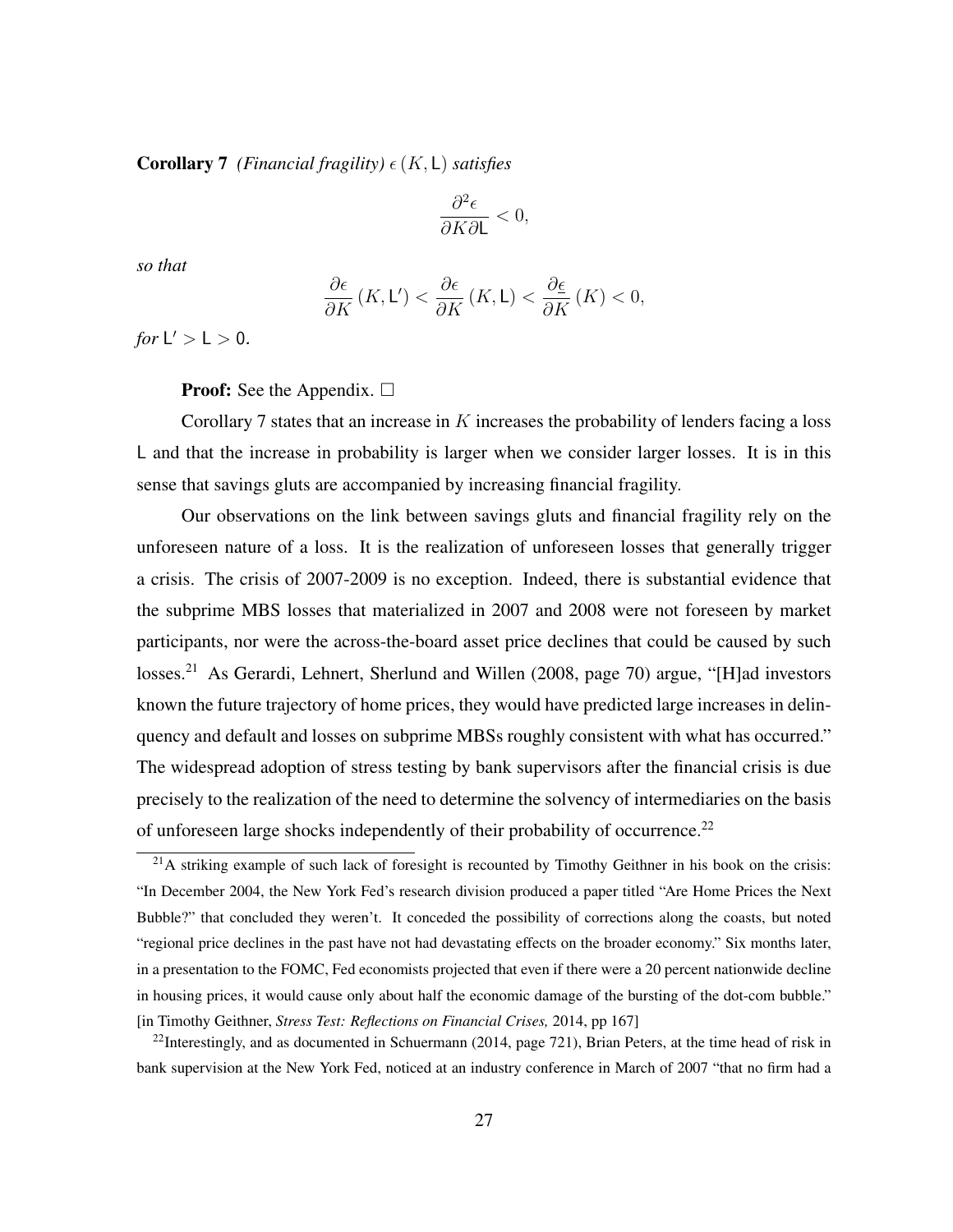## 5.3 Additional Comparative Statics

Our exclusive focus so far has been on comparative statics with respect to  $K$ . But our model yields two other important comparative statics results with respect to N and  $\eta$ , which we characterize below.

#### 5.3.1 More capital in the hands of uninformed investors

How are asset prices, leverage, and origination incentives affected by changes in the fraction of capital held by uninformed investors,  $M$ ? We can address this question by looking at the comparative statics with respect to  $N$ , the measure of informed traders: by decreasing N we increase the share of the endowment in the hands of uninformed investors. The next proposition establishes the key comparative statics results with respect to N.

**Proposition 8** Let  $N_2$  and K be such that  $N_2K < \overline{\epsilon}$  and  $N_1 < N_2$ . Suppose that continuous *functions*  $p(N)$  *and*  $e(N)$  *exist for*  $N \in [N_1, N_2)$  *such that*  $(p(N); e(N))$  *is a strict CIM equilibrium with parameters*  $(K, N, \alpha)$ . Then  $p(N)$  *is decreasing,*  $e(N)$  *is increasing in* N *and*  $\mathcal{L}(N)$  *is decreasing in* N.

### **Proof:** Follows from Lemma A.2.

In words, when the fraction of uninformed capital increases asset prices on the exchange increase and leverage of financial intermediaries also increases, while origination incentives decrease. Overall, as one would expect based on our previous analysis, the financial system becomes more fragile when uninformed savings increase.

### 5.3.2 Haircuts and incentives for good origination

Could excessively low repo haircuts have been a contributing factor in worsening the fragility of financial intermediaries before the crisis? To address this question we characterize the comparative statics of the CIM equilibrium with respect to  $\eta$ . As the proposition below establishes,

fully developed program of integrated stress testing that captured all major financial risks on a firm-wide basis." As Schuermann (2014) notes the key ingredient in a stress tests is precisely how severe (and for how long) should the scenario considered be.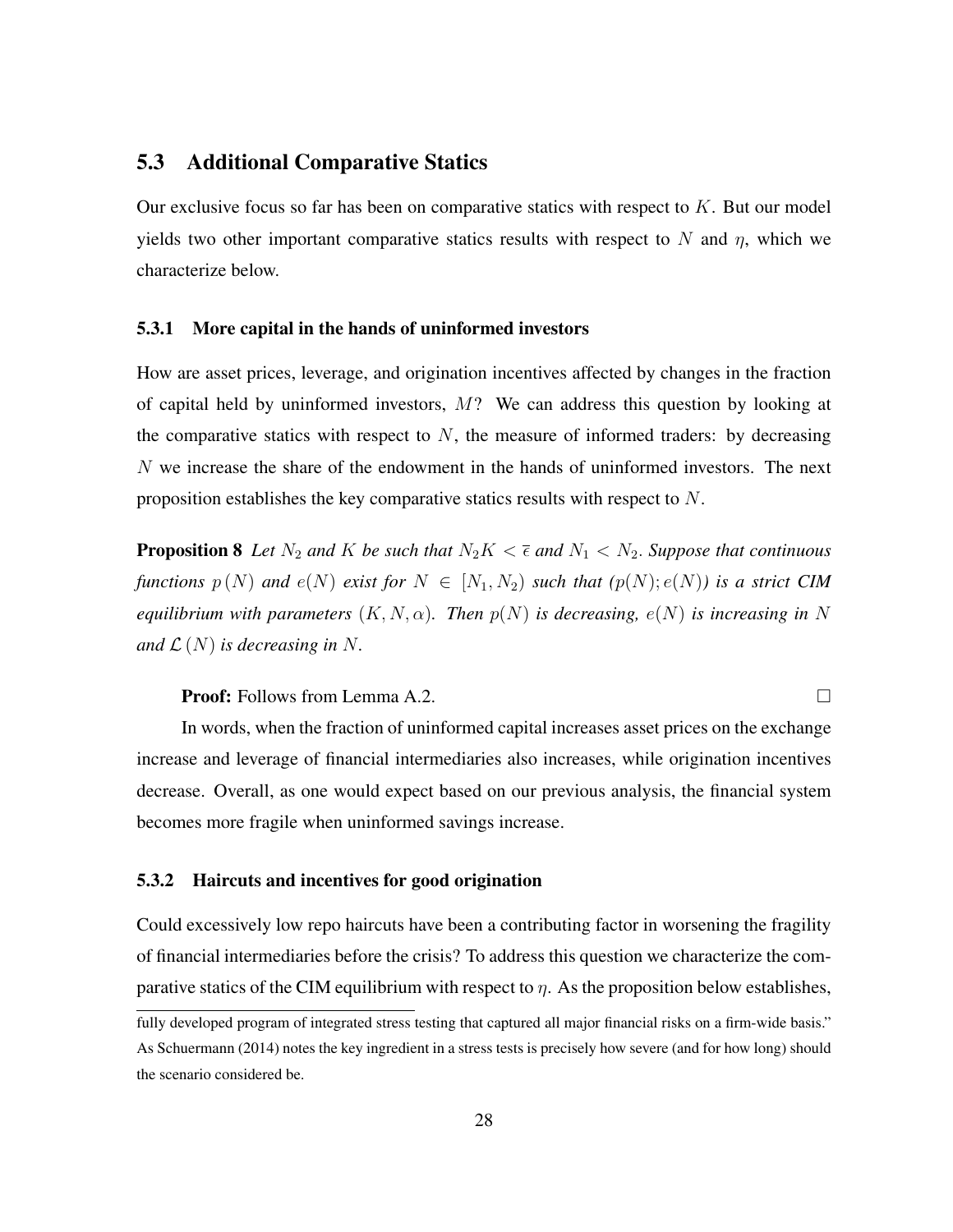a lower haircut allows informed intermediaries to borrow more, resulting in lower asset prices on the exchange and higher origination incentives.

**Proposition 9** Let N and K be such that  $NK < \overline{\epsilon}$ , and suppose that continuous functions  $p(\eta)$  and  $e(\eta)$  exist over the interval  $\eta \in [\eta_1, \eta_2]$  that correspond to strict CIM equilibria for *parameter values*  $(K, N, \alpha, \eta)$ *. Then*  $p(\eta)$  *is increasing and*  $e(\eta)$  *is decreasing in*  $\eta$ *.* 

**Proof:** Follows directly from Lemma A.3. □

In other words, an increase in the haircut  $\eta$  limits the amount of liquidity flowing to informed intermediaries through the repo market. More liquidity gets channelled to the exchange, resulting in higher asset prices  $p(\eta)$ . Thus, an unintended consequence of a policy seeking to strengthen financial stability by imposing higher haircuts  $\eta$  for secured loans is to undermine origination incentives and thereby to adversely affect the quality of assets distributed in financial markets.

# 6 Robustness

## 6.1 Endogenous origination volume and distribution

For simplicity we have assumed that the total volume of originated assets is fixed and is price inelastic. But, when a savings glut pushes up asset prices, isn't it natural to expect a supply response and an increase asset origination? A striking example of such a response was the large increase in the float of dot.com IPOs following the expiration of lock up provisions, which contributed to the bursting of the dot.com bubble (Ofek and Richardson, 2003). Similarly, the rise in real estate prices up to 2007 gave rise to a construction and securitization boom. But this increased origination volume was not sufficient to quell the market's thirst for new mortgage-backed securities, so that it was further augmented at the peak of the cycle by a larger and larger volume of synthetically created assets.

Our model can be extended to allow for a price-elastic origination volume and our results are robust as long as the supply of assets is not too price elastic. Indeed, if origination volume were perfectly price elastic there could not be a savings glut. A particularly interesting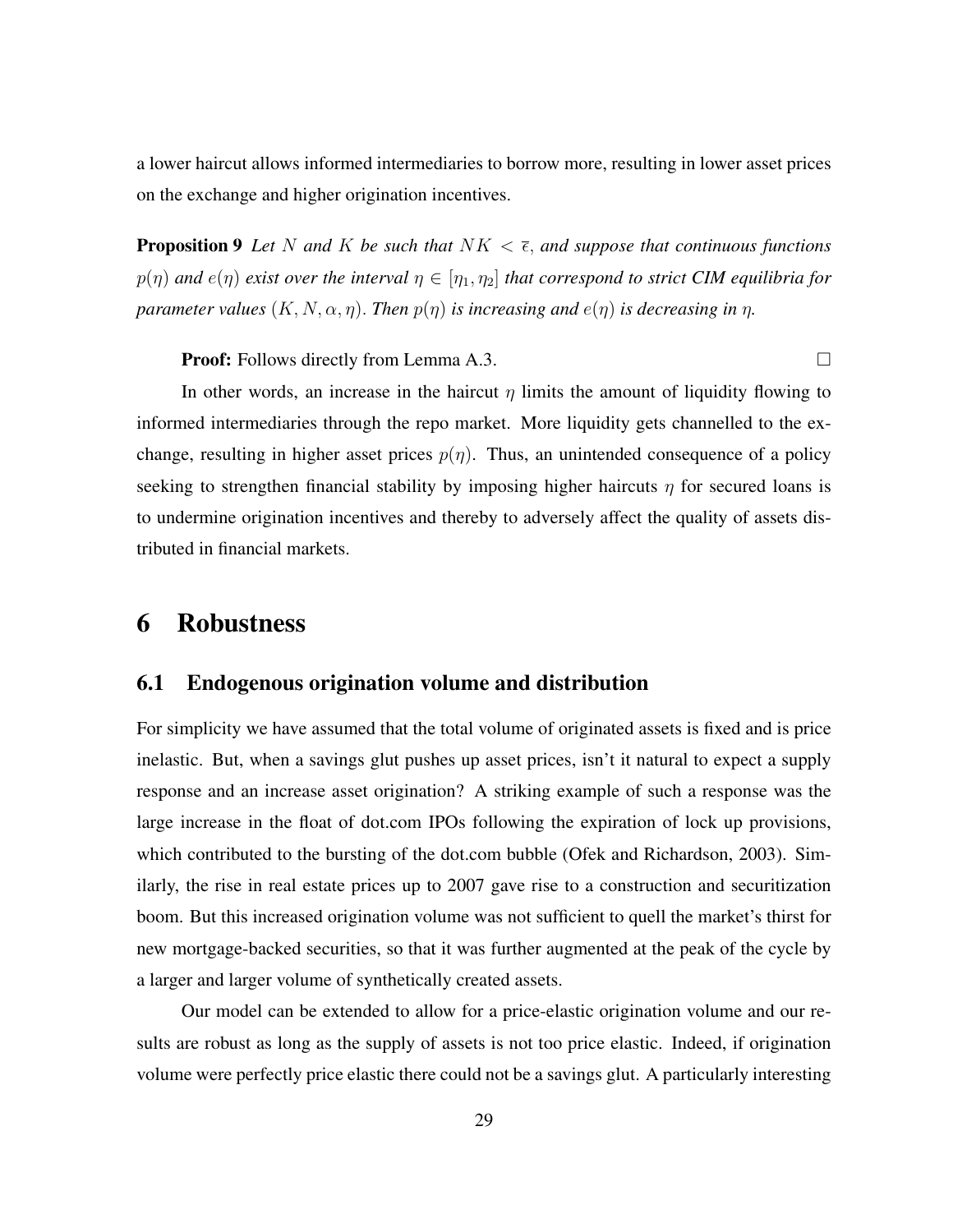way of introducing a price-elastic origination volume is to let originators choose whether to distribute or retain the asset they originated until maturity and to allow for different demand for liquidity across originators. Then, in equilibrium, for any given K, a fraction  $\lambda(p)$  of originators would prefer to distribute their asset, and the fraction  $(1-\lambda(p))$  to hold on to their asset until maturity. The fraction  $\lambda(p)$  would be increasing in p, thus giving rise to a price-elastic volume of distributed assets. In this more general formulation of the model, a savings glut would doubly undermine origination incentives. Not only would spread compression reduce market incentives of originators who intend to distribute their assets, but also a smaller fraction of originators would have skin in the game by retaining their assets to maturity. This more general version of the model could also account for the deterioration of origination standards in the run-up to the crisis of 2007-09 that was caused by lower skin-in-the-game incentives.<sup>23</sup>

## 6.2 Motivating the Collateral Constraint

Our analysis builds on the assumption that intermediary borrowing is limited by constraint (10). One way of motivating this constraint is to introduce the possibility that the lender may change her mind in period 1 and refuse to roll over the loan in period 1. That is, suppose that period 1 is broken into two sub-periods,  $1_-\,$  and  $1_+\,$ . In sub-period  $1_-\,$  assets are originated, borrowing and lending occurs, and the OTC market is operating. In period  $1_+$  only the exchange is open for trade and all other markets (OTC and Repo) are closed. However, any loan agreed to in period  $1_$  is callable in period  $1_+$ , or in other words, the repo loan extended in period  $1_$  is open to a roll-over decision in period  $1_+$ . Suppose, in addition, that a small set of uninformed agents learns in period  $1_{+}$  that they must consume immediately in this period and for this reason need to call their loans. The intermediaries who borrowed from them must then surrender their collateral to the lender, who subsequently pays an "iceberg cost"  $\eta$  before selling the collateral in the only market which is open - the exchange. If lenders understand that they may face this liquidity risk in period  $1_{+}$ , and want to make sure that they can consume

<sup>&</sup>lt;sup>23</sup>See on this issue, for instance, Bord and Santos (2012), Keys, Mukherjee, Seru and Vig (2010) and Purnanandam (2011). There are of course additional issues associated with distribution such as active misrepresentation by originators as in Piskorski, Seru and Witkin (2015).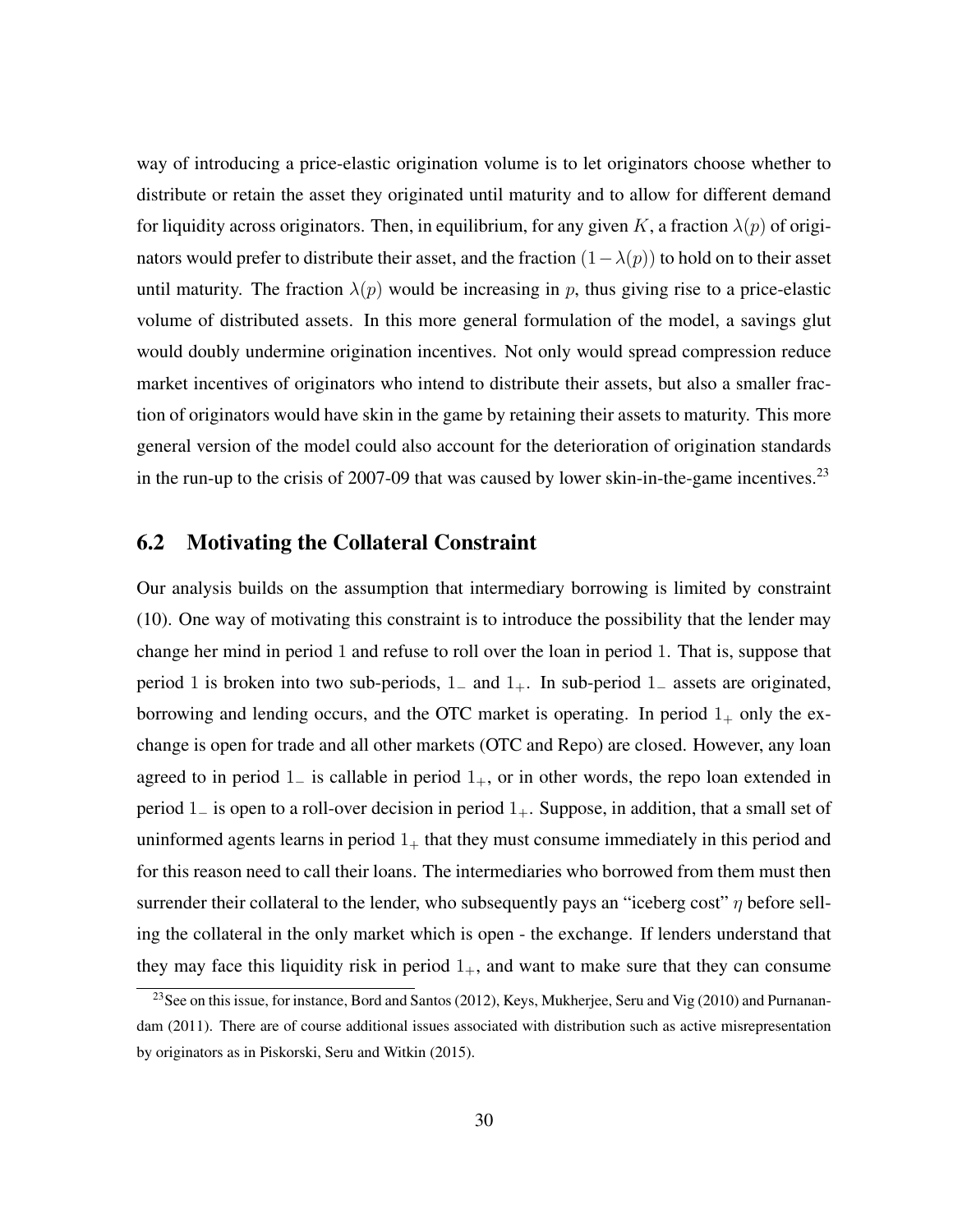at least their endowment in period  $1_{+}$ , then they will impose constraint (10) on the borrower. In other words, the collateral constraint (10) is determined by the rollover risk lenders face in period  $1_+$  and is not driven by concerns about the creditworthiness of the borrower.

Alternatively, the collateral requirement could be driven by credit risk and the concern that the borrower might engage in a strategic default. More precisely, consider the situation where the borrower could at any time abscond with a fraction  $\eta$  of the assets after the loan has been agreed, but before date 2 cash flows are realized. In this case the borrower expects to obtain an expected payoff of  $\eta qgx_h$ . To prevent such a move the lender must make sure that the borrower is better off realizing the returns on his portfolio in period 2 and repaying his total debt obligation  $D$ . In other words, the following incentive constraint must hold:

$$
qgx_h - D \geq \eta qgx_h
$$

or,

$$
D \le (1 - \eta) \, q g x_h. \tag{22}
$$

Moreover, to obtain a finite D it must be the case that in equilibrium,  $p^d > (1 - \eta) g x_h$ . Preliminary analysis shows that the main qualitative results of our model are robust to the replacement of leverage constraint (10) with (22).

There is no obvious way to derive a constraint analogous to (10) but with  $p^d$  replacing p. Often, accounting conventions define the haircut as a function of the book-price of an asset. This, however, does not insure that modeling the haircut as a constant proportion of book-price is adequate. Each of the two economic motives for a haircut that we presented would imply a haircut as a proportion of  $p^d$ , but this proportion would vary with market conditions and  $p$ .

## 6.3 Variation in risk premia or cash-in-the-market pricing?

We have modeled the savings glut and its effect on asset prices, spreads and origination incentives as an aggregate liquidity asset pricing phenomenon captured in simple terms by cash-inthe-market pricing. But, an alternative account of the effects of an increased pool of savings is possible based on the more classical notions of discount rates and "risk adjusted capital." Indeed, there is ample evidence coming from the asset pricing literature that discount rates are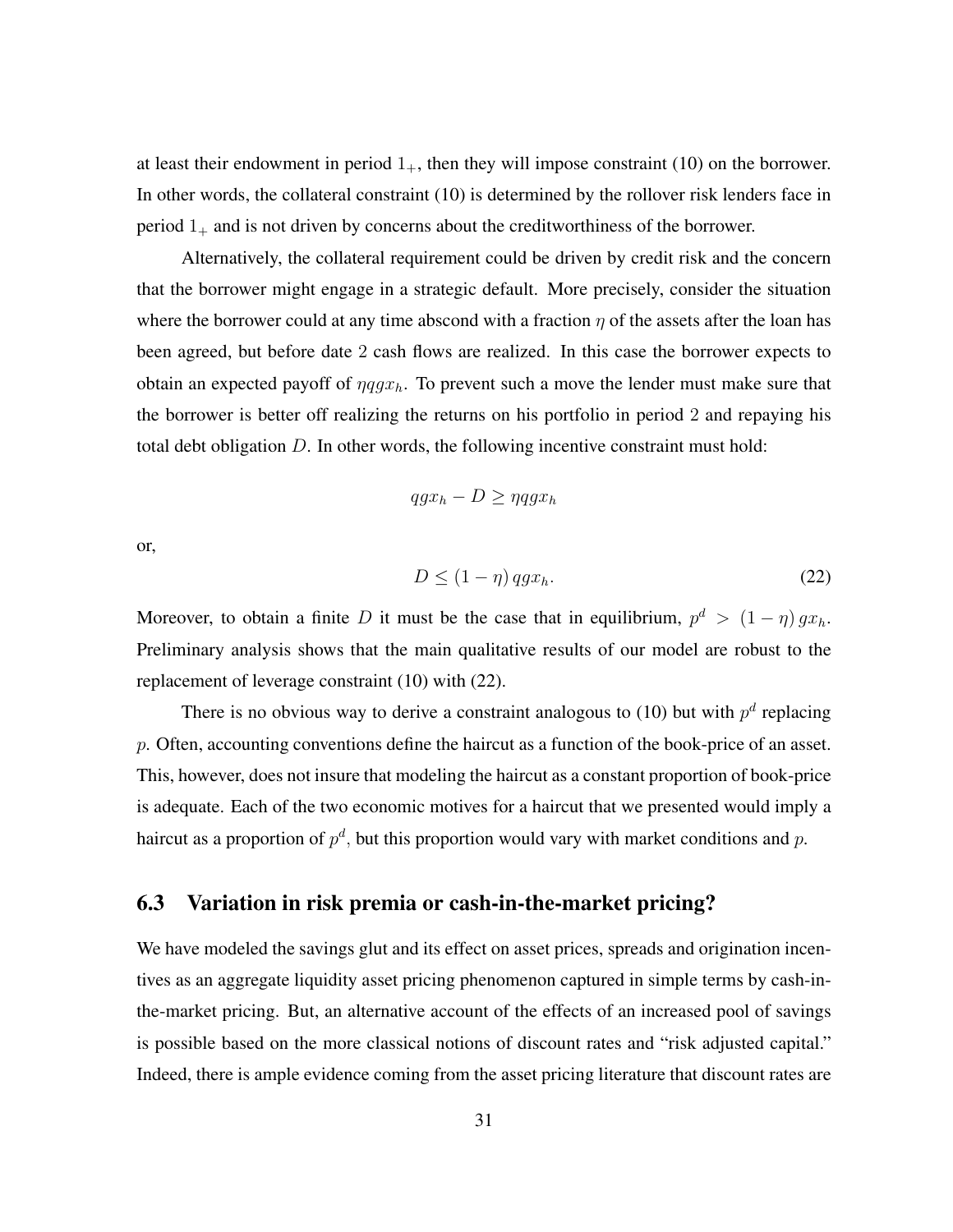countercyclical, high during troughs and low at the peak of the cycle. Under this alternative interpretation, asset prices on the exchange are affected by both the fundamental quality of assets and the risk appetite of uninformed investors. Indeed, Shin (2012) develops a model in which bondholders' risk appetite is pro-cyclical, inducing banks to lever up more in booms. In our model, when the discount rate of uninformed investors moves counter-cyclically, so will the excess return  $r^x - 1$ . A reduction in discount rates then leads to higher asset prices on the exchange, smaller price spreads  $p^d - p$  and consequently weaker origination incentives. It also results in higher leverage of financial intermediaries, yielding the pro-cyclical leverage patterns identified by Adrian and Shin (2010). This alternative account also matches the evidence that leverage is highest, and the worst assets are originated at the peak of the cycle, which leads to maximal financial fragility just when the economy is booming.

## 6.4 Risk management and market misperceptions

As shown in Corollary 6, savings gluts result in increased financial fragility, to the extent that bank balance sheets are more sensitive to unforeseen losses in the middle of a savings glut. In this section we examine the effects of asset value misperceptions, either by intermediaries or the market on bank fragility. Specifically, suppose that informed investors have a screening technology with  $\alpha = 0.2$ , but that a single individual informed investor mistakenly believes that her  $\alpha = 0$ . This optimistic investor takes as given the equilibrium price on the exchange  $p^*$ and interest rate  $r^*$ . The quantity of assets bought and leverage of the optimistic investor are then:

$$
\widetilde{q} = \frac{K}{\kappa (x_h - p^*) + \eta p^*}
$$
 and  $\widetilde{D} = \frac{(1 - \eta) p^* K}{\kappa (x_h - p^*) + \eta p^*},$ 

which should be compared with (A.14) and (A.15).

A first observation is that  $q^* > \tilde{q}$ , as the optimistic investor bids more for assets in the OTC market than the other informed intermediaries, who have the correct assessment of  $\alpha$ . Indeed the optimistic investor bids

$$
\widetilde{p}^d = \kappa x_h + (1 - \kappa) p^*,
$$

which is higher than the price offered by the other intermediaries (see (4)). As a result  $D^*$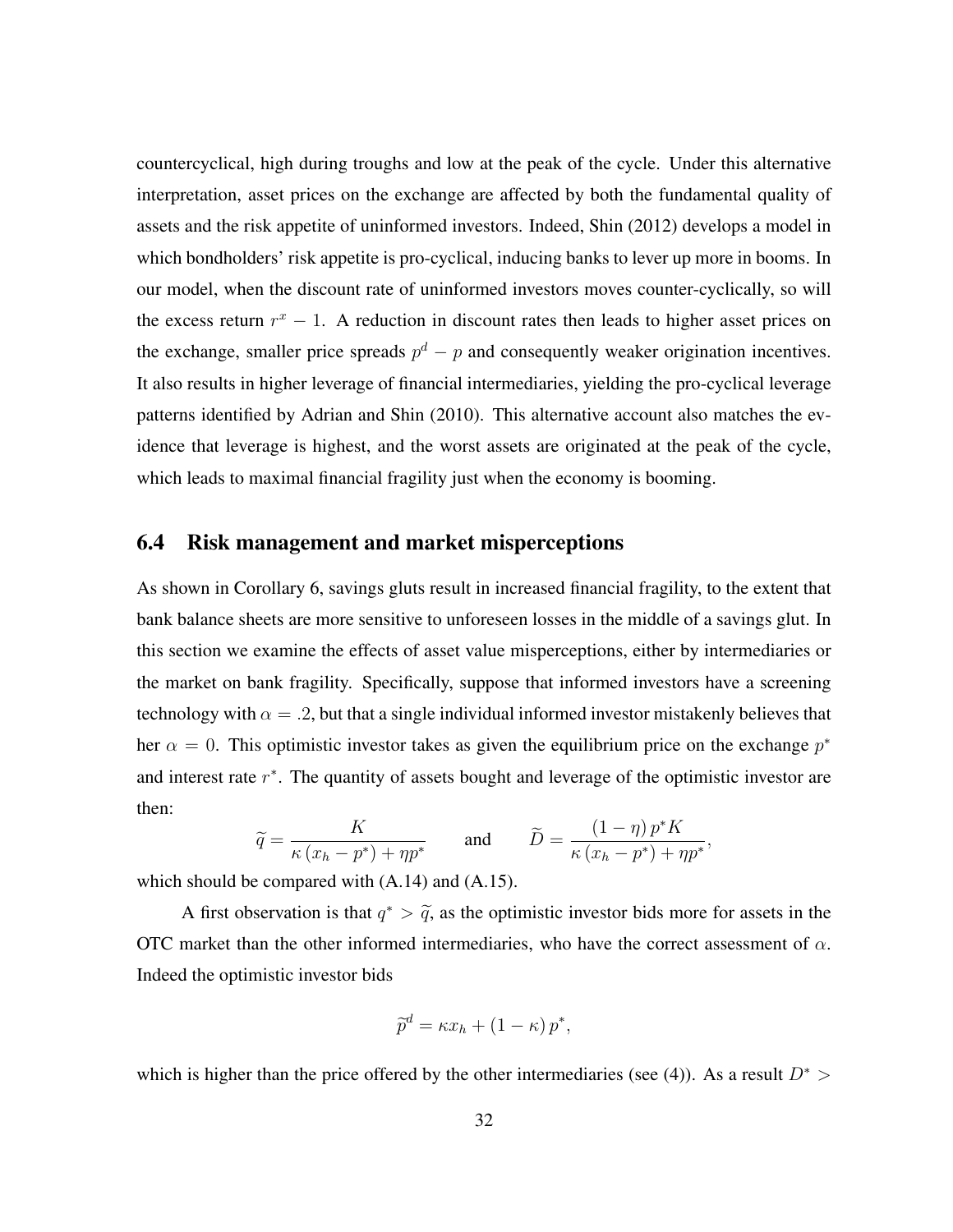D, and thus  $\mathcal{L}^* > \mathcal{L}$ . In other words, book leverage of the optimistic intermediary is lower than that of intermediaries who have an accurate estimate of the precision of the signal.

The optimistic intermediary believes his expected equity in period 2 is

$$
E_o^2 = \widetilde{q}x_h - r^*\widetilde{D},
$$

whereas the true level of capital is

$$
E_{true}^2 = \widetilde{q}g^*x_h - r^*\widetilde{D} < E_o^2.
$$

Second, note that the optimistic investor's true average level of capital is lower than the average level of capital of investors with an accurate assessment of  $\alpha$ ,  $E^2$ , which is

$$
E^{2} = q^{*}g^{*}x_{h} - r^{*}D^{*} = \left(\frac{\kappa (x_{h} - p^{*}) + \eta p^{*}}{\kappa (g^{*}x_{h} - p^{*}) + \eta p^{*}}\right)E_{true}^{2} > E_{true}^{2}.
$$

In sum, optimistic investors appear to take on less leverage, but in truth have less equity capital at  $\tau = 2$  than investors with an accurate estimate of  $\alpha$ . This simple example remarkably illustrates how a bank supervisor focusing on book leverage would be misled to believe that the optimistic intermediary is the safer one. This is illustrated in Panel A of Figure 8 where the top line represents the equity capital under the wrong beliefs and the bottom line represents the true equity capital. Leverage, simply put, does not equal risk exposure.

As we have already noted, during the credit bubble many financial intermediaries, although fully cognizant of the link between home price appreciation (HPA) and MBS values, did not consider possibility of a sharp nationwide negative scenario of HPA such as the one that actually came to pass. Analysts most extreme scenarios at a major investment bank did not go beyond a 5% correction in housing prices, far less than what was experienced (see Gerardi, Lehnert, Sherlund and Willen, 2008). We could also model a situation of aggregate optimism by assuming that *all* informed intermediaries believe that  $\alpha_o = 0$  even though  $\alpha > 0$ . Because all intermediaries are excessively optimistic about their signal, they bid aggressively for "good" assets beyond what their true expected payoff warrants. As above, book leverage would be relatively low in this situation and the average period 2 equity capital would be lower than anticipated. Panel B of Figure 8 shows the level of capital under the wrong beliefs  $(\alpha_o = 0)$  and the actual level of capital under the true value of  $\alpha$ , for  $\alpha = .4$ .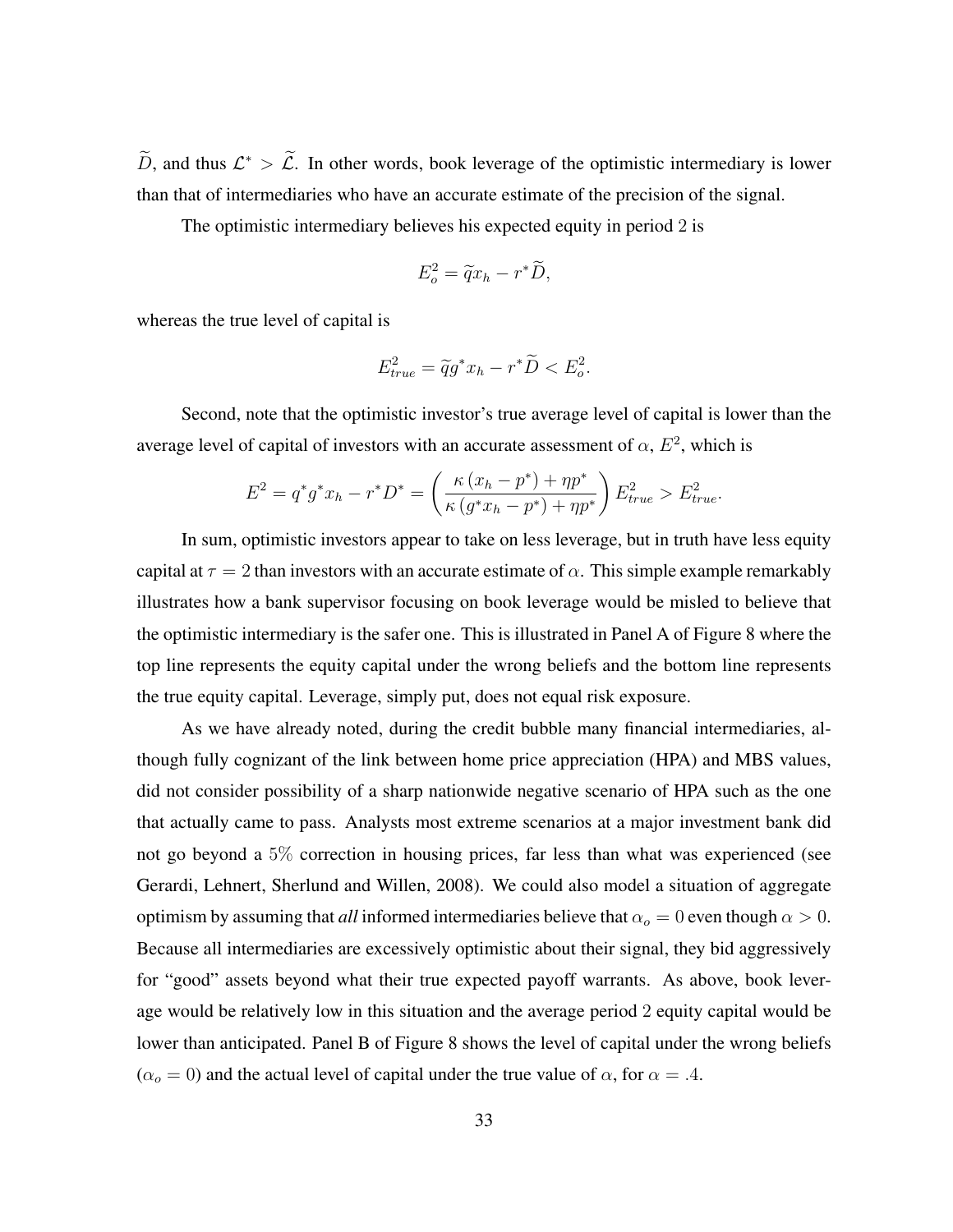Of course, some financial institutions, such as Lehman Brothers, Merrill Lynch and Bear Stearns, were more aggressive than others in expanding their balance sheets, to the point where they ultimately failed. One intriguing possibility in terms of our model is that these institutions had underestimated their own  $\alpha$ . They were overly relying on information on their past returns on the assets they purchased to assess their own ability to control risks. If they were unaware of the deterioration in origination incentives, as seems plausible, they may have unwittingly added a larger proportion of non-performing assets to their balance sheets than they could handle (see Foote, Gerardi and Willen, 2012). When larger losses than predicted by their own risk models materialized and these financial institutions realized that the proportion of good assets on their balance sheet was lower than estimated it was too late. To capture this behavior, we could extend the model to allow for the possibility of an endogenous  $\alpha$ . We could add to the model that informed intermediaries are engaged in costly endogenous screening of assets and that they determine their screening effort based on the past history of non-performing assets they acquired. Then, as origination standards improve  $(e(K))$  increases) intermediaries would respond by cutting their screening effort, which, in turn, could amplify their financial fragility at the peak of the savings glut and lead to their insolvency.

## 6.5 Double Margin

Our key single-peakedness of effort result (Proposition 3) is driven by the interplay of two countervailing forces. A first force is that when savings K increase the spread  $p^d - p$  narrows, undermining incentives to originate good assets. The second force is that when savings  $K$ increase the price  $p$  increases and the return  $r^x$  decreases, relaxing the borrowing constraint of informed intermediaries. As a result, more informed capital can be deployed to purchase good assets, increasing origination incentives. The basic economic logic behind Proposition 3 is that at low levels of savings the latter effect dominates, but at higher levels of savings the former effect dominates, giving rise to our single-peakedness result.

It turns out that this result depends on the presence of a double margin, the  $p^d-p$  margin and the collateral haircut  $\eta$ . When there is no haircut ( $\eta = 0$ ) it turns out that

$$
\frac{\partial e}{\partial K} = \frac{N}{\psi_e + e\psi_{ee}} > 0.
$$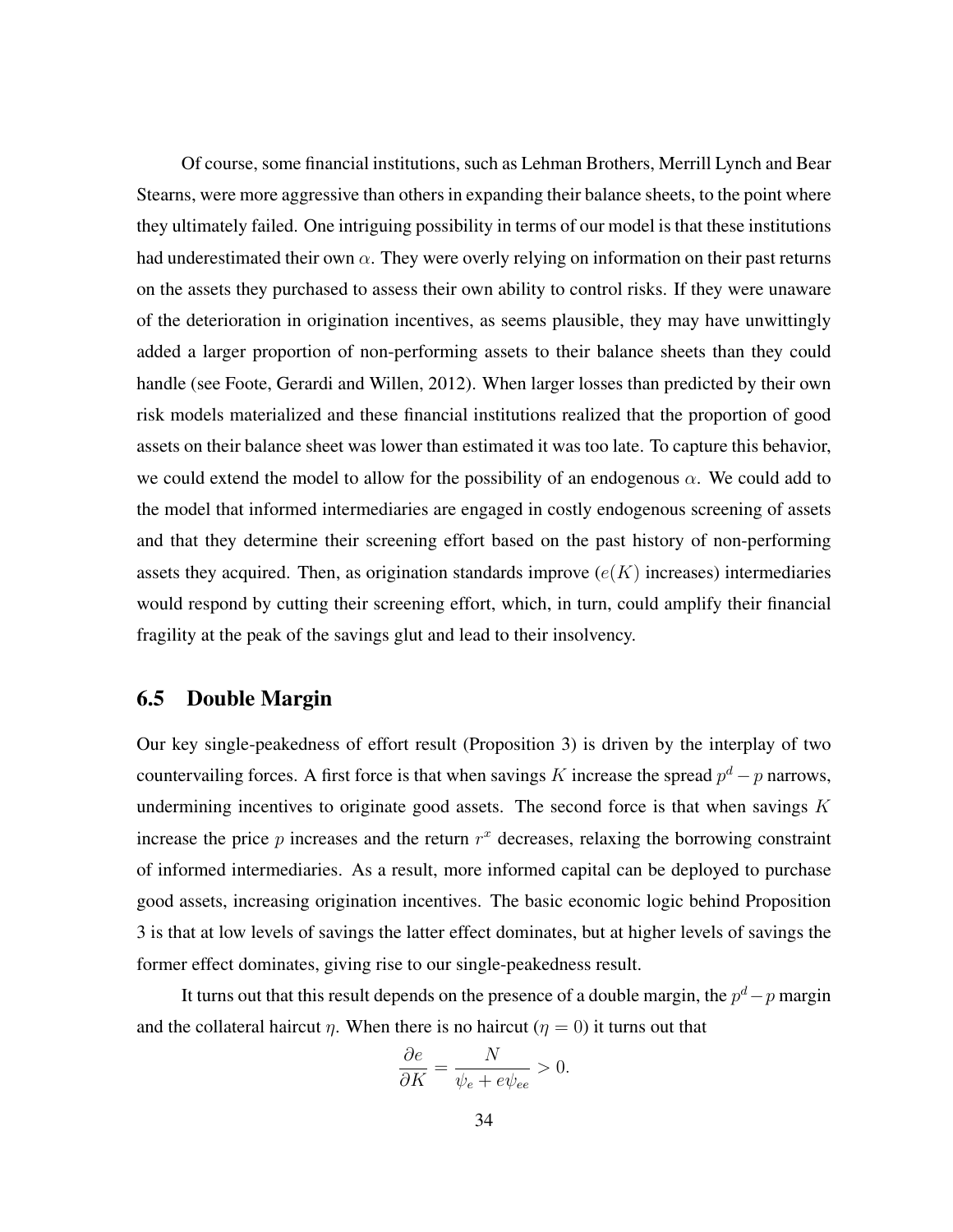This can be immediately observed by setting  $\eta = 0$  in equations A.17 to A.19, and computing  $\frac{\partial e}{\partial K}$  by totally differentiating with respect to e and K in equation A.17.<sup>24</sup> The fact that  $\frac{\partial e}{\partial K}$ always has a positive sign when  $\eta = 0$  is not entirely surprising. In effect, a positive haircut acts like a speed-bump is reducing the flow of capital from the uninformed exchange to the informed dealer market. This speed-bump reduces the strength of the countervailing force on incentives through a greater share of informed capital. It is only when the speed-bump is entirely removed that this countervailing force is always dominant. Paradoxically, our analysis suggests that financial fragility can by lessened by lowering the haircut on repo loans. A reduction in  $\eta$  increases the flow of savings to informed intermediaries and results in a lower uninformed price  $p$ , thereby improving origination incentives.

# 7 Conclusion

We have developed a simple yet rich model of the origins of the financial crisis, in which asset prices, spreads, origination incentives and leverage are driven by aggregate liquidity conditions. The notion of cash-in-the-market pricing, first introduced by Allen and Gale (1998), is central for tractability and for a clear analysis of potentially complex effects. The other central building block is the dual representation of financial markets as in Bolton, Santos and Scheinkman (2016), with an organized exchange where uninformed investors trade, and an OTC market, where informed traders cream-skim the best assets. The third essential element is a repo market where agents can borrow against collateral.

A key economic mechanism in our analysis centers on origination incentives, which arise from the ability of informed investors to identify the better assets, and their offer of a price improvement relative to the exchange for those higher quality assets. There are two effects of aggregate liquidity on origination incentives. First, the equilibrium price improvement for higher quality assets narrows as liquidity surges, which weakens origination incentives. Second, as aggregate liquidity increases some of it will find its way to the balance sheets of informed investors, who then can buy more high-quality assets, which is good for origination

<sup>&</sup>lt;sup>24</sup>Thus to explain the deterioration of standards while maintaining the assumption that  $\eta = 0$  one would need to assume that the capital increase is biased towards uniformed investors (see Proposition 8 above).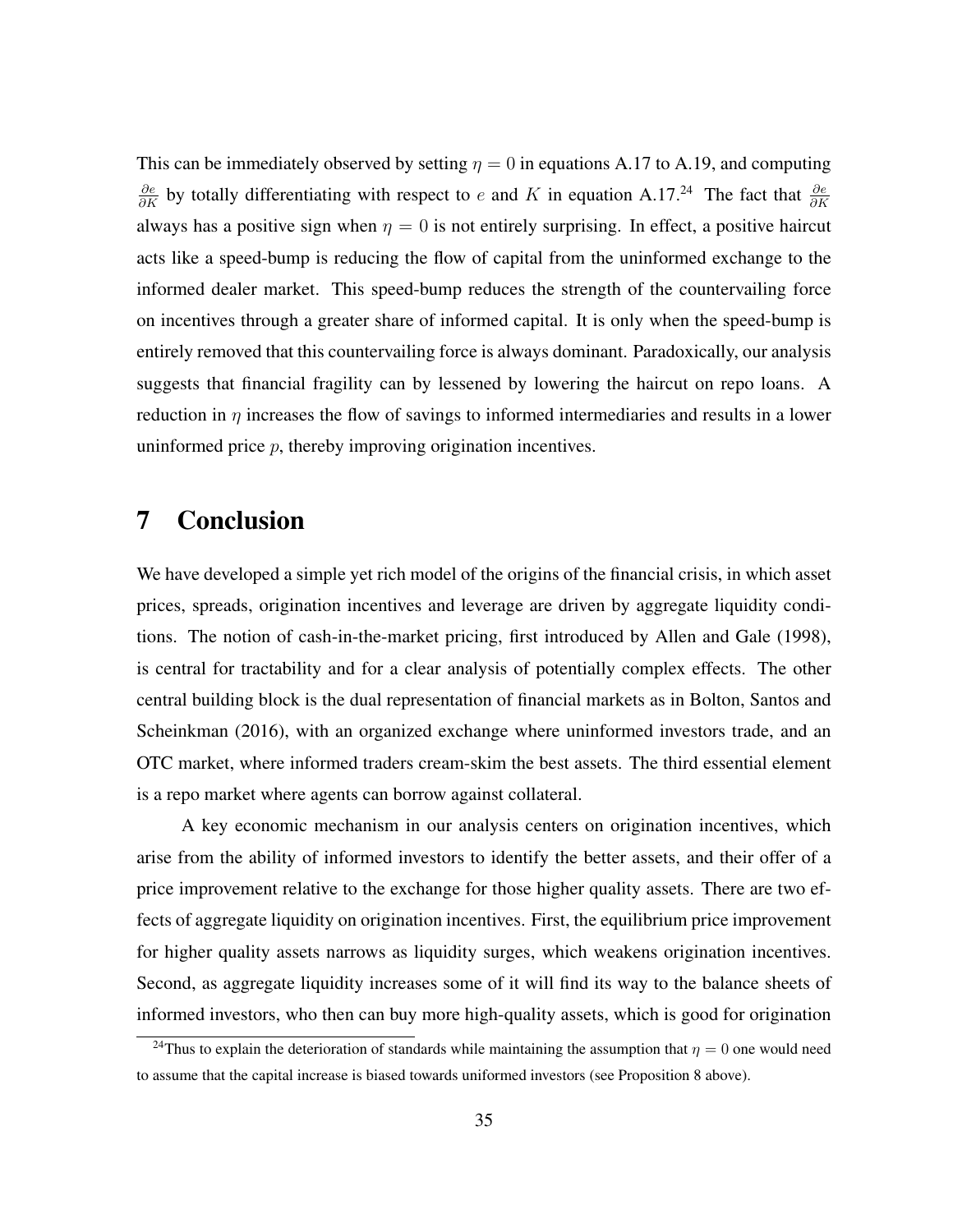incentives. A central result in our model is that the latter effect dominates when the level of aggregate liquidity is low, whereas the former effect dominates when it is high. An important implication of this result is that origination incentives eventually deteriorate with increasing aggregate liquidity.

Another basic result is that the balance-sheets of financial intermediaries become more fragile as liquidity increases. There are two reasons why financial fragility increases. First, unless the screening abilities of informed investors are perfect, the fraction of good assets in intermediaries' balance sheets is an increasing function of the fraction of good assets originated. Thus, as origination standards deteriorate and the fraction of originated high-quality assets falls, the balance sheets of informed intermediaries necessarily absorb an increasing fraction of non-performing assets. Second, a further fragility is induced because of leverage. As liquidity becomes abundant, there are worse assets on the intermediaries balance sheets with more leverage. Our model thus offers a particularly simple account of the origins of the Great Recession, based on a straightforward economic mechanism.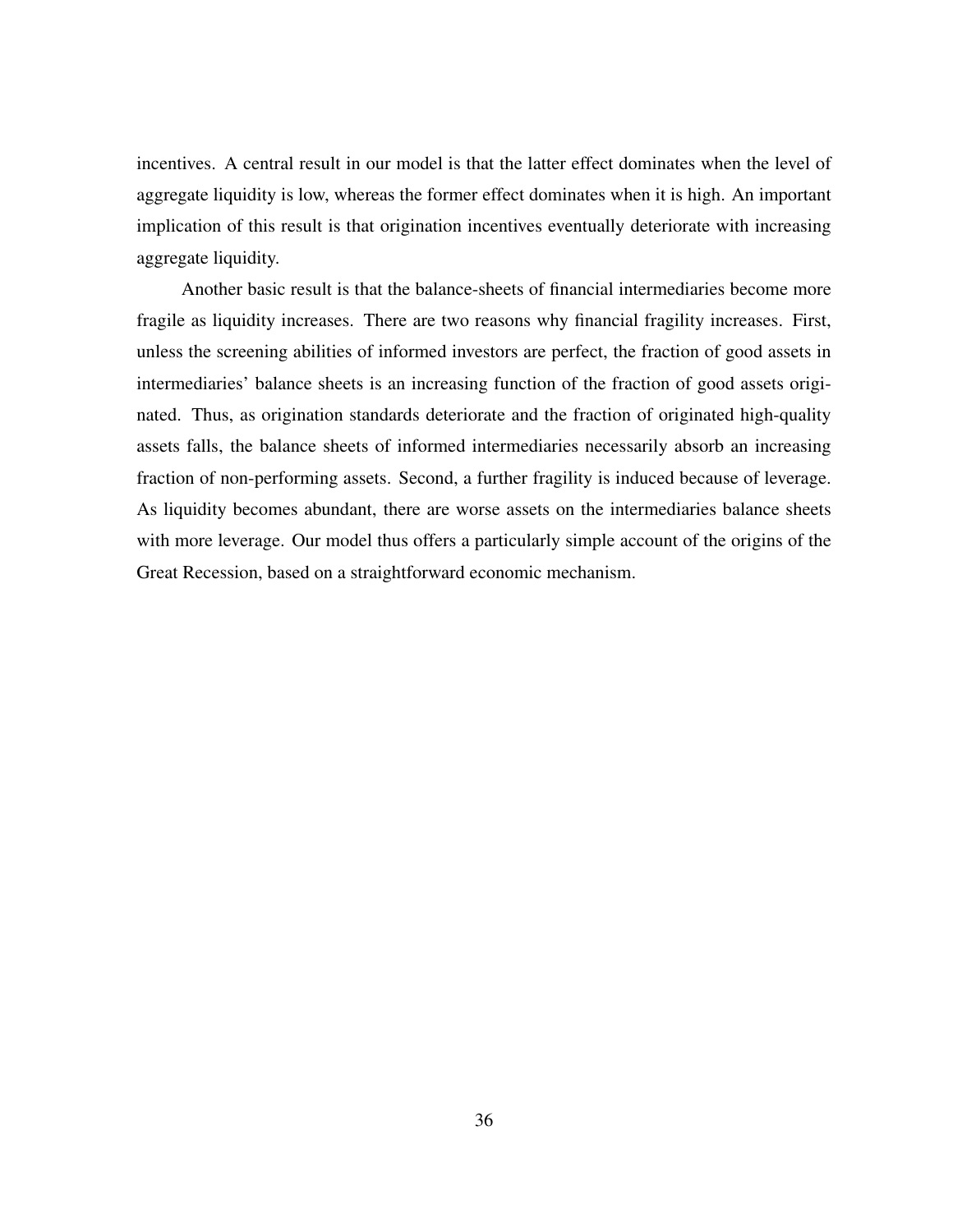#### References

- Adrian, Tobias and Hyun Shin (2010) "Money, Liquidity and Monetary Policy", *American Economic Review, Vol. 99, pp. 600-605.*
- Adrian, Tobias and Hyun Shin (2010) "Liquidity and Leverage", *Journal of Financial Intermediation*, 19, 418-437.
- Aliber, Robert (2011) "Financial turbulence and international investment", *BIS working paper No* 58.
- Allen, Franklin and Douglas Gale (1998) "Optimal Financial Crisis," *Journal of Finance*, 53, 1245-1284.
- Bebchuck, Lucian A., Alma Cohen, and Holger Spamann (2010) "The Wages of Failure: Executive Compensation at Bear Sterns and Lehmann 2000-2008," Yale Journal on Regulation, vol. 27, issue 2.
- Bernanke, Ben (2005) "The Global Saving Glut and the U.S. Current Account Deficit," Remarks by Governor Ben S. Bernanke at the Sandridge Lecture, Virginia Association of Economists, Richmond, Virginia.
- Bernanke, Ben S., Carol Bertaut, Laurie Pounder DeMarco, and Steven Kamin (2011), "International Capital Flows and the Returns to Safe Assets in the United States, 2003- 2007,"International Finance Discussion Paper 1014, Board of Governors of the Federal Reserve System.
- Bernanke, Ben and Mark Gertler (1989), "Agency Costs, Net Worth and Business Fluctuations," *American Economic Review, Vol. 79, pp. 14-31.*
- Binmore, Ken, Ariel Rubinstein and Asher Wolinsky (1986) "The Nash Bargaining Solution in Economic Modeling,"*Rand Journal of Economics*, XVII, 176-88.
- Boissay, Frédéric, Fabrice Collard and Frank Smets (2016) "Booms and Banking Crises," *Journal of Political Economy.*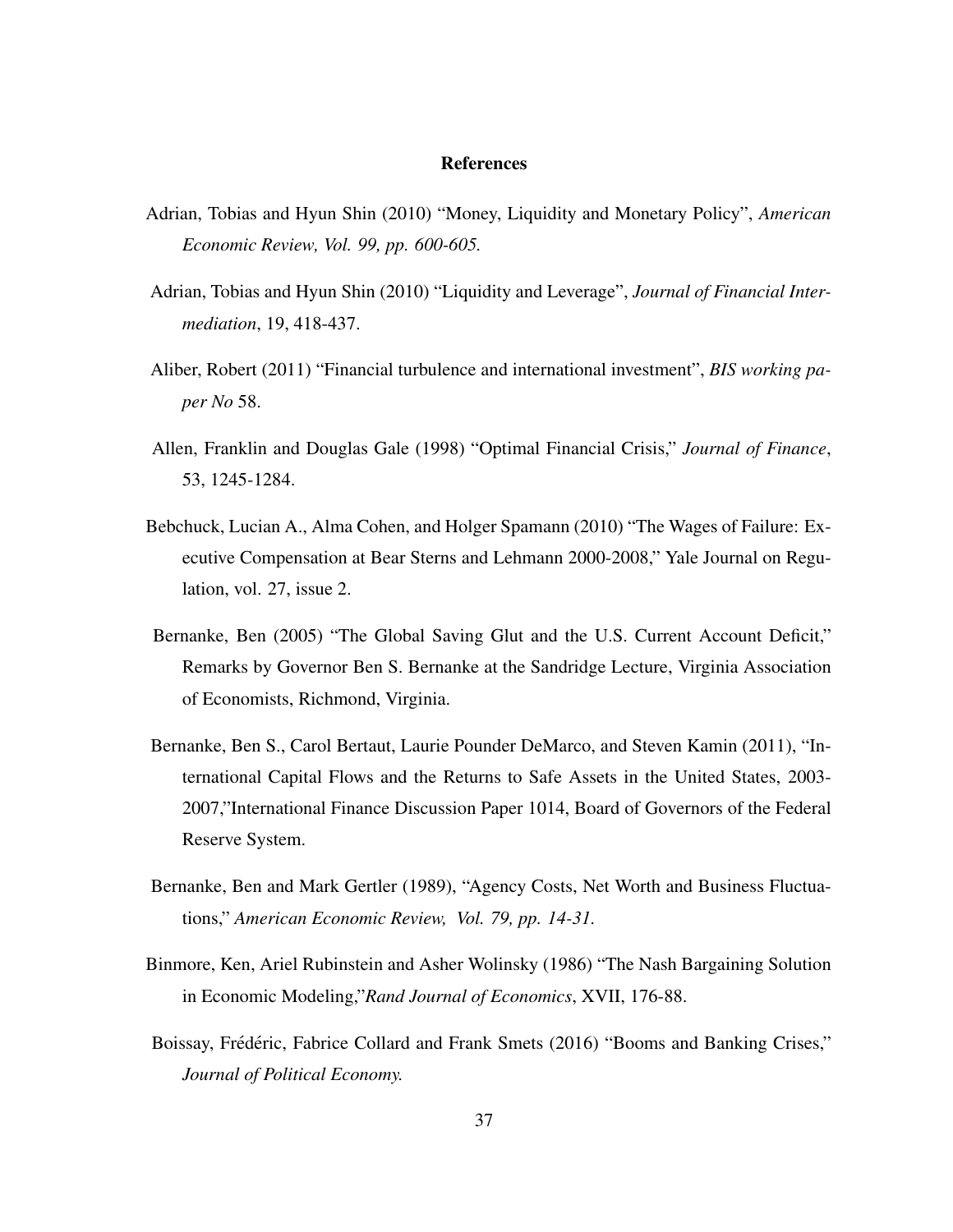- Bolton, Patrick, Tano Santos, and Jose Scheinkman (2011), "Outside and Inside Liquidity", *Quarterly Journal of Economics*, 126(1): 259-321.
- Bolton, Patrick, Tano Santos, and Jose Scheinkman (2012), "Shadow Finance" in *Rethinking the Financial Crisis*, Alan S. Blinder, Andrew W. Lo, and Robert M. Solow (eds.), Russell Sage Foundation and The Century Foundation, New York
- Bolton, Patrick, Tano Santos, and Jose Scheinkman (2016), "Cream skimming in financial markets, "*Journal of Finance*, April, vol. 71, no.2, 709-736.
- Bord, Vitaly M. and Joao A. C. Santos (2012) "The rise of the Originate-to-Distribute Model and the role of Banks in Financial Intermediation," FRBNY economic policy Review, July, pp. 21-34.
- Borio, Claudio and Piti Disyatat (2011) "Global imbalances and the financial crisis: Link or no link?," BIS Working Papers, no. 346, May.
- Caballero, Ricardo, Emmanuel Farhi and Pierrel-Olivier-Gourinchas (2008) "An equilibrium model of "Global Imbalances" and Low Interest Rates," *American Economic Review,* 98:1, 358-393.
- Calvo, Guillermo (2012), "On Capital Inflows, Liquidity and Bubbles,"mimeo, Columbia University
- Cochrane, John (2008), "The Dog That Did Not Bark: A Defense of Return Predictability,"*Review of Financial Studies,* vol. 21, no. 4, pp. 1533-1575
- Copeland, Adam, Darrell Duffie, Antoine Martin, and Susan McLaughlin (2012) "Key Mechanics of The U.S. Tri-Party Repo Market", FRBNY Economic Policy Review
- Cheng, Ing-Haw, Sahil Raina, and Wei Xiong (2014) "Wall Street and the Housing Bubble," *American Economic Review,* 104 (9), 2797-2829.
- Coval, Joshua, Jacob Jurek, and Erik Stafford, (2009) "Economic Catastrophe Bonds," American Economic Review 99(3): 628-666.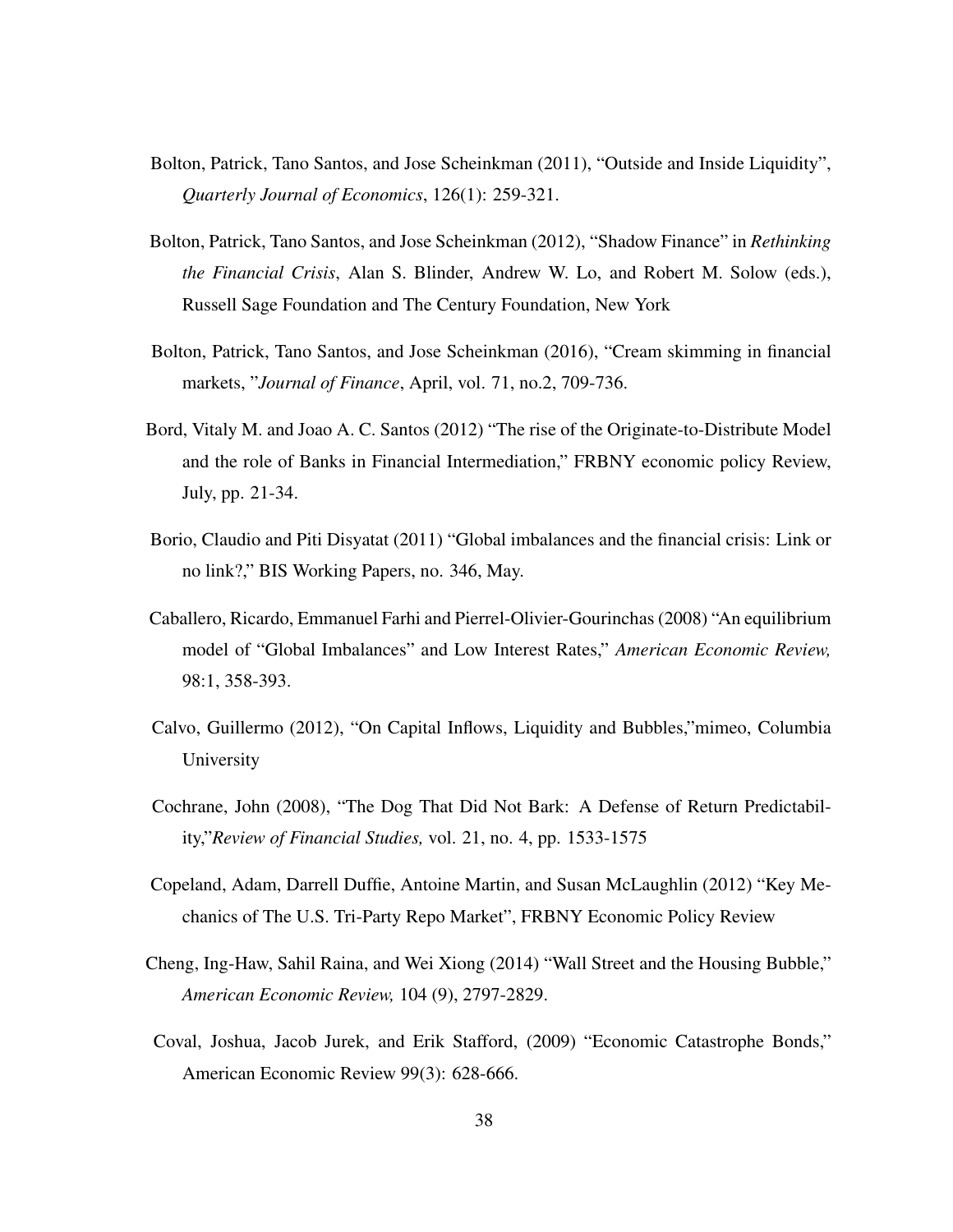- Diamond, Douglas and Raghuram Rajan (2001) "Liquidity Risk, liquidity Creation and Financial Fragility: A Theory of Banking," *Journal of Political Economy*, vol. 109, no. 2, 287-327.
- Gennaioli, Nicola, Andrei Shleifer and Robert W. Vishny (2012) "Neglected risks, financial innovation, and financial fragility," *Journal of Financial Economics,* 104, 452-468.
- Gennaioli, Nicola, Andrei Shleifer and Robert W. Vishny (2013)"A Model of Shadow Banking," *The Journal of Finance,* vol. 68 (4), August, 1331-1363.
- Gerardi, Kristopher, Andreas Lehnert, Shane M. Sherlund and Paul Willen (2008), "Making Sense of the Subprime Crisis," *Brookings Papers on Economic Activity*, Fall, pp. 69- 145.
- Gorton, Gary and Andrew Metrick (2009) "Securitized Banking and the Run on Repo", NBER Working Paper 15223
- Gourinchas, Pierre-Olivier (2012) "Global imbalances and Global Liquidity," in Asia's Role in the Post-Crisis Global Economy, Asian Economic Policy Conference, R. Glick and M. Spiegel eds., Federal Reserve Bank of San Francisco, February.
- Gourinchas, Pierre-Olivier, Rodrigo Valdés and Oscar Landerretche (2001) "Lending Booms: Latin America and the World," *Economía* 1:47-99.
- Holmstron, Bent and Jean Tirole (1997) "Financial Intermediation, loanable Funds and the Real Sector," *Quarterly Journal of Economics,* 112, 1239-1283.
- Jordà, Oscar, Moritz Schularick and Alan M. Taylor (2011) "Financial crises, Credit Booms and External Imbalances: 140 Years of Lessons," IMF Economic Review, vol. 59, no. 2.
- Karabarbounis, Loukas and Brent Neiman (2012) "Declining labor shares and the global rise of corporate savings," NBER WP18154.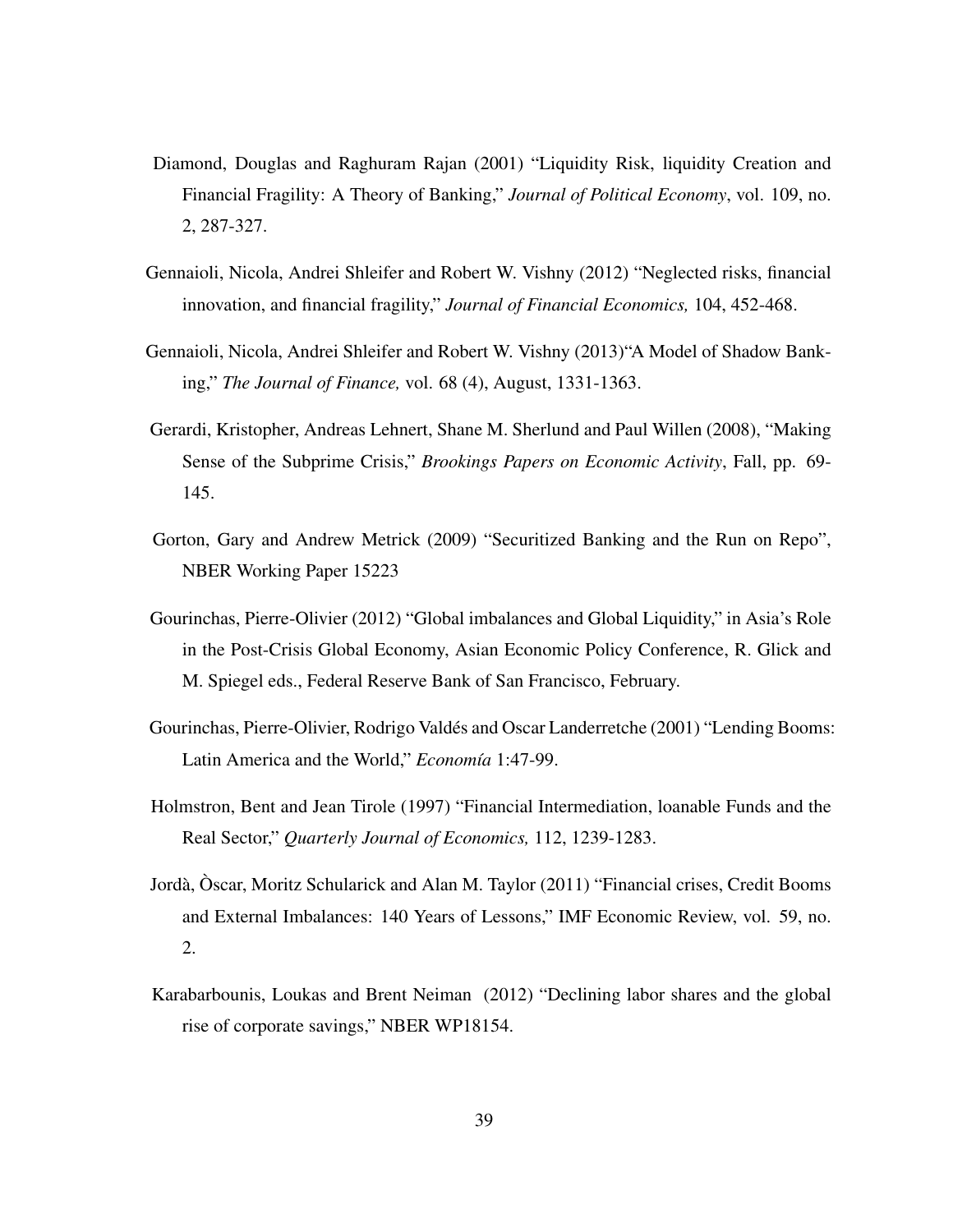- Keys, Ben, Tanmoy Mukherjee, Amit Seru and Vikrant Vig (2010), "Did Securitization Lead to Lax Screening? Evidence from Subprime Loans," *Quarterly Journal of Economics*
- Keys, Benjamin, Tomasz Piskorski, Amit Seru and Vikrant Vig (2013), "Mortgage financing in housing boom and bust," in E. Glaeser and T. Sinai *Housing and the Financial Crisis*, NBER, The University of Chicago Press, Chicago and London.
- Kiyotaki, Nobuhiro and John Moore (1997), "Credit Cycles," *Journal of Political Economy*, 105, 211-248.
- Kindleberger, Charles and Robert Aliber (2005), *Manias, Panics, and Crashes: A History of Financial Crises*
- Krishnamurty, Arvind and Tyler Muir (2016) "Credit Spreads and the Severity of financial Crises," manuscript, Stanford University.
- Loeys, Jan, David Mackie, Paul Meggyesi and Nikolaos Panigirtzoglou (2005) "Corporates are driving the global savings glut," Global Issues, June 24th, JPMorgan.
- Martinez-Miera, David and Rafael Repullo (2015) "Search for Yield," manuscript, CEMFI.
- Neuhann, Daniel (2016) "Macroeconomic Effects of Secondary Market Trading", Working Paper, University of Pennsylvania.
- Ofek, Eli and Matthew Richardson (2003) "DotCom Mania: The Rise and Fall of Internet Stock Prices," Journal of Finance, vol. LVIII, no. 3, June, pp. 1113-1137.
- Piskorski, Tomasz, Amit Seru, and James Witkin (2015) "Asset quality misrepresentation by financial intermediaries: Evidence from RMBS market," *Journal of Finance*.
- Pozsar, Zoltan, (2011), "Institutional Cash Pools and the Trifflin Dilemma of the U.S. Banking System", IMF Working Paper 11/190
- Purnanandam, Amiyatosh (2011) "Originate-to-Distribute Model and the Subprime Mortgage Crisis," *Review of Financial Studies*, v. 24, no. 6, pp. 1881-1915.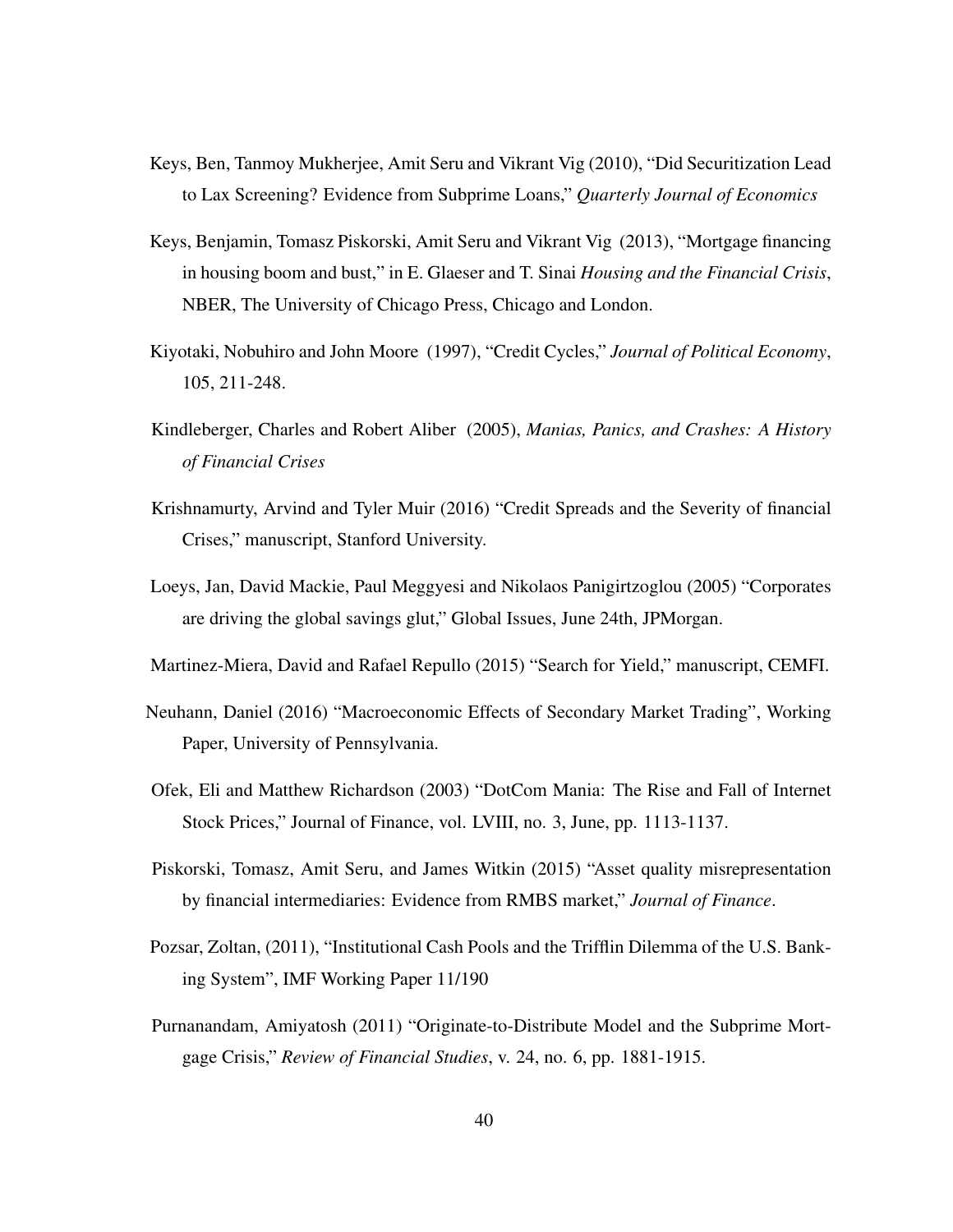- Santos, Tano (2017) "Antes del Diluvio: The Spanish banking system in the first decade of the euro," in After the Flood: How the Great Recession Changed Economic Thought, Edward L. Glaeser, Tano Santos and E. Glen Weyl, eds. The University of Chicago Press.
- Schuermann, Til (2014) "Stress Testing Banks," International Journal of Forecasting, vol. 30, 717-728.
- Shin, Hyun Song (2011) "Global Savings Glut or Global Banking Glut," Vox, December 20th 2011.
- Shin, Hyun Song (2012) "Global Banking Glut and Loan Risk Premium," *IMF Economic Review*, 60, 155-192.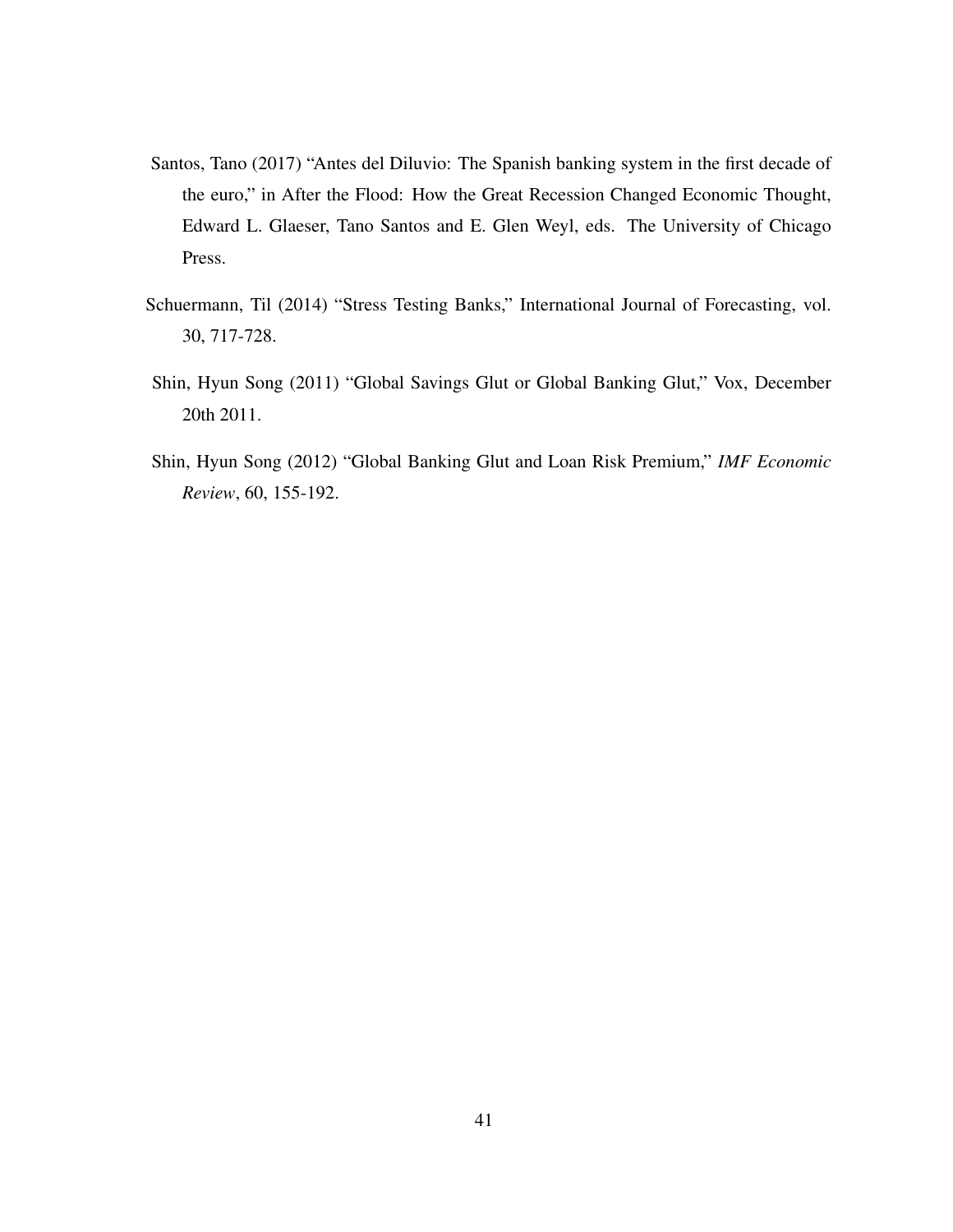

Figure 1: Corporate savings in billions of US\$ (left axis) and BofA Merrill Lynch US High Yield Option-Adjusted Spread in % (right axis). Quarterly:1997Q1-2017Q1. Not seasonally adjusted. Data Source: Federal Reserve Bank of St. Louis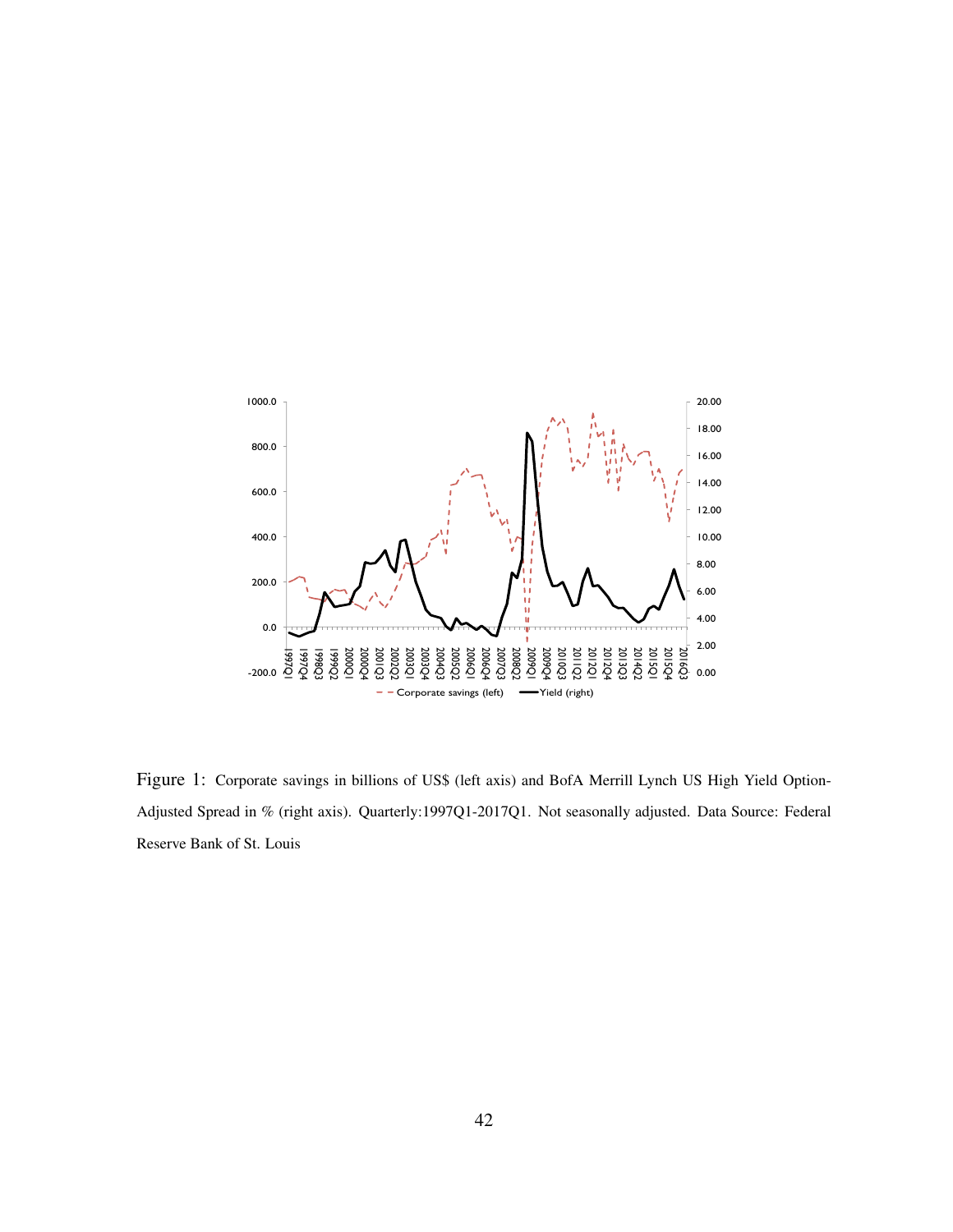

Figure 2: Panel A: Fraction of loans that were originated with no/low/reduced documentation among nonagency mortgages with known documentation status in the Loan Performance (LP) database. Panel B: Average cumulative default paths for the non-agency securitized loans by year of their origination. The cumulative delinquency rates are of all privately securitized residential mortgages calculated from loan level, monthly Corelogic-Blackbox data. A loan is defined as delinquent if it ever becomes 60 days past due and is considered delinquent thereafter. The graph is separated by year of mortgage origination, the y-axis plots cumulative delinquency rates in each quarter following origination which is depicted on the x-axis. Data source: Corelogic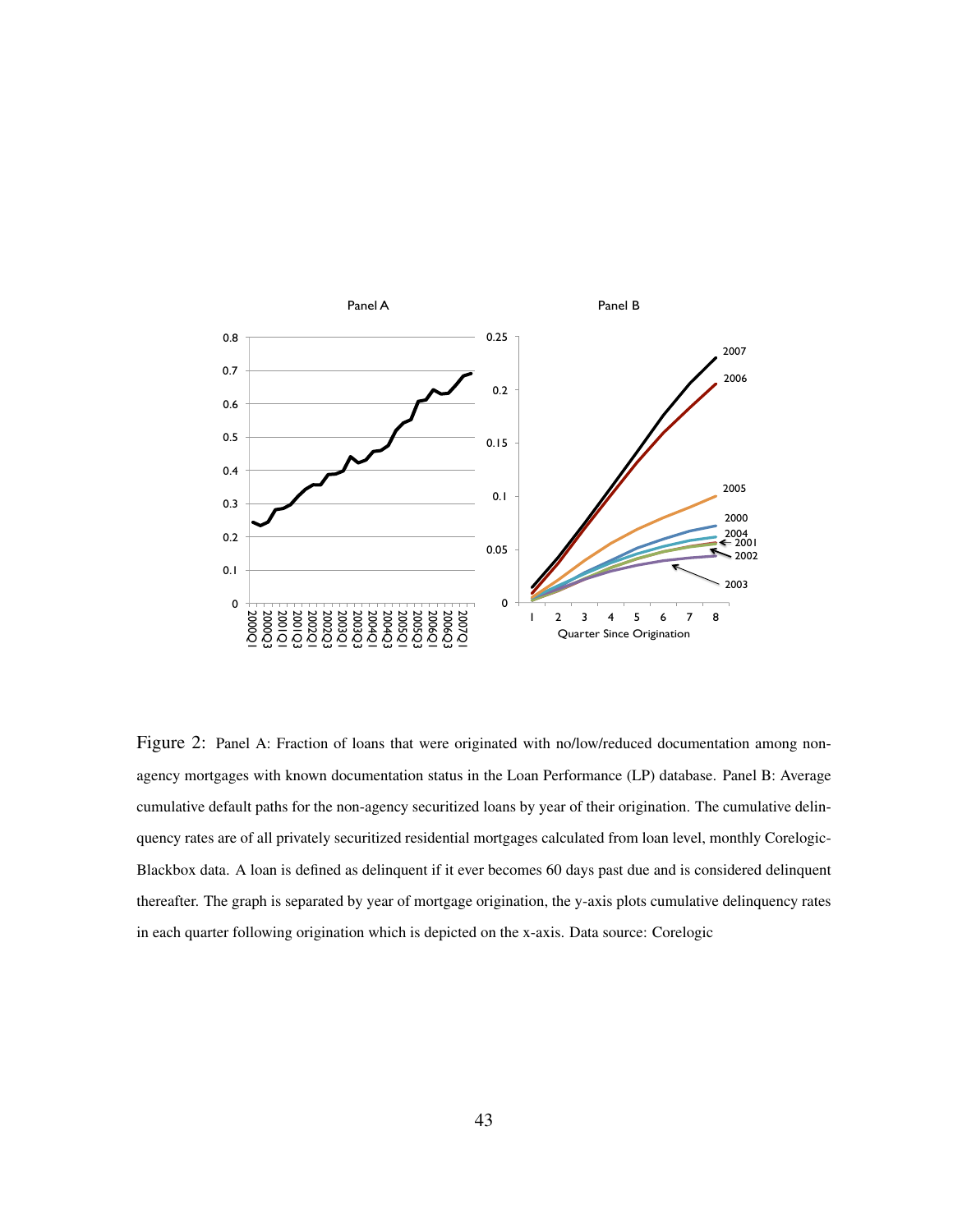

Figure 3: Broker dealers: Total assets in billions of dollars and leverage (total assets to book equity). Quarterly: 2000Q1-2007Q2 Data source: Federal Reserve Board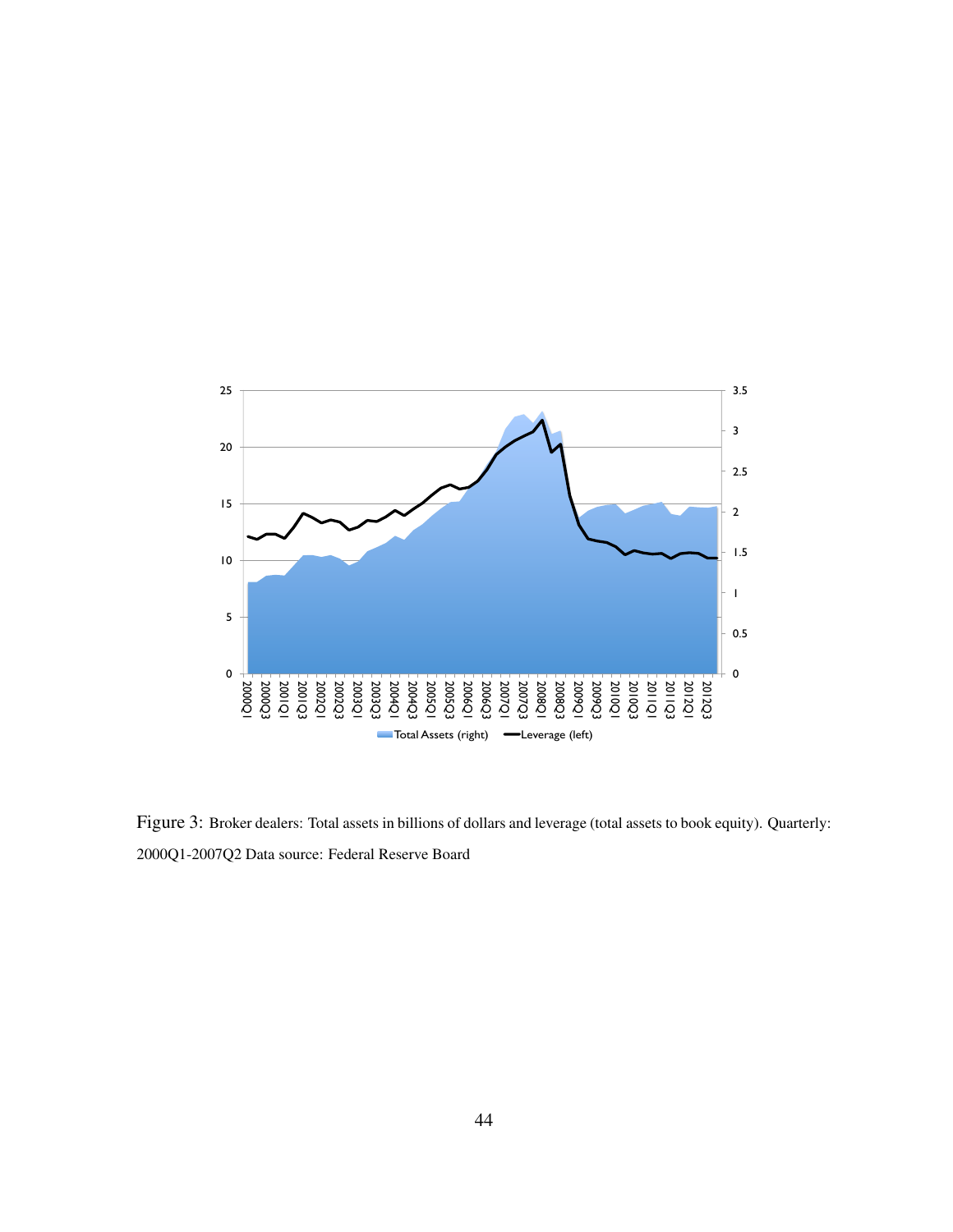Figure 4: Flows and stocks in <sup>a</sup> strict CIM equilibrium

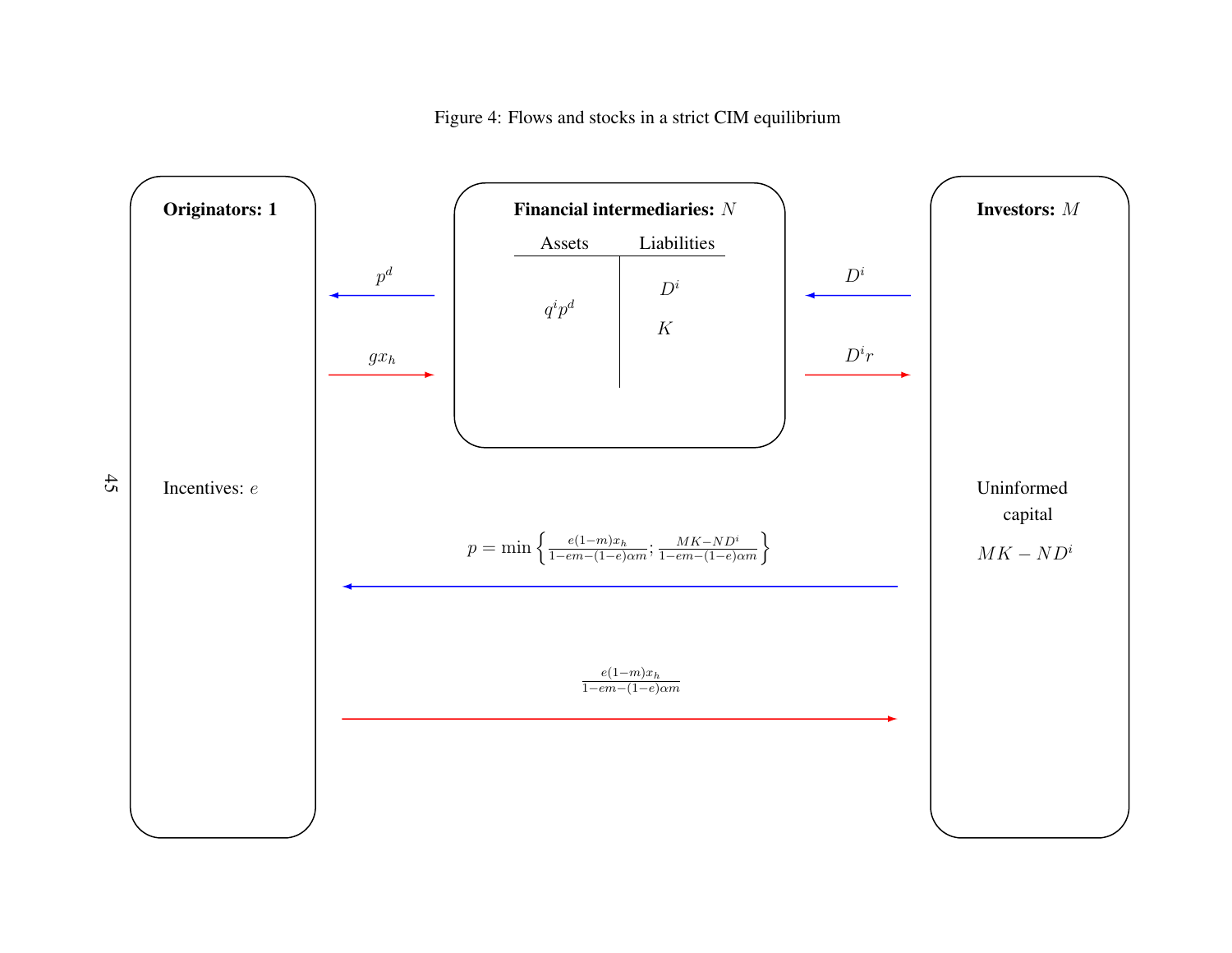Figure 5: Panel A: Prices in the exchange p and expected payoff (dashed line) as a function of capital,  $K$ ,. Panel B: Expected rate of return in the opaque market,  $R$ , expected rate of return in the exchange  $r^x (= r)$ ; the horizontal line is set at one. In this example,  $\psi(e) = \theta \frac{e^2}{2}$  with  $\theta = .25$ . In addition,  $\kappa = .15$ ,  $\eta = .5$ ,  $M = .75$  and  $x_h = 5$ .

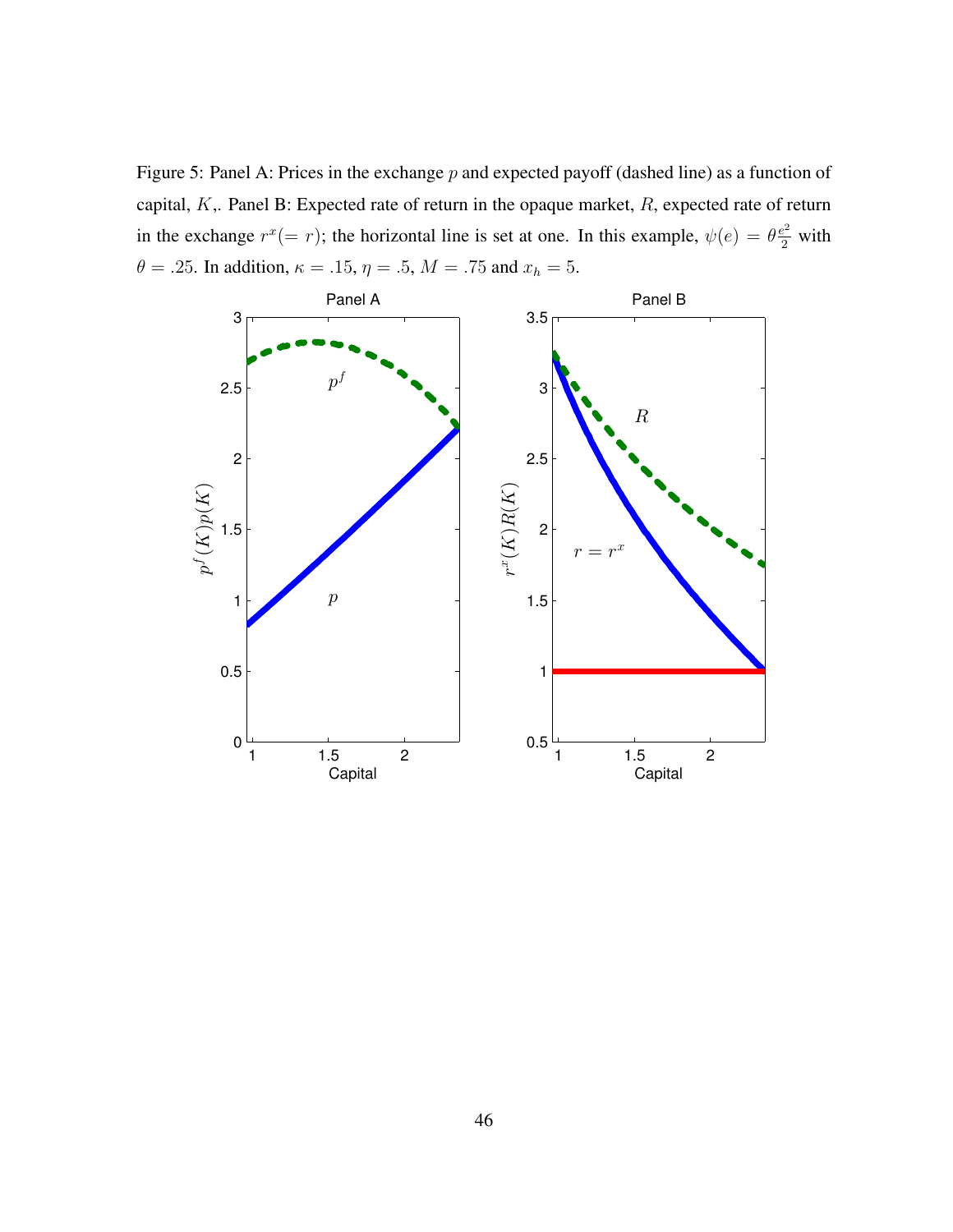Figure 6: Panel A: Origination effort e as a function of capital, K, for the cases  $\alpha = 0$  (dashed line, in green) and  $\alpha = .2$  (continuous line, in blue). Panel B:  $x_h p$ , as a function of capital K (continuous line, in blue, left axis) and matching probability  $m$  as a function of capital,  $K$ , (dashed line, in green, right axis). In this example,  $\psi(e) = \theta \frac{e^2}{2}$  with  $\theta = .25$ . In addition,  $\kappa = .15, \eta = .5, M = .75$  and  $x_h = 5$ .

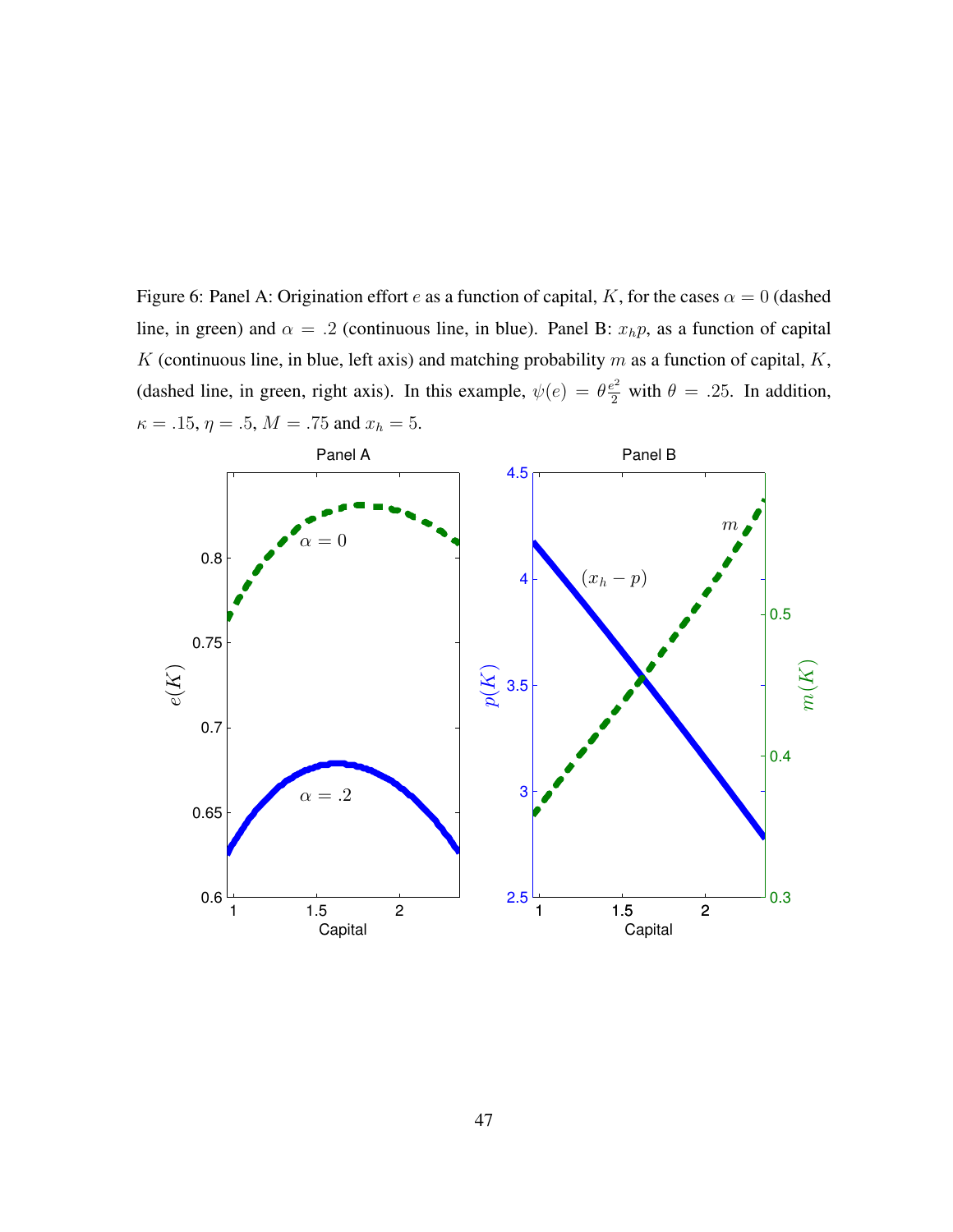Figure 7: Fragility. Panel A: Fraction of high payoff assets in the balance sheet of financial intermediaries, g, as a function of capital, K. Panel B: Leverage,  $\ell := D/K$ , as a function of capital K for the cases  $\alpha = 0$  (dashed line, in green) and  $\alpha = .2$  (continuous line, in blue). In this example,  $\psi(e) = \theta \frac{e^2}{2}$  with  $\theta = .25$ . In addition,  $\kappa = .15$ ,  $\eta = .5$ ,  $M = .75$  and  $x_h = 5$ .

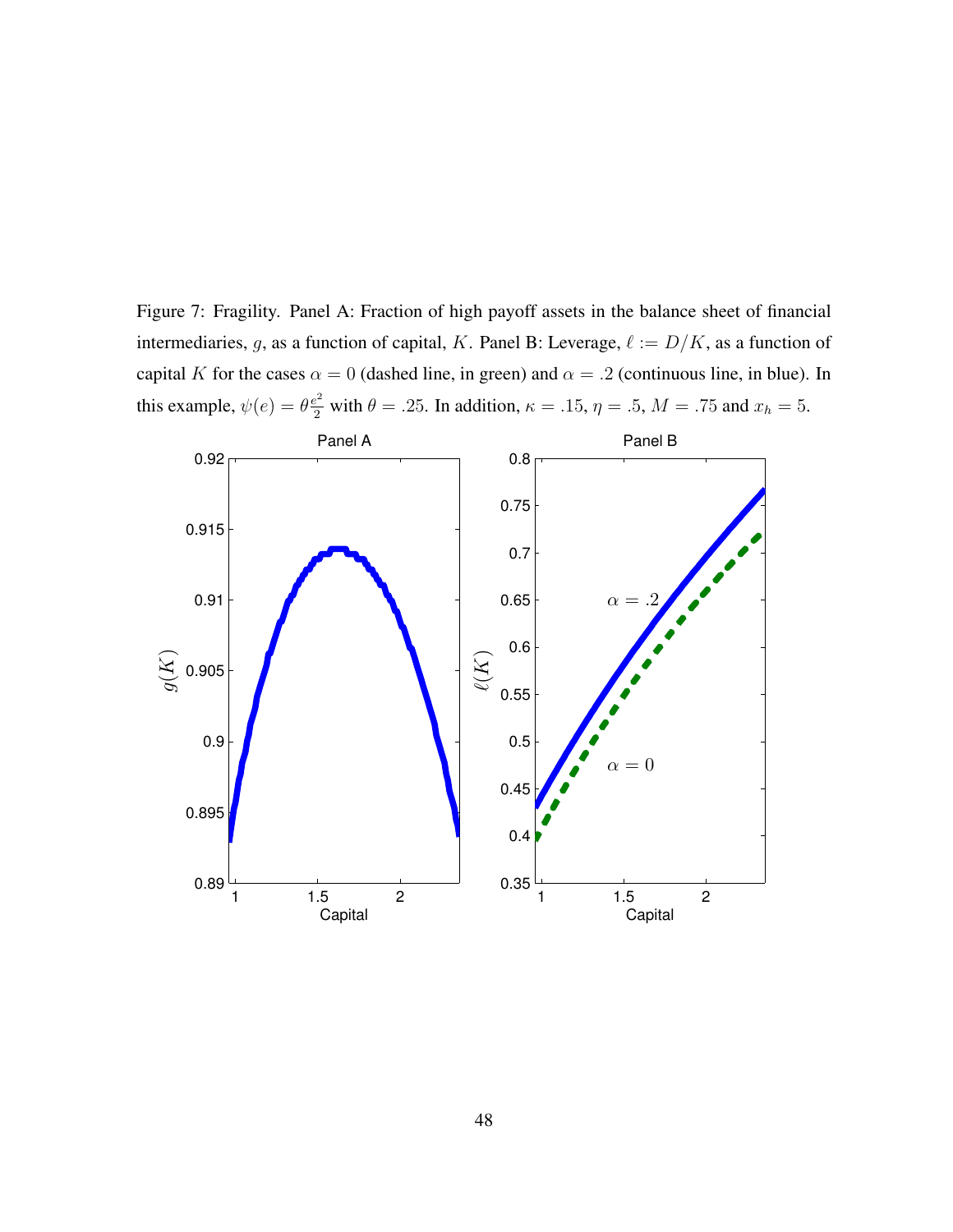Figure 8: Panel A: Equity capital under the wrong beliefs,  $E_o^2$  (dashed line) and the true equity capital at date 2,  $E_{true}^2$ , of the single optimistic intermediary who believes  $\alpha = 0$  when  $\alpha = .2$ . Panel B: Equity capital when the entire intermediary sector believes that  $\alpha_o = 0$  when the true value of  $\alpha$  is  $\alpha = .4$  (dashed line) and true capital of financial intermediaries (continuous line). In this example,  $\psi(e) = \theta \frac{e^2}{2}$  with  $\theta = .25$ . In addition,  $\kappa = .15$ ,  $\eta = .5$ ,  $M = .75$  and  $x_h = 5$ .

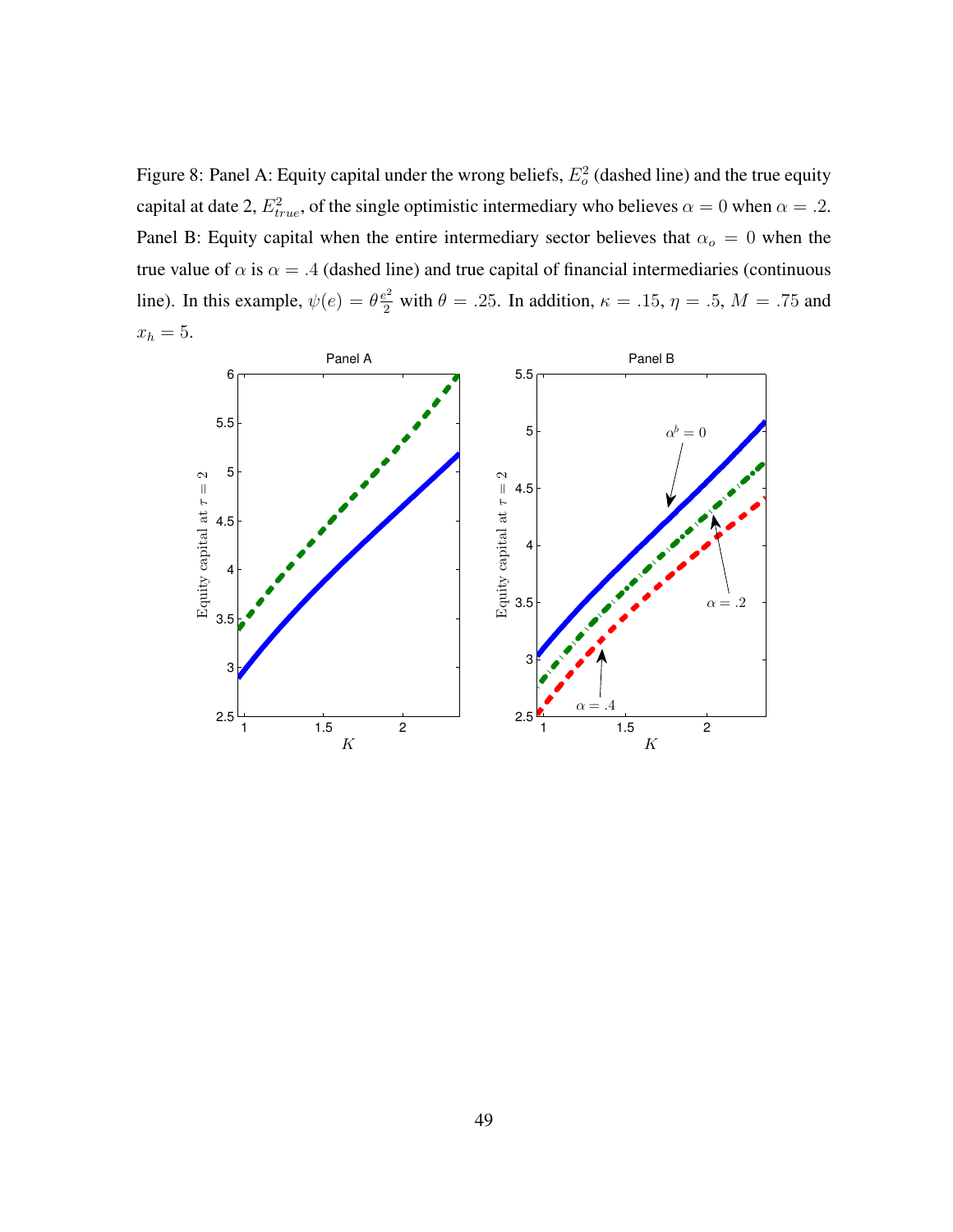### For Online Publication

# A Appendix

## A.1 Equations defining equilibria

In this section we write down necessary and sufficient conditions for a vector describing prices  $(p, p^d, r, R, r^x)$  and quantities  $(e, g, q^u, D^u, q^i, y, D^i, m)$  in which  $R > r > 1$  to be an equilibrium. Recall that in this case we necessarily have  $r^x = r$ , and  $y = q^i$ . In fact, we can parametrize the equilibrium which much fewer variables. Given  $(p, r)$  and candidate choices  $(e, q^u, q^r)$ , we may define

$$
p^d := \kappa gx_h + (1 - \kappa) p \tag{A.1}
$$

$$
m := \min\left\{\frac{Nq^{i}}{e + \alpha(1 - e)}, 1\right\} \tag{A.2}
$$

$$
g := \frac{e}{e + \alpha (1 - e)} \tag{A.3}
$$

$$
r^x := \frac{e(1-m)x_h}{p(1-m(e+\alpha(1-e)))}
$$
 and  $R := \frac{gx_h}{p^d}$  (A.4)

$$
D^u := pq^u - K \tag{A.5}
$$

$$
D^i := p^d q^i - K \tag{A.6}
$$

 $(p, r)$  and candidate choices  $(e, q^u, q^i)$  form an equilibrium with  $R > r$  if and only if,

$$
D^u \leq 0 \tag{A.7}
$$

$$
D^i = (1 - \eta) pq^i \tag{A.8}
$$

$$
p = \min\left\{\frac{MK - ND^{i}}{1 - m(e + \alpha(1 - e))}, \frac{e(1 - m)x_{h}}{1 - m(e + \alpha(1 - e))}\right\}
$$
 (A.9)

$$
\psi'(e - \underline{e}) = (1 - \alpha) m\kappa (gx_h - p) \tag{A.10}
$$

$$
r = r^x < R \tag{A.11}
$$

$$
Mq^u + Nq^i = 1 \tag{A.12}
$$

$$
MD^u + ND^i = 0 \tag{A.13}
$$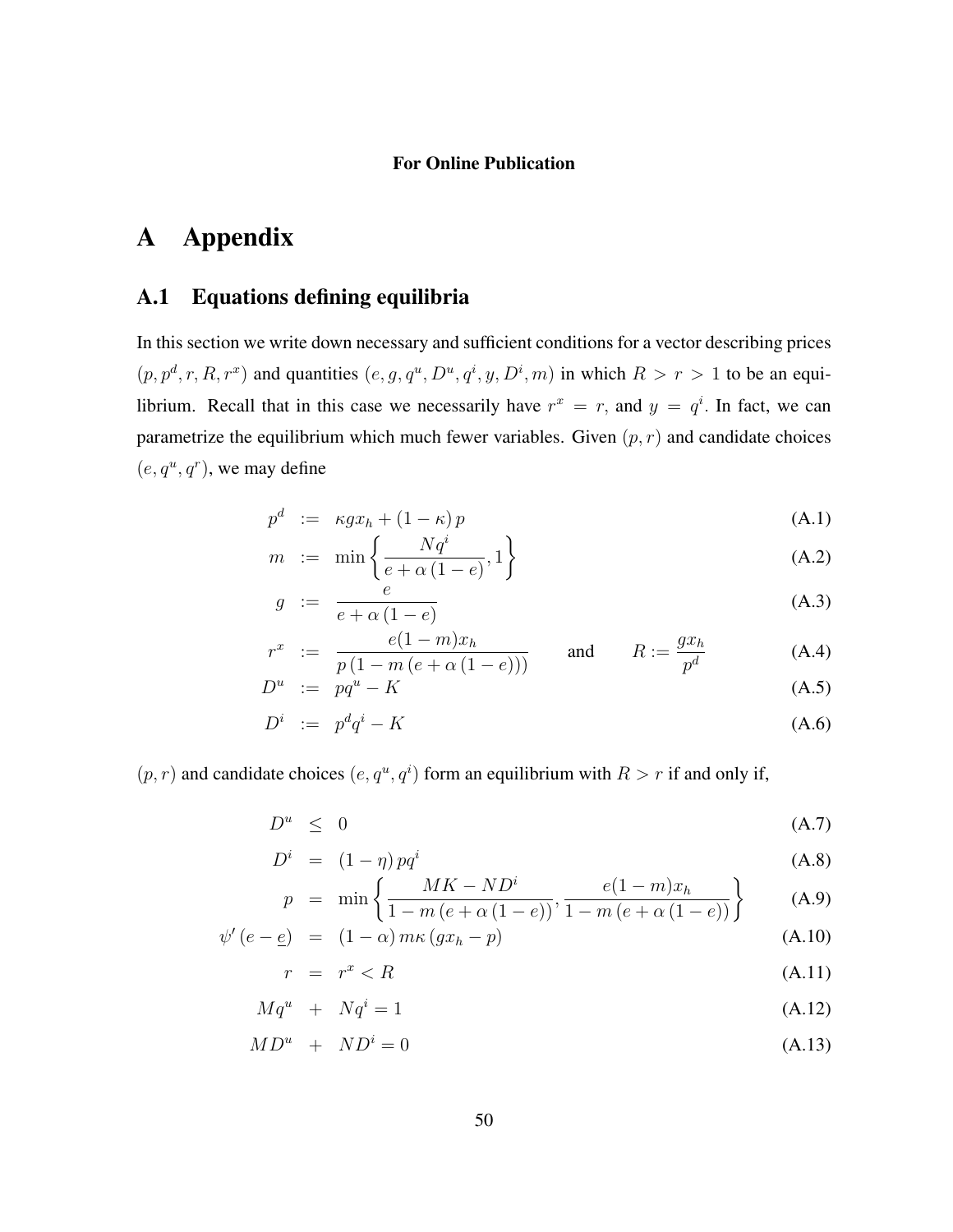Equation  $(A.8)$  is the leverage constraint and  $(A.6)$  is the budget constraint of informed investors. Equation (A.9) is the price in the exchange, which is the minimum of the cashin-the-market price and the fair value one. (A.10) is the first order condition of originators. Equations (A.12) and (A.13) are the market clearing conditions.

It follows from (A.6) and (A.8) that in an equilibrium with  $r > R$  then

$$
q^{i} = \frac{K}{\kappa \left(gx_{h} - p\right) + \eta p} \tag{A.14}
$$

$$
D^{i} = \frac{(1 - \eta)pK}{\kappa (gx_{h} - p) + \eta p}.
$$
 (A.15)

Furthermore since  $D^i > 0$ ,  $D^u \le 0$ . Thus (A.7) can be ignored.

It is easy to verify that in a strict CIM equilibrium, the pair  $(p, e)$  completely determines all the prices and quantities in equilibrium. Given  $p$ , equations  $(A.1)$ ,  $(A.5)$ ,  $(A.6)$ ,  $(A.12)$  and (A.13) uniquely determine  $(q^u, D^u, q^i, D^i)$ . Thus given  $(p, e)$  the RHS of equations (A.1)-(A.6) are uniquely defined. As a consequence, we may parameterize the set of equilibria by the pair  $(p, e)$ .

## A.2 A system of equations in  $p$  and  $e$

We will consider the model as parameterized by  $(K, N, \alpha)$  and to save notation we will often set  $\theta = (N, \alpha)$ . The system of equations (A.9)-(A.15) can be simplified to yield a tractable system in two equations with two unknowns, the price in the exchange  $p$  and the originators' effort e. Indeed straightforward algebra shows that in a strict CIM equilibrium with  $R > r$  and  $r^x > 1$  then

$$
f^{1}(p, e, K, \theta) := p - K(M + N\gamma) = 0
$$
\n(A.16)

$$
f^{2}(p, e, K, \theta) := (e + \alpha (1 - e)) \psi'(e - e) - (1 - \alpha) NK \beta = 0
$$
 (A.17)

where

$$
\gamma \quad := \quad \frac{\eta p}{\kappa \left(gx_h - p\right) + \eta p} \tag{A.18}
$$

$$
\beta := \frac{\kappa (gx_h - p)}{\kappa (gx_h - p) + \eta p} = 1 - \gamma,
$$
\n(A.19)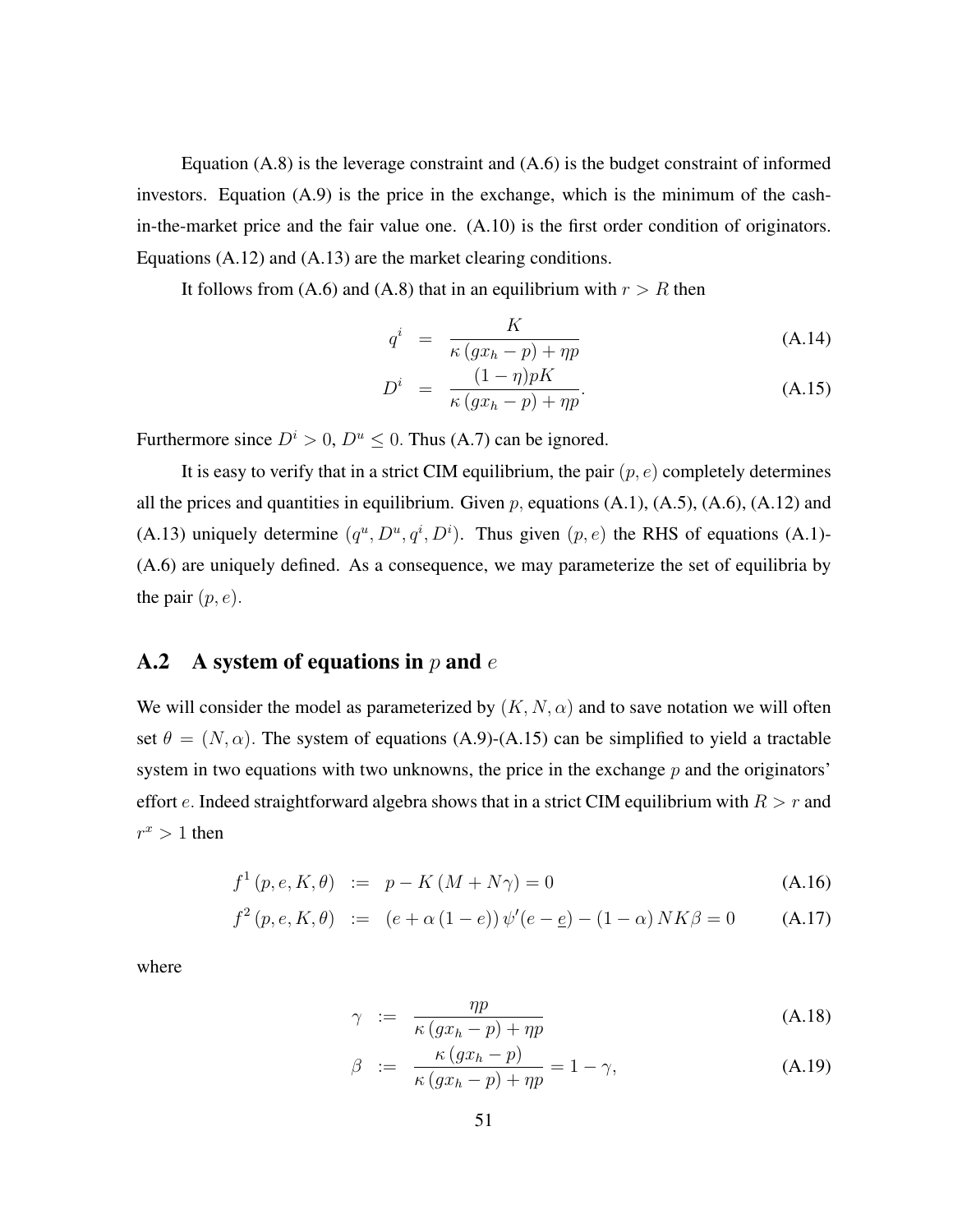Notice that

$$
-\beta_p = \gamma_p = \frac{\eta \kappa g x_h}{\left(\kappa \left(g x^h - p\right) + \eta p\right)^2} \tag{A.20}
$$

$$
-\beta_e = \gamma_e = -\frac{\eta p \kappa x_h g_e}{\left(\kappa \left(g x^h - p\right) + \eta p\right)^2} \quad \text{where} \quad g_e = \frac{\alpha}{\left(e + \alpha \left(1 - e\right)\right)^2} > 0 \quad \text{(A.21)}
$$

The function f is (mathematically) well defined for  $0 \le N \le 1$ , for  $0 \le \alpha \le 1$  and for  $0 \le p \le x_h, \underline{e} \le e \le \overline{e}$  and  $K > 0$ .

A "converse" also holds: Under additional conditions, the zeros of the system (A.16)- (A.17) correspond to CIM equilibria with  $R > r = r^x > 1$ . To show this let

$$
f(p, e, K, \theta) := \begin{pmatrix} f^1(p, e, K, \theta) \\ f^2(p, e, K, \theta) \end{pmatrix}.
$$
 (A.22)

Suppose that  $(p, e)$  with  $e \geq e$  solves  $f(p, e, K, \theta) = 0$ , with  $N \geq 0$  and  $0 \leq \alpha \leq 1$ . Use equation (A.3) to calculate the implied q and then equation (A.14) to calculate the implied  $q^i$ . Then equations (A.2), (A.1) and (A.4) can be used to yield the implied  $m, p^d, r^x$  and R. If  $R > r^x$ , choose  $r = r^x$ , set  $D^i$  using (A.15) and  $D^u$  using (A.13). It is then easy to check that (A.10) is satisfied. Set  $q^u$  using (A.6). Walras Law insures that the goods market is in equilibrium, that is  $(A.12)$  holds. Thus to obtain a strict CIM equilibrium from a zero of f it suffices to apply this algorithm and verify that  $R > r := r^x > 1$ . This algorithm also shows that there is a unique strict CIM equilibrium that would generate the same  $(p, e)$ . For this reason, with a slight abuse of language, we call  $(p, e)$  *a strict CIM equilibrium*. The algorithm also shows that the implied prices  $(p^d, r^x, r, R)$  and quantities  $(g, q^u, D^u, q^i, y, D^i, m)$  vary continuously with  $(p, e, K, \theta)$ .

We make use of the implicit function theorem below, both to show the existence of an equilibrium where  $R > r = r^x > 1$  and to characterize its basic properties. We will use as a starting point  $\alpha = N = 0$ ,  $e = e$  and thus, to guarantee that this starting point is interior, we need to extend the domain of f. Notice first that f is mathematically defined for  $N < 0$ , and  $\alpha > \frac{-e}{1-e}$ . We extend the definition of f for  $e \in (e - \epsilon, 1)$ ,  $\epsilon$  small. We do this by defining  $\psi(z)$  for  $z > -\epsilon$  in a  $C^2$  manner, while preserving convexity. Notice that the convexity of the extended  $\psi$  guarantees that  $\psi_z(z) \leq 0$  for  $z < 0$ .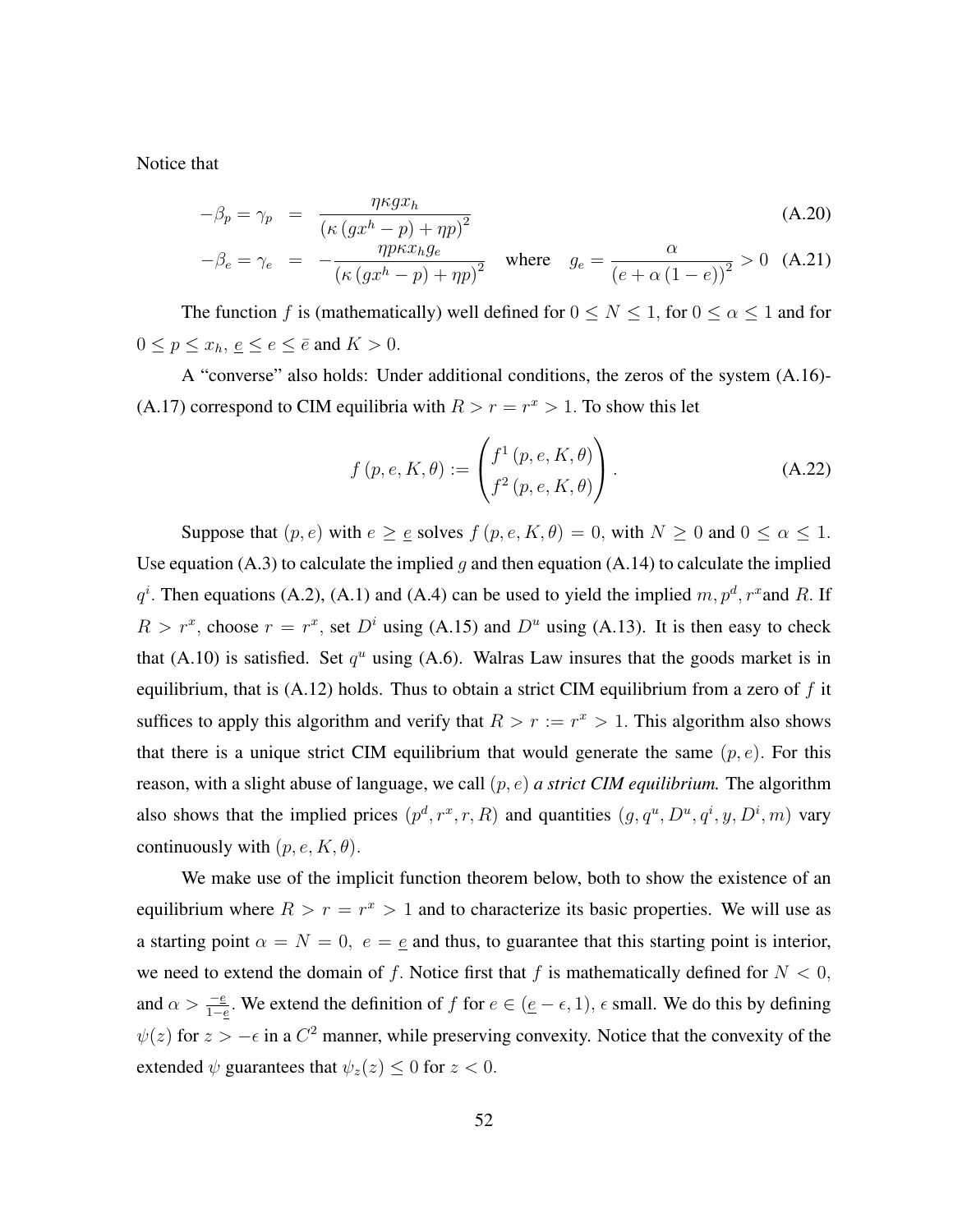The calculation of the matrix of the partial derivatives of f at  $(p, e, K, N, \alpha)$  is straightforward.

$$
f_p^1 := \frac{\partial f^1}{\partial p} = 1 - NK \gamma_p \tag{A.23}
$$

$$
f_e^1 := \frac{\partial f^1}{\partial e} = -NK\gamma_e \tag{A.24}
$$

$$
f_p^2 := \frac{\partial f^2}{\partial p} = (1 - \alpha) N K \gamma_p \tag{A.25}
$$

$$
f_e^2 := \frac{\partial f^2}{\partial e} = (1 - \alpha)\psi' + (e + \alpha(1 - e))\psi'' + (1 - \alpha)NK\gamma_e \tag{A.26}
$$

Write

$$
\partial_{p,e} f(p,e,K,\theta) = \begin{pmatrix} f_p^1 & f_e^1 \\ f_p^2 & f_e^2 \end{pmatrix} \quad \text{with} \quad |\partial_{p,e} f| = f_p^1 f_e^2 - f_p^2 f_e^1,\tag{A.27}
$$

For later use, notice that

$$
f_K^1 := \frac{\partial f^1}{\partial K} = -(M + N\gamma) < 0 \tag{A.28}
$$

$$
f_K^2 := \frac{\partial f^2}{\partial K} = -(1 - \alpha) N\beta \le 0
$$
 (A.29)

**Lemma A.1** *There exists*  $\bar{\epsilon} > 0$  *such that if*  $N < \bar{N}(K) := \min\{1, \frac{\bar{\epsilon}}{K}\}$  $\frac{\bar{\epsilon}}{K}$  *and*  $(p,e)$  *is a strict CIM equilibrium for parameter values* (K, N, α) *and if* e *is the associated effort in this equilibrium then:*

$$
f(p, e, K, N, \alpha) = 0
$$
  

$$
f_e^2(p, e, K, N, \alpha) > 0
$$
 (A.30)

$$
|\partial_{p,e} f(p,e,K,N,\alpha)| > 0. \tag{A.31}
$$

**Proof:** We have already shown that in a strict CIM equilibrium for parameter values  $(K, N, \alpha)$ ,  $f(p, e, K, N, \alpha) = 0$ . To prove the remaining claims, first notice that (A.9) guarantees that  $gx_h < p$ . Thus  $\gamma < 1$  and  $\beta > 0$ . Furthermore

$$
NK\gamma_p = NK \frac{\eta \kappa gx_h}{\left(\kappa \left(gx_h - p\right) + \eta p\right)^2} = Nq \frac{\eta \kappa gx_h}{\kappa \left(gx_h - p\right) + \eta p}
$$

$$
= \left(e + \alpha \left(1 - e\right)\right)m \frac{\eta \kappa gx_h}{\kappa \left(gx_h - p\right) + \eta p}.
$$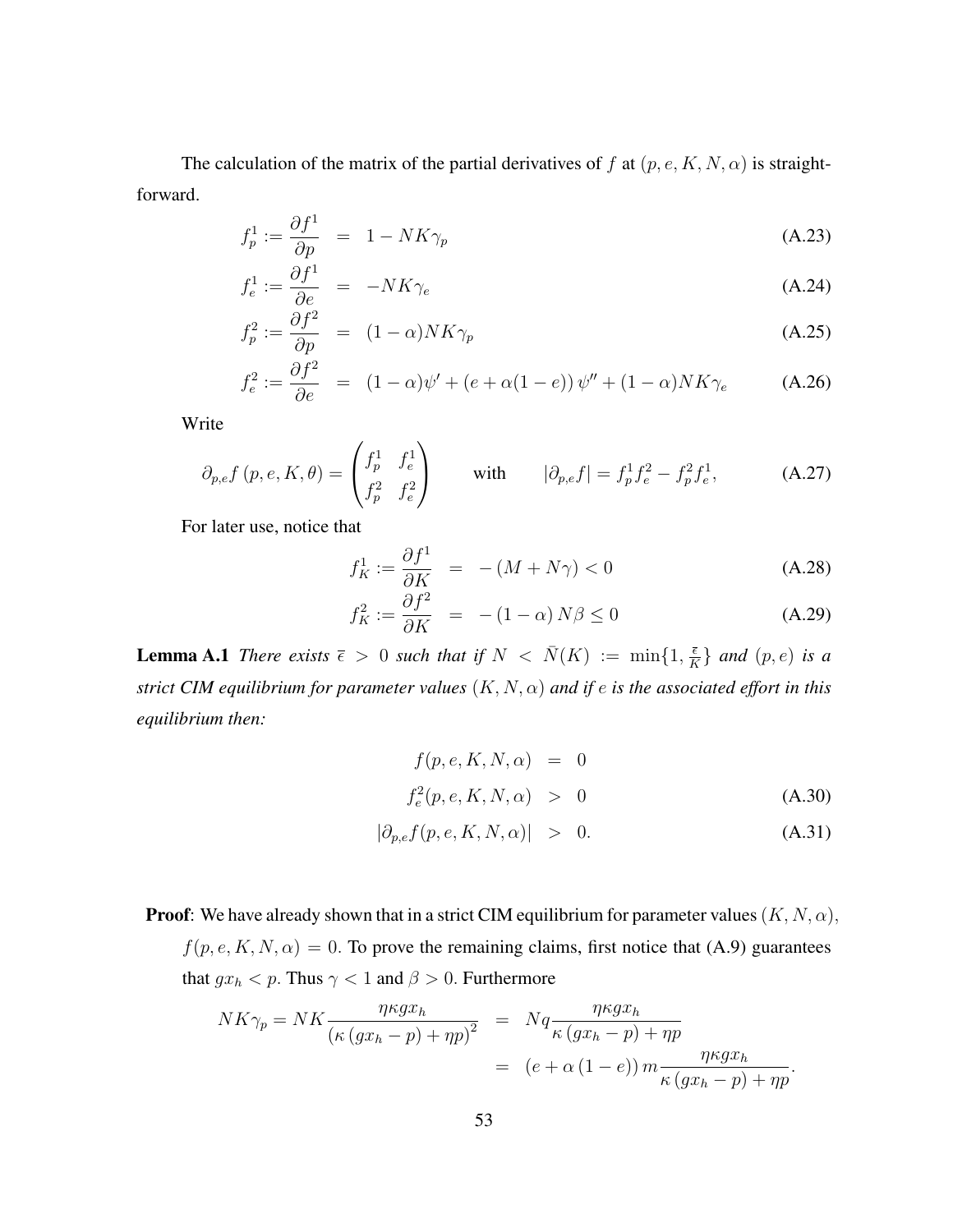Here we used (A.20) for the first equality, (A.14) for the second equality and (A.2) for the third equality. If  $\eta \geq \kappa$  then,

$$
\kappa < \frac{\eta \kappa g x_h}{\kappa \left( g x_h - p \right) + \eta p} \le \eta,\tag{A.32}
$$

and if  $\kappa > \eta$ 

$$
\eta < \frac{\eta \kappa g x_h}{\kappa \left(g x_h - p\right) + \eta p} < \frac{\eta \kappa g x_h}{\eta \left(g x_h - p\right) + \eta p} \le \kappa.
$$

Since  $\underline{e} < (e + \alpha(1 - e)m) < 1$ , for any  $\alpha$ ,

$$
f_p^1 \ge 1 - \max\{\eta, \kappa\} > 0,
$$
\n
$$
f_p^2 \le (1 - \alpha) \max\{\eta, \kappa\}.
$$
\n(A.34)

.

Notice that if  $\eta \leq \kappa$ ,

$$
\frac{p}{(k(gx_h - p) + \eta p)^2} \le \frac{p}{(\eta gx_h)^2} \le \frac{1}{\eta^2 gx_h}
$$

and if  $\kappa > \eta$ ,

$$
\frac{p}{(k(gx_h - p) + \eta p)^2} \le \frac{1}{\kappa^2 gx_h}
$$

Thus

$$
(1 - \alpha)|\gamma_e| \le \frac{(1 - \alpha)g_e}{g \min\{\eta, \kappa\}} \le \frac{(1 - \alpha)\alpha}{\underline{e}^2 \min\{\eta, \kappa\}} \le \frac{1}{4\underline{e}^2 \min\{\eta, \kappa\}}
$$

Since  $\psi'' >> 0$ , there exists  $\epsilon_1$  such that if  $NK < \epsilon_1$  then  $f_e^2 \ge \frac{\epsilon \inf \psi''}{2} >> 0$ . Hence (A.30) holds. In addition, there exists  $\overline{\epsilon} \leq \epsilon_1$  such that if  $NK < \overline{\epsilon}$  then

$$
(1 - \max{\lbrace \eta, \kappa \rbrace}) \frac{\underline{e} \inf \psi''}{2} - \frac{\max{\lbrace \eta, \kappa \rbrace} NK}{4\underline{e}^2 \min{\lbrace \eta, \kappa \rbrace}} > 0,
$$

which insures  $(A.31)$ .

**Lemma A.2** *If*  $N < \bar{N}(K) := \min\{1, \frac{\bar{e}}{K}\}$  $\{\frac{\overline{\epsilon}}{K}\}$  and  $(p,e)$  is a strict CIM equilibrium for parame*ter values*  $(K, N, \alpha)$  *then*  $p_N < 0$ *,*  $e_N > 0$  *and*  $\mathcal{L}_N < 0$ *.* 

**Proof:** This follows from the previous Lemma, since

$$
f_N^1 = K\beta > 0
$$
 and  $f_N^2 = -(1 - \alpha)K\beta < 0$ .

In addition, since  $e_N > 0$  and  $g_e > 0$ ,  $p/p^d$  decreases with N and thus  $\mathcal{L}_N < 0$ .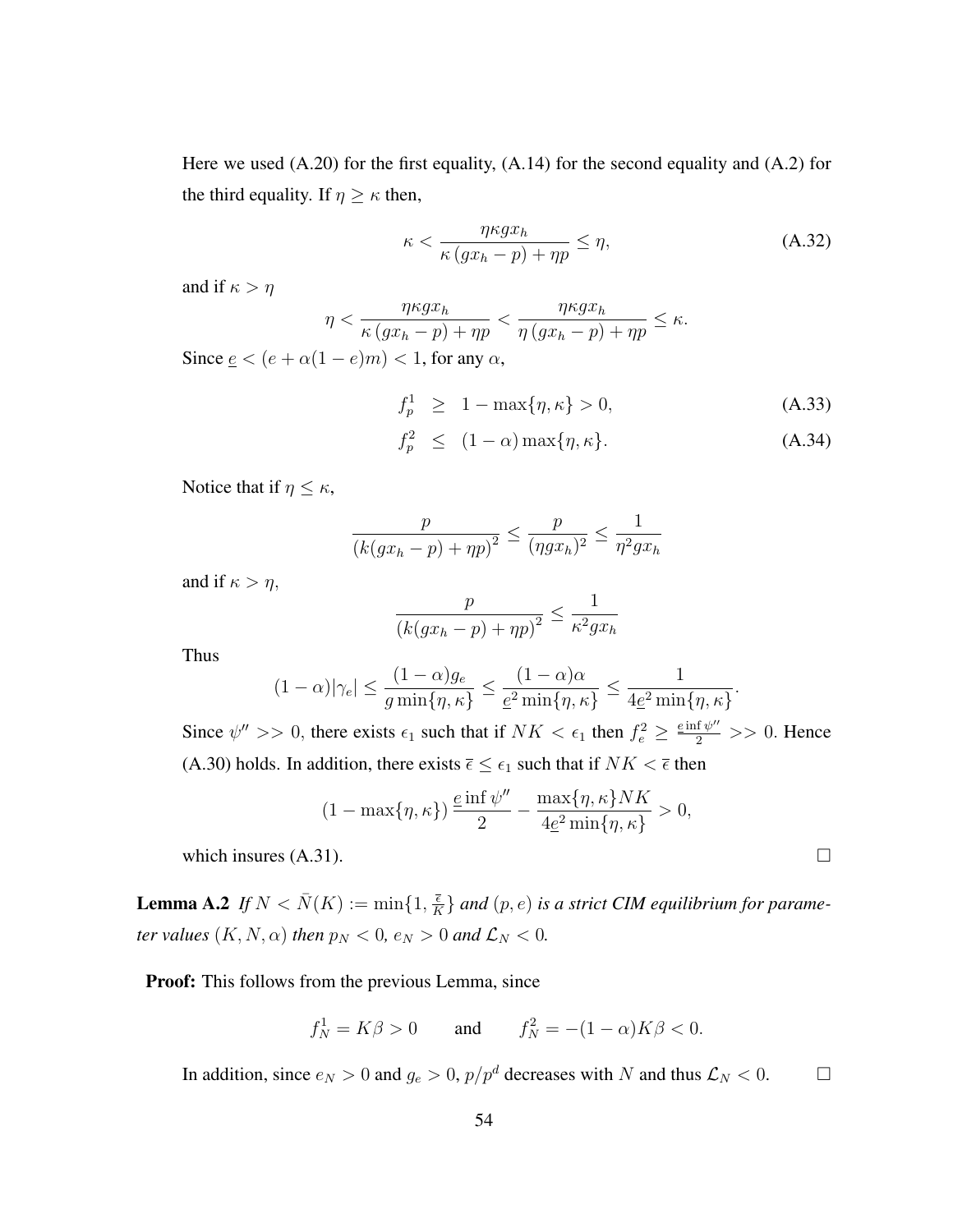**Lemma A.3** *If*  $N < \overline{N}(K) := \min\{1, \frac{\overline{e}}{K}\}$  $\{\frac{\overline{\epsilon}}{K}\}$  and  $(p,e)$  is a strict CIM equilibrium for parame*ter values*  $(K, N, \alpha, \eta)$  *then*  $p_{\eta} > 0$  *and*  $e_{\eta} < 0$ *.* 

**Proof:** This follows since  $\gamma_{\eta} > 0$ ,  $f_{\eta}^1 = -KN\gamma_{\eta} < 0 > 0$  and  $f_{\eta}^2 = (1 - \alpha)KN\gamma_{\eta} > 0$ .  $\Box$ 

The following Lemma gives bounds for the price in the exchange  $p$ .

**Lemma A.4** In a strict CIM equilibrium prices in the exchange satisfy  $K > p > \frac{MK}{2-\eta} > 0$ .

**Proof:** Equations (A.5),(A.6), (A.12), (A.13) and  $p^d \geq p$  imply  $p \leq K$ . Furthermore, in a strict CIM equilibrium

$$
p = \frac{MK - ND^{i}}{1 - m(e + \alpha(1 - e))}
$$
  
> MK - ND^{i}  
= MK - N (1 - \eta) pq^{i}  
> MK - (1 - \eta) p, since Nq^{i} < 1.

 $\Box$ 

**Lemma A.5** *Suppose*  $(\tilde{p}, \tilde{e})$  *is a strict CIM equilibrium for parameter values*  $(\tilde{K}, \tilde{N}, \tilde{\alpha})$ , *with*  $\tilde{N}\tilde{K} < \bar{\epsilon}$ . Then (i) There exists a  $\delta > 0$  and  $\epsilon > 0$  such that for  $|K - \tilde{K}| < \delta$  there exists *a unique*  $(p(K), e(K))$  *that is a strict CIM equilibrium for parameter values*  $(K, \tilde{N}, \tilde{\alpha})$  *and* within  $\epsilon$  from  $(\tilde{p}, \tilde{e})$ . Furthermore  $(ii)$   $p'(\tilde{K}) > 0$ , and  $(iii)$  When  $\eta < \kappa$ , then (a) If  $\tilde{K} < \frac{\kappa \tilde{g}x_h}{\kappa + \eta}$ then  $e'(\tilde{K}) > 0$ ; *(b)* if  $\tilde{K} > \frac{(2-\eta)x_h}{2-\eta+M}$  then  $e'(\tilde{K}) < 0$ ; and *(c)* if  $e'(\tilde{K}) = 0$  then  $\tilde{K}$  is a local *maximum of* e.

**Proof:** To simplify notation we omit the arguments  $\tilde{N}$  and  $\alpha$  in what follows. Since  $(\tilde{p}, \tilde{e})$  is a strict CIM equilibrium, by Lemma A.1 there exists  $\delta > 0$  and  $\delta'$  such for  $|K - \tilde{K}| < \delta$ there exists unique  $(p(K), e(K))$  with  $|(p(K), e(K)) - (\tilde{p}, \tilde{e})| < \delta'$  and  $f(p(K), e(K), K) =$ 0. Furthermore the functions p and e are at least  $C<sup>2</sup>$ . The continuity of the candidate equilibrium constructed from a zero of  $f(p, e, K)$  guarantees that  $(p(K), e(K))$  is indeed a strict CIM equilibrium and the uniqueness of the zeros of  $f(p, e, K)$  in a neighborhood of  $(\tilde{p}, \tilde{e})$  establishes  $(i)$ .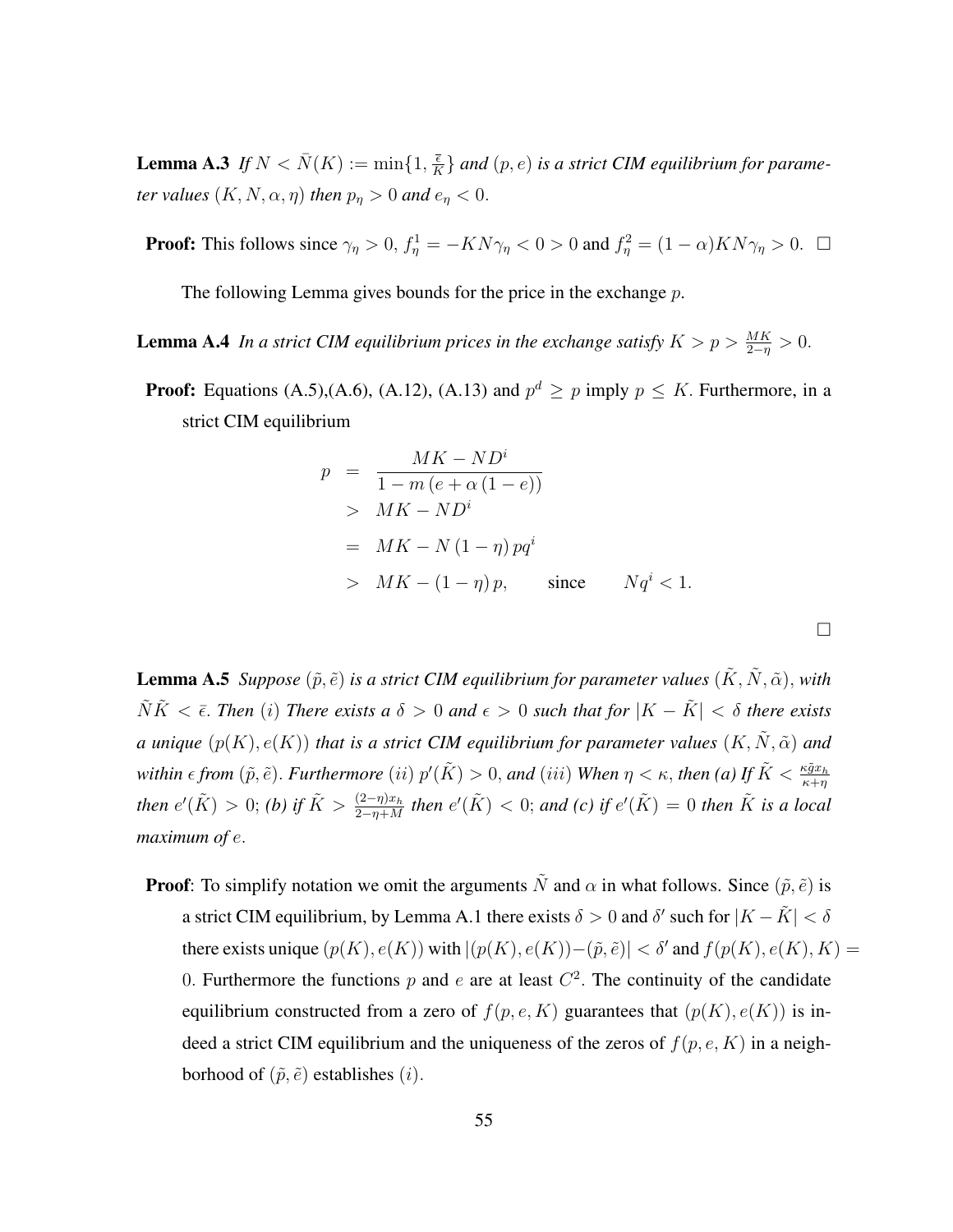(*ii*) is immediate since  $f_K^1 < 0$  and  $f_K^2 \leq 0$ .

Proof of  $(iii)$ : For  $|K - \tilde{K}| < \delta$  let

$$
\mathcal{A}(K) := \frac{f_p^2(p(K), e(K)) f_K^1(p(K), e(K)) - f_p^1(p(K), e(K)) f_K^2(p(K), e(K))}{1 - \alpha}
$$

and thus

$$
e'(K) = \frac{\mathcal{A}(K)(1-\alpha)}{|\partial_{p,e}f(p(K),e(p(K)))|}
$$

where, omitting the argument  $(p(K), e(K))$  to simplify the expressions,

$$
\mathcal{A}(K) = NK\beta_p(M + N\gamma) + (1 - NK\gamma_p))N\beta
$$
  
=  $N\beta + NMK\beta_p + N^2K[\gamma\beta_p - \gamma_p\beta]$   
=  $N\beta + NMK\beta_p + N^2K[\gamma\beta_p + \beta_p\beta]$   
=  $N\beta + \beta_p NK$  using (A.19) and the fact that  $M + N = 1$ .

Thus, writing again the argument  $(p(K), e(K))$ 

$$
\mathcal{A}(K) = N\beta(p(K), e(K)) + \beta_p(p(K), e(K))NK.
$$

If  $\eta < \kappa$  then

$$
(gx_h - p) < \frac{\beta}{|\beta_p|} < \frac{\kappa}{\eta}(gx_h - p). \tag{A.35}
$$

If  $K < \frac{\beta}{|\beta_P|}$  then  $\mathcal{A}(K) > 0$ . Since  $g(\tilde{\alpha}e) = \frac{e}{e + \tilde{\alpha}(1-e)}$  is monotone increasing in e,  $g \geq \tilde{g}$ . The upper bound on p established in Lemma A.4 implies (a). Furthermore, if  $K > \frac{(2-\eta)x_h}{2-\eta+M}$  then the lower bound in (A.35) and the upper bound on p established in Lemma A.4 imply (b). Suppose now that that  $e'(\tilde{K}) = 0$ , and hence  $\mathcal{A}(\tilde{K}) = 0$ . Since  $\eta < \kappa$ ,  $\beta_{pp}(p(\tilde{K}), e(\tilde{K})) < 0$ , and thus

$$
\mathcal{A}'(\tilde{K}) = N\left[\beta_p(p(\tilde{K}), e(\tilde{K}))p'(\tilde{K}) + \beta_{pp}(p(\tilde{K}), e(\tilde{K}))p'(\tilde{K})\tilde{K} + \beta_p(p(\tilde{K}), e(\tilde{K}))\right] < 0.
$$
  
This proves (c).

**Remark A.6** *Suppose the assumptions of Lemma A.5 hold at*  $(\tilde{K}, \tilde{N}, \tilde{\alpha})$ *. Then while* 

$$
|\partial_{p,e} f(p,e,K,\tilde{N},\alpha)| > 0
$$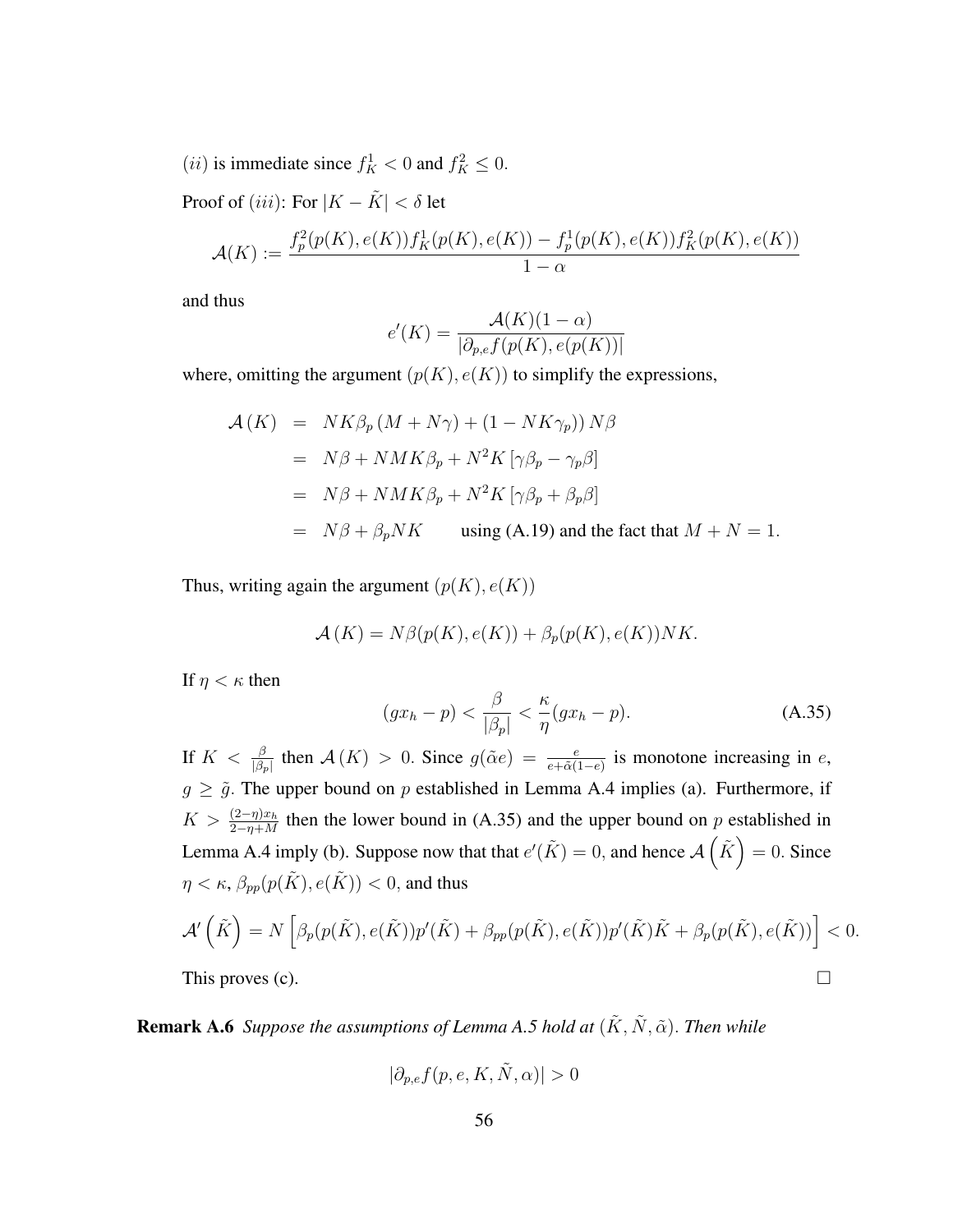*one can prolong the domain of the functions*  $p(K)$  *and*  $e(K)$ . *The Jacobian stays positive at least while*  $\bar{N}(K) \geq N$ . Since the function  $\bar{N}$  is non-increasing, a decrease in K is always *possible, but an increase in* K *may lead to a violation of the bound on* N. *Furthermore, except for a* K *close enough to*  $\tilde{K}$ , there is no guarantee that the solution  $(p(K), e(K))$  would lead *to a candidate equilibrium with*  $R(K) > r(K) := r^x(K) > 1$ . *However if for*  $K \in [K_1, K_2]$  $(p(K), e(K))$  *leads to a CIM equilibrium with*  $R(K) > r(K) := r^x(K) > 1$  and  $N \leq \overline{N}(K_2)$ *we can use Lemma A.5 to compare the equilibria*  $(p(K), e(K))$ *. In particular the exchange price* p *increases with*  $K$ . If  $K_1$ *is small enough and*  $K_2$  *large enough, the level of effort has a* single global maximum - it increases if  $K < \overline{K}$  and decreases for  $K > \overline{K}$  for some  $K_1 \leq$  $\bar{K} \leq K_2$ .

**Proposition A.7** *(i) If*  $(\tilde{p}, \tilde{e})$  *is a strict CIM equilibrium for parameter values*  $(\tilde{K}, N, \alpha)$  *with*  $0 < N < \bar{N}(\tilde{K})$  and  $e'(\tilde{K}) \le 0$  then  $\mathcal{L}'(\tilde{K}) > 0$ . (ii) There exists a  $\hat{N}$  such that if  $(\tilde{p}, \tilde{e})$ *is a strict CIM equilibrium for parameter values*  $(K, N, \alpha)$ , *with*  $N < \min\{\hat{N}, \bar{N}(\tilde{K})\}$  *then*  $\mathcal{L}^\prime\left(\tilde{K}\right) > 0$ 

Proof. In a strict CIM equilibrium

$$
D^{i} = \frac{(1 - \eta)pK}{\kappa (gx_h - p) + \eta p}.
$$

Omitting the argument  $\tilde{K}$  to lighten up notation:

$$
(D^i)' = \left[ \left( p + p'\tilde{K} \right) \left( \kappa \left( gx_h - p \right) + \eta \right) - p\tilde{K} \left( \eta - \kappa \right) p' - p\tilde{K}\kappa g_e e' x_h \right]
$$
  
\$\times\$ 
$$
\frac{1 - \eta}{\left( \kappa \left( gx_h - p \right) + \eta p \right)^2}
$$
  
\$\left[ p\left( \kappa \left( gx\_h - p \right) + \eta p \right) + \tilde{K}\kappa x\_h \left( p' - p g\_e e' \right) \right] \times \frac{1 - \eta}{\left( \kappa \left( gx\_h - p \right) + \eta p \right)^2}\$

Thus,

$$
\mathcal{L}'\left(\tilde{K}\right) = \frac{(D^i)'\tilde{K} - D^i}{\tilde{K}^2} = \frac{(1-\eta)\kappa x_h (p' - pg_e e')}{\tilde{K}(\kappa (gx_h - p) + \eta p)^2}.
$$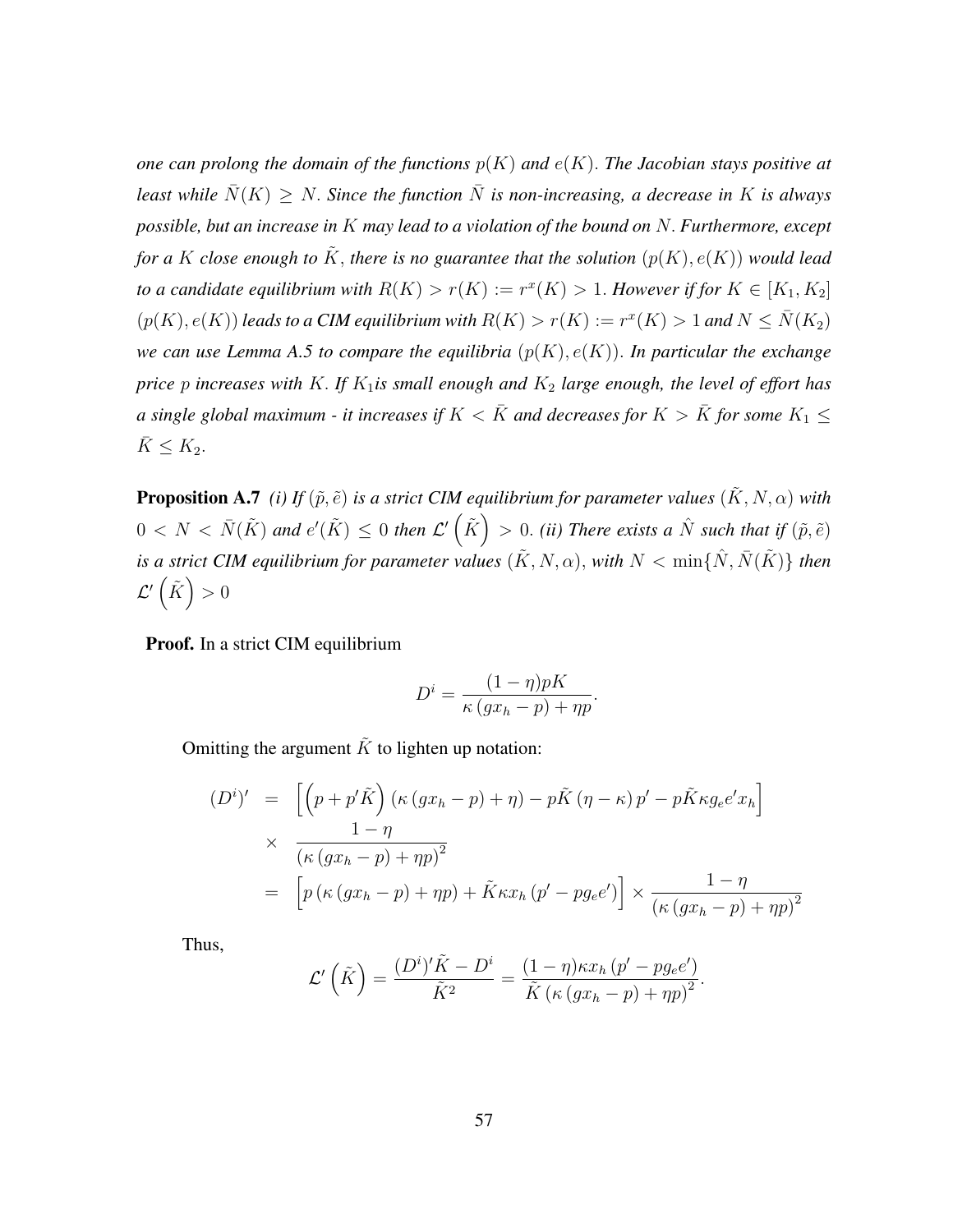Thus (i) follows from Lemma A.5. Furthermore if  $N < \overline{N}(K)$ ,

$$
e' < \frac{1}{|\partial_{p,e}f(p,e,K,N,\alpha)|}f_p^1(1-\alpha)N\beta
$$
  

$$
\leq \frac{(1-\max\{\eta,\kappa\})N}{|\partial_{p,e}f(p,e,K,N,\alpha)|}
$$
  

$$
\leq \frac{N}{|\partial_{p,e}f(p,e,K,N,\alpha)|}
$$

and if  $N < \overline{N}(K)$ 

$$
p' > \frac{1}{|\partial_{p,e} f(p,e,K,N,\alpha)|} e^{\frac{\inf \psi''}{2}} (M + N\gamma)
$$
  
 
$$
\geq \frac{e}{|\partial_{p,e} f(p,e,K,N,\alpha)|} \frac{\inf \psi''}{2} \gamma
$$

In the last equation we used  $M + N\gamma = 1 - N + N\gamma > \gamma$ . Furthermore,

$$
\gamma \ge \frac{\min\{\kappa, \eta\} p}{\max\{\kappa, \eta\} x_h}
$$

Thus by choosing

$$
\hat{N} = \underline{e} \frac{\inf \psi''}{2} \frac{\min\{\kappa, \eta\}}{\max\{\kappa, \eta\} x_h},
$$

we have that for  $N < \min\{\hat{N}, \bar{N}(\tilde{K}), \text{since } g_e \leq 1\}$ 

$$
p' - p g_e e' \ge \frac{p}{|\partial_{p,e} f(p,e,K,N,\alpha)|} \left[ e^{\frac{\inf \psi''}{2}} \frac{\min\{\kappa,\eta\}}{\max\{\kappa,\eta\} x_h} - N \right] > 0 \tag{A.36}
$$

establishing the second claim.

Until now, we have assumed the existence of a CIM equilibrium. The next Lemma shows that for a set of parameter values there exists a CIM equilibrium with  $R > r<sup>x</sup>$ . Recall that we defined for each  $\tilde{\alpha}\geq 0,$ 

$$
\tilde{g} = g(\tilde{\alpha}, \underline{e}) = \frac{\underline{e}}{\underline{e} + \tilde{\alpha}(1 - \underline{e})}
$$

Proposition A.8 *(Existence) Suppose that*

$$
\frac{\tilde{eg}\kappa x_h}{\tilde{g} - \underline{e} + \underline{e}\kappa} < \tilde{K} < \underline{ex}_h. \tag{A.37}
$$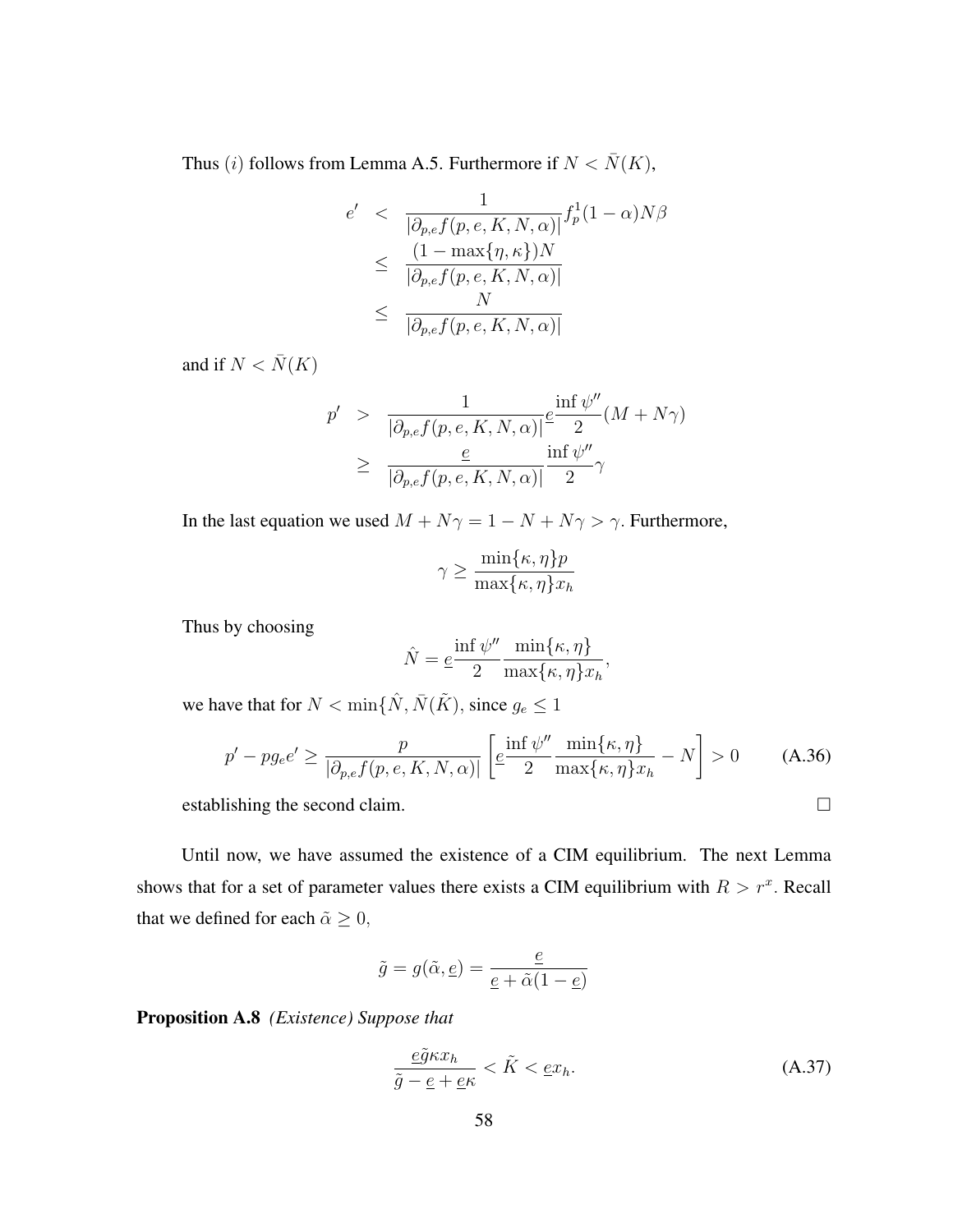*Then (i) there exists a neighborhood*  $N$  *of* ( $\tilde{K}$ , 0,  $\tilde{\alpha}$ ) *and*  $\epsilon > 0$ , *such that for every* ( $K, N, \alpha$ )  $\in$ N there is a unique  $p(K, N, \alpha) > 0$  and  $e(K, N, \alpha) > 0$  that is solution of  $f(p, e, K, N, \alpha) =$  $0$  *with*  $|(p(K, N, \alpha), e(K, N, \alpha)) - (\tilde{K}, \underline{e})| < \epsilon$ . *The functions*  $p(K, N, \alpha)$  *and*  $e(K, N, \alpha)$  *are* C<sup>2</sup>. *(ii)* If  $N > 0$  and  $\alpha \ge 0$  then  $e > e$ . *(iii)* One may choose N such that  $(p(K, N, \alpha), e(K, N, \alpha))$ *is a strict CIM equilibrium for the parameter values*  $(K, N, \alpha) \in \mathcal{N}$ *.* 

**Proof:** It is easy to check that  $f(\tilde{K}, \underline{e}, \bar{K}, 0, \tilde{\alpha}) = 0$ . Since  $|\partial_{p,\underline{e}} f(p, e, \tilde{K}, 0, \tilde{\alpha})| > 0$ , the implicit function theorem guarantees that there exist a neighborhood  $N$  of  $(\tilde{K}, 0, N, \tilde{\alpha})$ and  $\epsilon > 0$  such that for each  $(K, N, \alpha) \in \mathcal{N}$  there exists a unique  $(p, e) > 0$  with  $|(p, e) - (\tilde{K}, \underline{e})| < \epsilon$  such that  $f(p, e, K, N, \alpha) = 0$ , and that the functions  $p(K, N, \alpha)$ and  $e(K, N, \alpha)$  are  $C^2$ . Thus (i) holds. To establish (ii) note that if  $N > 0$  and  $\alpha \ge 0$ then from equation (A.17).  $\psi_e(e(K, N, \alpha) - \underline{e}) > 0$  and hence  $e(K, N, \alpha) > \underline{e}$ .

To show (iii), we first show that  $(K, \underline{e})$  is a strict CIM equilibrium for parameters  $(K, 0, \alpha)$ . In fact by setting  $g = \tilde{g}$  and using equation (A.14) to calculate the implied  $q^i$ , it is easy to check that  $m = 0$  solves (A.2), and  $p^d, r^x$  and R can be calculated using equations (A.1) and (A.4). The first inequality in (A.37) guarantees that  $R > r^x$  an thus we may choose  $r = r^x$ , set  $D^i$  using (A.15) and  $D^u = 0$  to satisfy (A.13). The second inequality in (A.37) insures that  $r^x > 1$ , and thus we may set  $q^u = 1$ . The remaining of the proof is as in the proof of Lemma A.5. Using the continuity of the implied strict CIM equilibrium prices and quantities with respect to the solution of  $f(p, e, K, N, \alpha) = 0$  we may choose N such that the conditions  $m < 1, R > r := r^x > 1$  are always satisfied whenever  $N > 0$  and  $\alpha \geq 0$ . Hence  $(p(K, N, \alpha), e(K, N, \alpha))$  is a strict CIM equilibrium when the parameters are given by  $(K, N, \alpha) \in \mathcal{N}$  and  $N > 0, \alpha \ge 0$ .  $\Box$ 

**Proposition A.9** *In addition, one can choose the neighborhood* N *such that there are no other equilibria other than the (unique) strict CIM equilibrium.*

**Proof:** Suppose there is a sequence of equilibria  $(p_n, e_n)$  associated with the sequence of parameter values  $(K_n, N_n, \alpha_n) \to (\tilde{K}, 0, \tilde{\alpha})$ . Using equations (A.8) and (A.6), since  $g_n < 1$ , we obtain:

$$
(\kappa g_n x_h + (\eta - \kappa) p_n) q_n^i = K_n
$$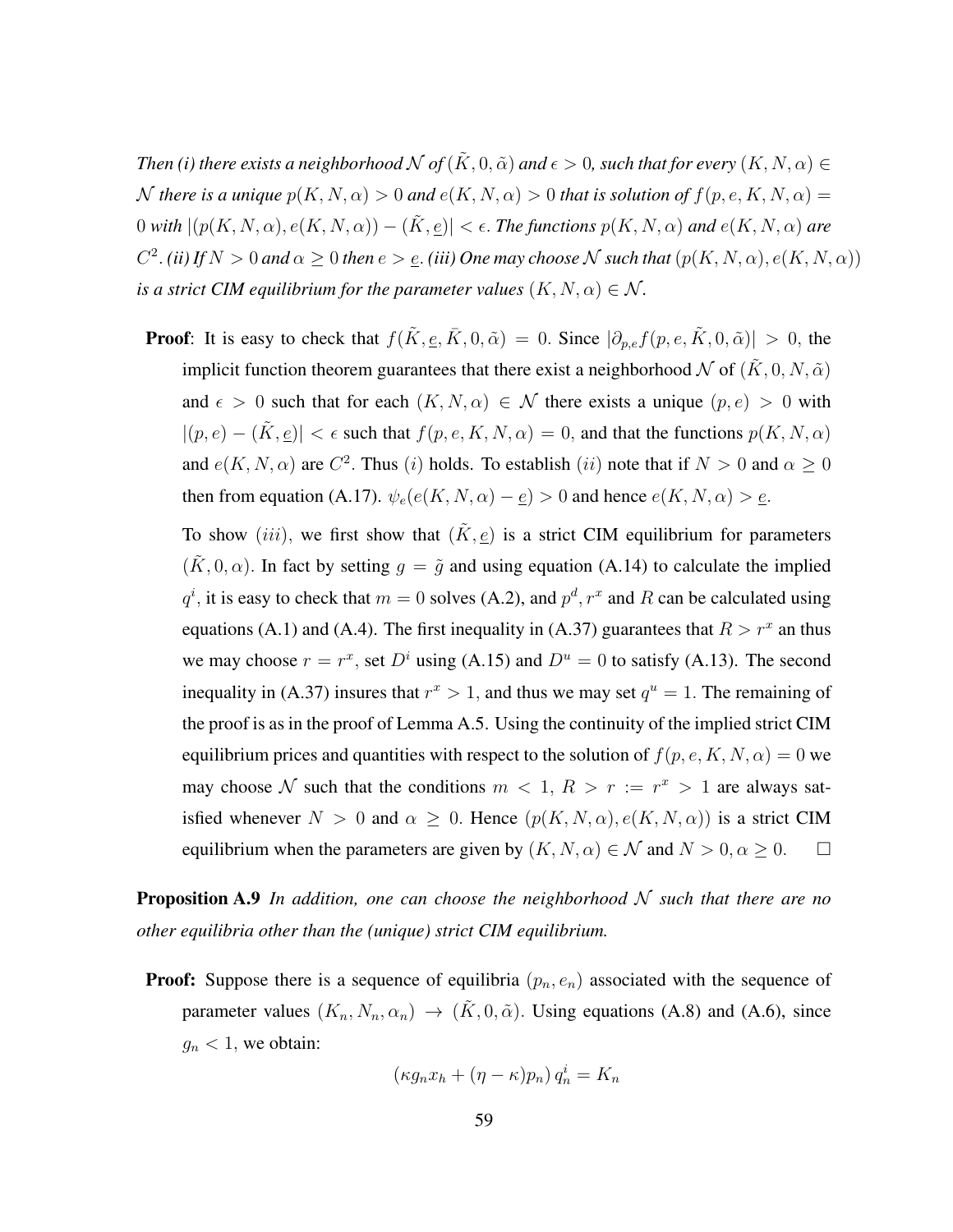Since  $p_n < g_n x_h$ 

$$
\eta p_n q_n^i < K_n.
$$

Since  $M_n \to 1$  and  $K_n \to \tilde{K}$ , Lemma A.4 implies that  $q_n^i$  is bounded, and thus  $m_n \to$ 0, and  $e_n \to \underline{e}$ . Since  $p_n q_n$  is bounded, the leverage constraint implies  $D_n^i$  bounded and thus, in equilibrium,  $D_n^u \to 0$ . Given any  $\delta > 0$  (A.9) implies that for n large,  $p_n < K_n + \delta$ . If  $\delta$  is small enough,  $p_n$  cannot correspond to a Fair Value equilibrium if n is large, since  $K_n < \underline{ex}_h$ . If the equilibrium associated with  $N_n, \alpha_n$  is a CIM equilibrium, then necessarily  $p_n \to \tilde{K}$  and since  $e_n \to \underline{e}$  and (A.37) holds, for n large  $R_n > r_n^x \ge r_n$  and  $(p_n, e_n)$  is a strict CIM equilibrium. Thus  $f(p_n, e_n, K_n, N_n, \alpha_n) = 0$ . and since for n large,  $|(p_n, e_n) - (\tilde{K}, \underline{e})| < \epsilon$ , by the previous Proposition,  $(p_n, e_n)$  $(p(K_n, N_n, \alpha_n), e(K_n, N_n, \alpha_n)).$ 

**Proof of Proposition** 1. Notice that if  $\tilde{\alpha} \leq \hat{\alpha} < 1$  then  $\tilde{g} \in \left[\frac{e}{e + \hat{\alpha}(\tilde{\alpha})}\right]$  $\frac{e}{e+\hat{\alpha}(1-e)}, 1]$  and that  $\frac{e\tilde{g}\kappa x_h}{\tilde{g}-e+e\kappa}$ decreases with  $\tilde{g}$ . Hence  $\frac{e\tilde{g}\kappa x_h}{\tilde{g}-e+e\kappa} < e x_h$  and is maximized when  $\tilde{g} = \hat{g} := g(\hat{\alpha}, \underline{e})$ . Set

$$
K_a = \frac{e\hat{g}\kappa x_h}{\hat{g} - \underline{e} + \underline{e}\kappa}
$$
 and 
$$
K_b = \underline{e}x_h.
$$

The Proposition is now a consequence of Propositions A.8 and A.9

Proof of Corollary 6. It follows from  $(20)$  that

$$
\underline{\epsilon}(K) = 1 - \frac{(1 - \eta)p}{p^d}.
$$

Since  $\alpha = 0$ 

$$
\frac{\partial p^d}{\partial K} = (1 - \kappa) \frac{\partial p}{\partial K} \qquad \Rightarrow \qquad \frac{\partial \underline{\epsilon}}{\partial K} \propto -\kappa x_h \frac{\partial p}{\partial K} < 0,
$$

by Proposition 2.  $\Box$ 

Proof of Corollary 7. It follows from  $(21)$  that

$$
\frac{\partial \epsilon(K, L)}{\partial L} = \frac{1}{p^d q}.
$$